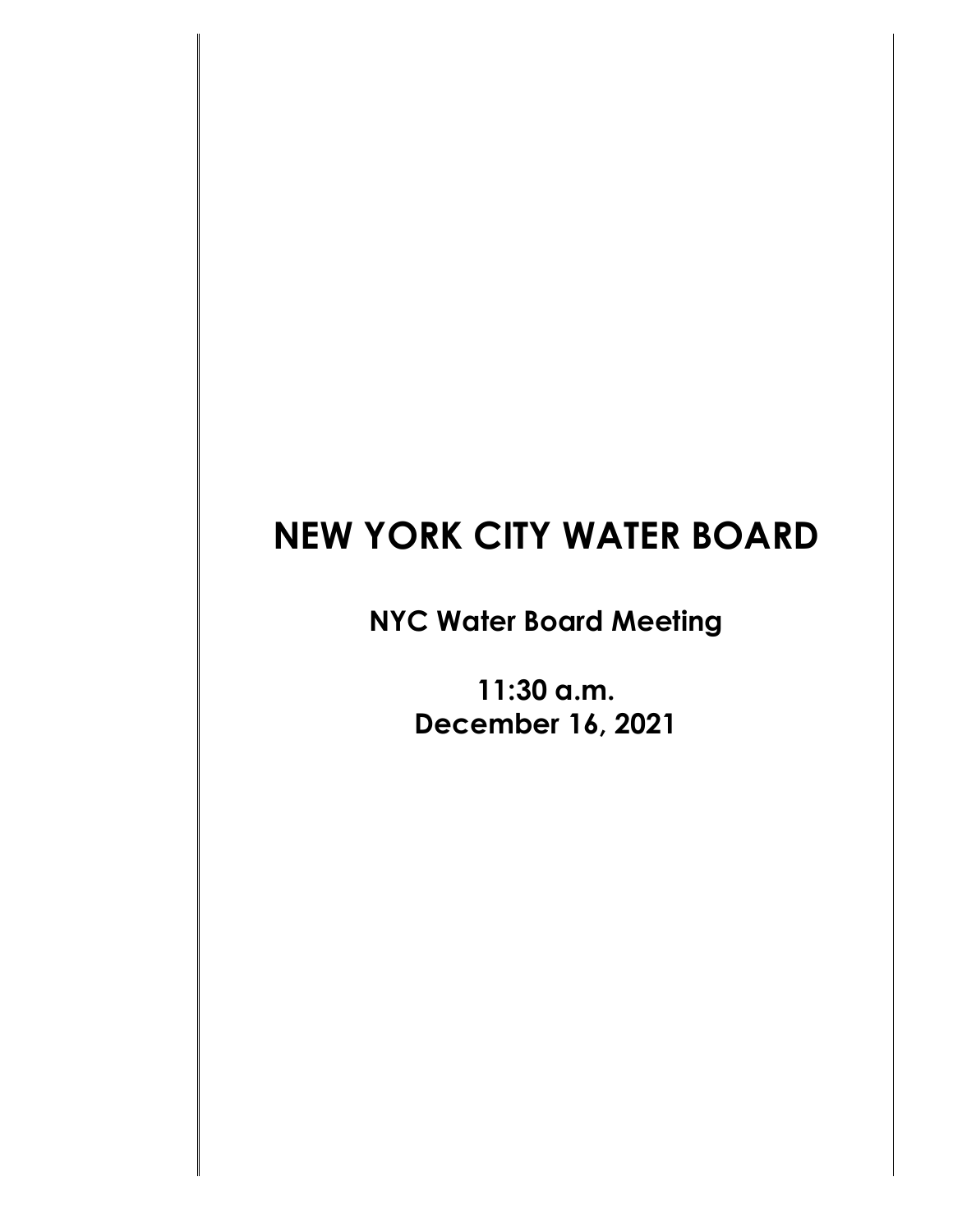| $\mathbf 1$     | 2<br>NYC WATER BOARD MEETING                                                                              |
|-----------------|-----------------------------------------------------------------------------------------------------------|
| $\mathbf{2}$    | [START RECORDING]                                                                                         |
| $\mathcal{S}$   | MR. OMAR NAZEM: Mr. Chair, we have all six                                                                |
| 4               | members we're expecting on the call. This is                                                              |
| 5               | Omar. Should I just start-should I just run                                                               |
| $6\,$           | through the quick introductory roll and then we                                                           |
| $7\phantom{.0}$ | can get started?                                                                                          |
| $\,8\,$         | MR. ALFONSO CARNEY: Please do that, Omar.                                                                 |
| $\mathsf 9$     | Just so-for the record.                                                                                   |
| 10              | [Crosstalk]                                                                                               |
| 11              | MR. NAZEM: Yes, we have members Freed,                                                                    |
| 12              | Fernandez-Ketcham, Shaw, Zarrilli, Goldin and                                                             |
| 13              | Chairman Carney on.                                                                                       |
| 14              | MR. CARNEY: But we're going to have-we're                                                                 |
| 15              | going to have the Board secretary call the roll,                                                          |
| 16              | yes?                                                                                                      |
| 17              | MR. NAZEM: Yeah, so we're going to-I'm                                                                    |
| 18              | going to go through the etiquette section,                                                                |
| 19              | basically.                                                                                                |
| 20              | [Crosstalk]                                                                                               |
| 21              | MR. CARNEY: There are people on the call                                                                  |
| 22              | who have-who are introducing-there's a great                                                              |
| 23              | deal of background noise to the call. Could you                                                           |
| 24              | put your phones on mute, please? Terrific.                                                                |
| 25              | Omar, please?                                                                                             |
|                 | <b>Ubiqus</b><br>61 Broadway - Suite 1400 - New York, NY 10006<br>Phone: 212-346-6666 * Fax: 888-412-3655 |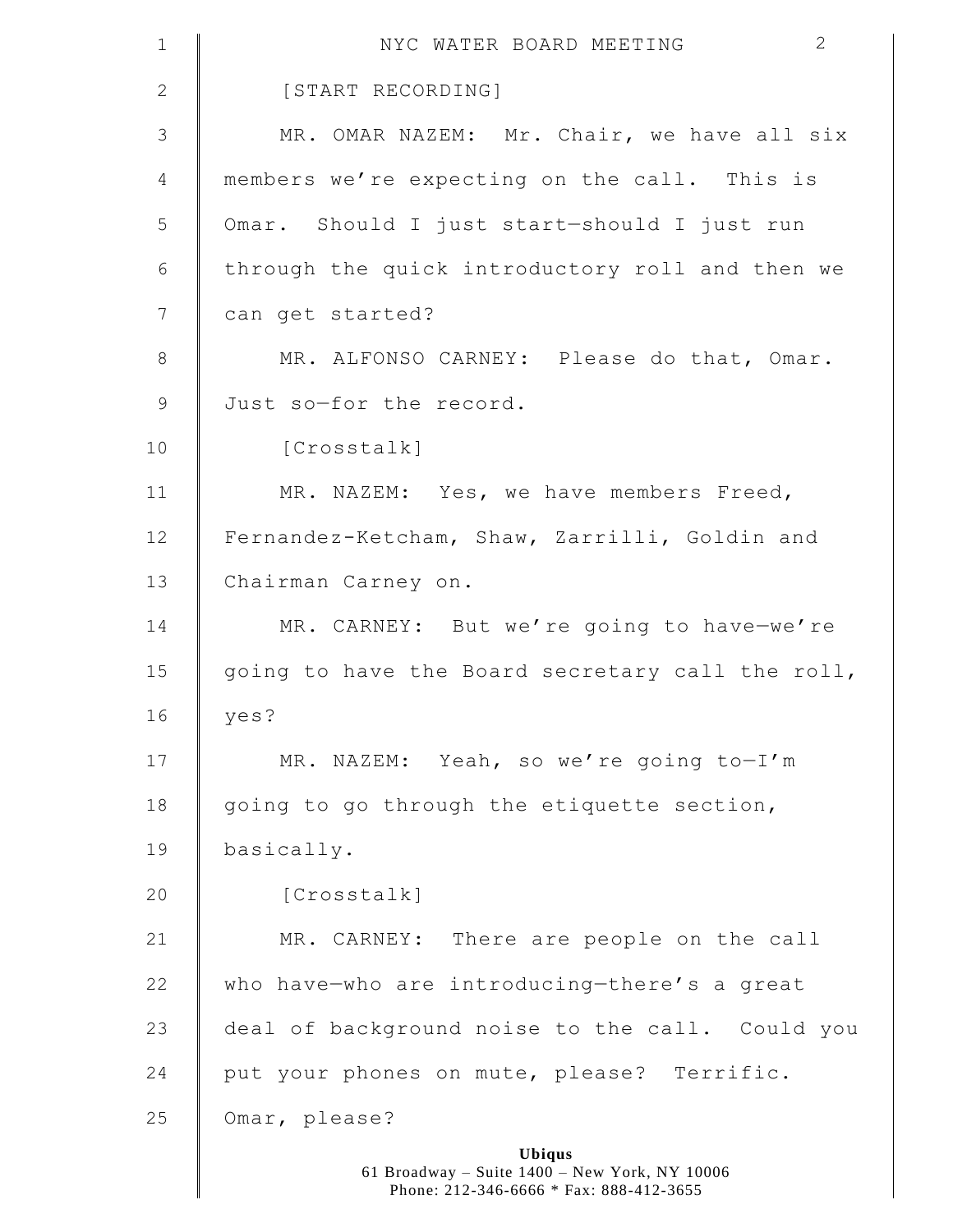| $\mathbf 1$     | 3<br>NYC WATER BOARD MEETING                                                                              |
|-----------------|-----------------------------------------------------------------------------------------------------------|
| $\mathbf{2}$    | MR. NAZEM: Okay, thank you. Okay, good                                                                    |
| $\mathfrak{Z}$  | morning. This is-I think everyone is aware,                                                               |
| $\overline{4}$  | this is meeting of the New York City Water                                                                |
| 5               | Board. We just concluded a meeting at the                                                                 |
| 6               | governance committee a few minutes ago you'll be                                                          |
| $7\phantom{.0}$ | hearing about. This is a meeting of the full                                                              |
| $8\,$           | Board to discuss a range of topics.                                                                       |
| $\mathsf 9$     | As authorized by state law, we are holding                                                                |
| 10              | this meeting as we have been in a virtual                                                                 |
| 11              | conference call format to facilitate the ease of                                                          |
| 12              | access and public safety. The meeting is being                                                            |
| 13              | recorded. A transcript of the audio as well as                                                            |
| 14              | a written accounting will be placed on the                                                                |
| 15              | Board's website shortly following the meeting.                                                            |
| 16              | I would remind everyone this is a meeting of the                                                          |
| 17              | Board to discuss business matters in a public                                                             |
| 18              | forum amongst themselves and with the benefit of                                                          |
| 19              | DEP personnel and Board staff.                                                                            |
| 20              | I would ask everyone, as the Chair pointed                                                                |
| 21              | out, please keep your phones on mute. And if                                                              |
| 22              | you have questions, we're always willing to hear                                                          |
| 23              | them and answer them. What you should do, is to                                                           |
| 24              | send them to us by e-mail at                                                                              |
| 25              | nycwaterboard@dep.nyc.gov, or you can just call                                                           |
|                 | <b>Ubiqus</b><br>61 Broadway - Suite 1400 - New York, NY 10006<br>Phone: 212-346-6666 * Fax: 888-412-3655 |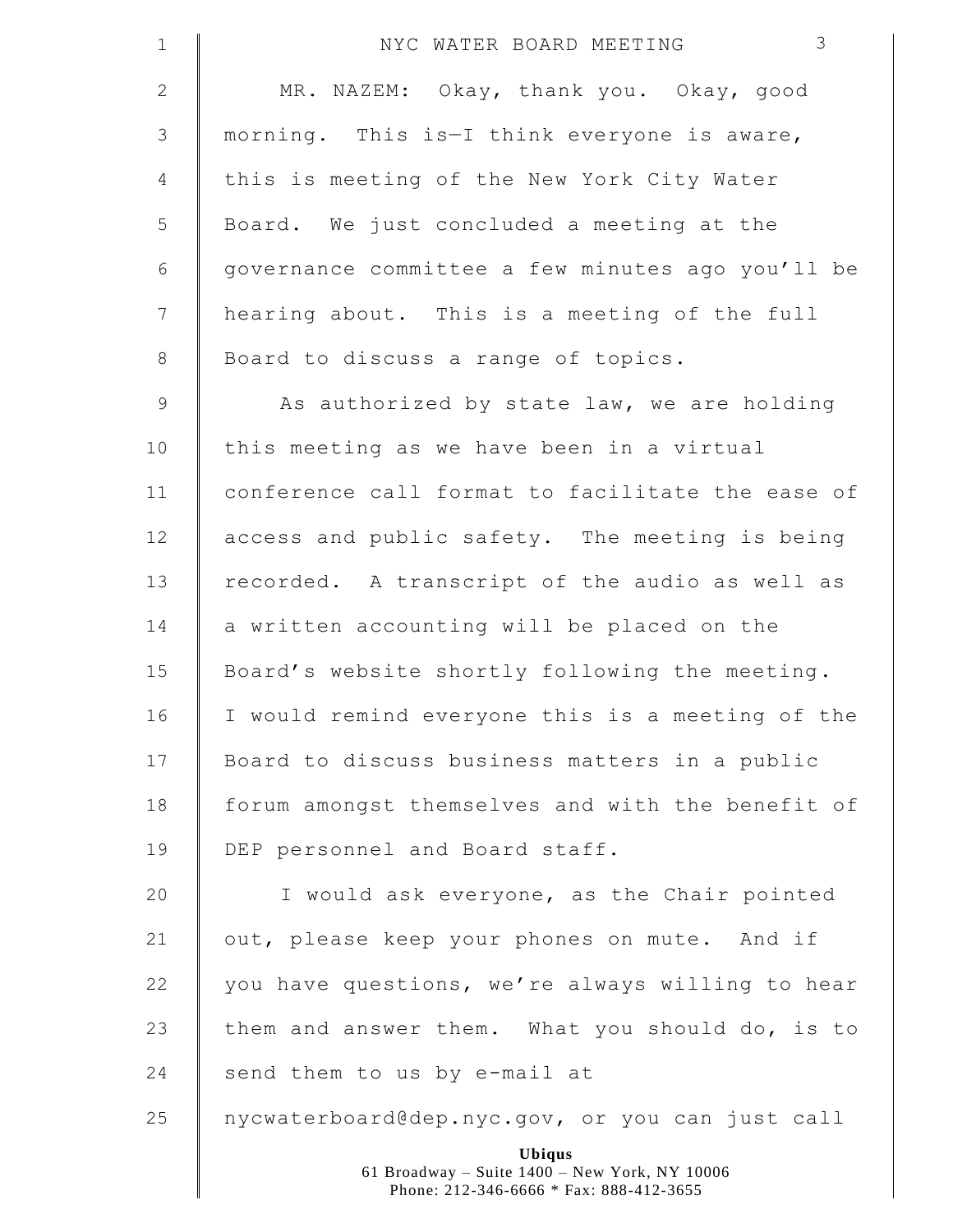| $\mathbf 1$     | $\overline{4}$<br>NYC WATER BOARD MEETING                                                                 |
|-----------------|-----------------------------------------------------------------------------------------------------------|
| 2               | us at (718) 595-3594. You'll get a prompt                                                                 |
| 3               | response to any reasonable question you send.                                                             |
| 4               | But that is the way to do it by e-mail or by                                                              |
| 5               | telephone, not in this meeting.                                                                           |
| $\sqrt{6}$      | The meeting materials we'll be discussing                                                                 |
| $7\phantom{.0}$ | are all available on the Water Board's website                                                            |
| 8               | at NYC.gov/NYC Water Board. You'll see them on                                                            |
| $\mathsf 9$     | the righthand side, under announcements. You                                                              |
| 10              | click on the PDF link that says meeting                                                                   |
| 11              | materials, it will bring up everything we talked                                                          |
| 12              | about.                                                                                                    |
| 13              | If you have someone with you, who is hard of                                                              |
| 14              | hearing, we have a text captioning service,                                                               |
| 15              | which is a long URL to stream or text URL. If                                                             |
| 16              | you open those PDF packets, open the agenda,                                                              |
| 17              | it's the long URL you see at the bottom of the                                                            |
| 18              | page. Copy and paste that, you can get text                                                               |
| 19              | captioning option as the meeting progresses.                                                              |
| 20              | That's everything for me. I'm going to hand                                                               |
| 21              | it to the Board secretary, Al Rodriguez, now to                                                           |
| 22              | call the formal roll. Thank you.                                                                          |
| 23              | MR. ALBERT RODRIGUEZ: Thank you, Omar. I'm                                                                |
| 24              | calling the roll. Chairman Carney?                                                                        |
| 25              | MR. CARNEY: I am present.                                                                                 |
|                 | <b>Ubiqus</b><br>61 Broadway - Suite 1400 - New York, NY 10006<br>Phone: 212-346-6666 * Fax: 888-412-3655 |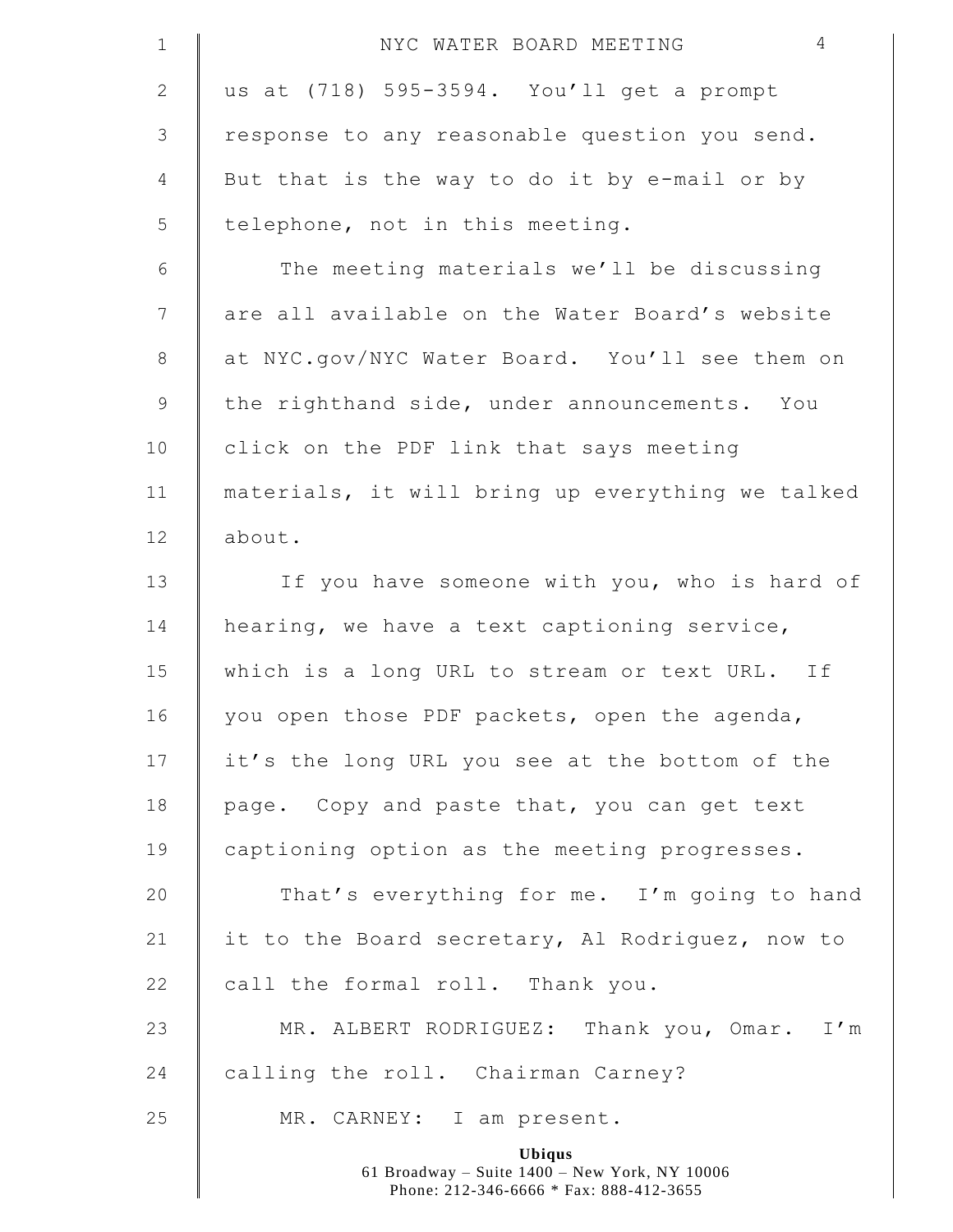| $\mathbf 1$    | 5<br>NYC WATER BOARD MEETING                    |
|----------------|-------------------------------------------------|
| $\mathbf{2}$   | MR. RODRIGUEZ: Very good. Member                |
| $\mathcal{S}$  | Fernandez-Ketcham?                              |
| $\overline{4}$ | MS. EVELYN FERNANDEZ-KETCHAM: Yes.              |
| 5              | MR. RODRIGUEZ: Member Freed [phonetic]?         |
| $\epsilon$     | MR. ADAM FREED: Here.                           |
| $\overline{7}$ | MR. RODRIGUEZ: Thank you. Member Goldin?        |
| $\,8\,$        | MR. JON GOLDIN: Here.                           |
| $\mathcal{G}$  | MR. RODRIGUEZ: Member Hsu? Member Shaw?         |
| 10             | MS. ARLENE SHAW: Here.                          |
| 11             | MR. RODRIGUEZ: Thank you. Member Zarrilli?      |
| 12             | MR. DANIEL ZARRILLI: I'm here.                  |
| 13             | MR. RODRIGUEZ: Thank you. We have a             |
| 14             | quorum, Mr. Chairman.                           |
| 15             | MR. CARNEY: Mr. Secretary, thank you very,      |
| 16             | very much. I want to thank all the members for  |
| 17             | making time today to have the meeting. We have  |
| 18             | a long agenda, but I don't think the meeting is |
| 19             | going to be particularly long. There are two    |
| 20             | high points today, two things to make note of   |
| 21             | before we start. With luck, we have the DEP     |
| 22             | Commissioner, Mr. Sapienza. Commissioner        |
| 23             | Sapienza with us. He's going to give us a year  |
| 24             | in review. If Vinny is on the phone, thank you  |
| 25             | so much for being with us.                      |
|                | Ubiqus                                          |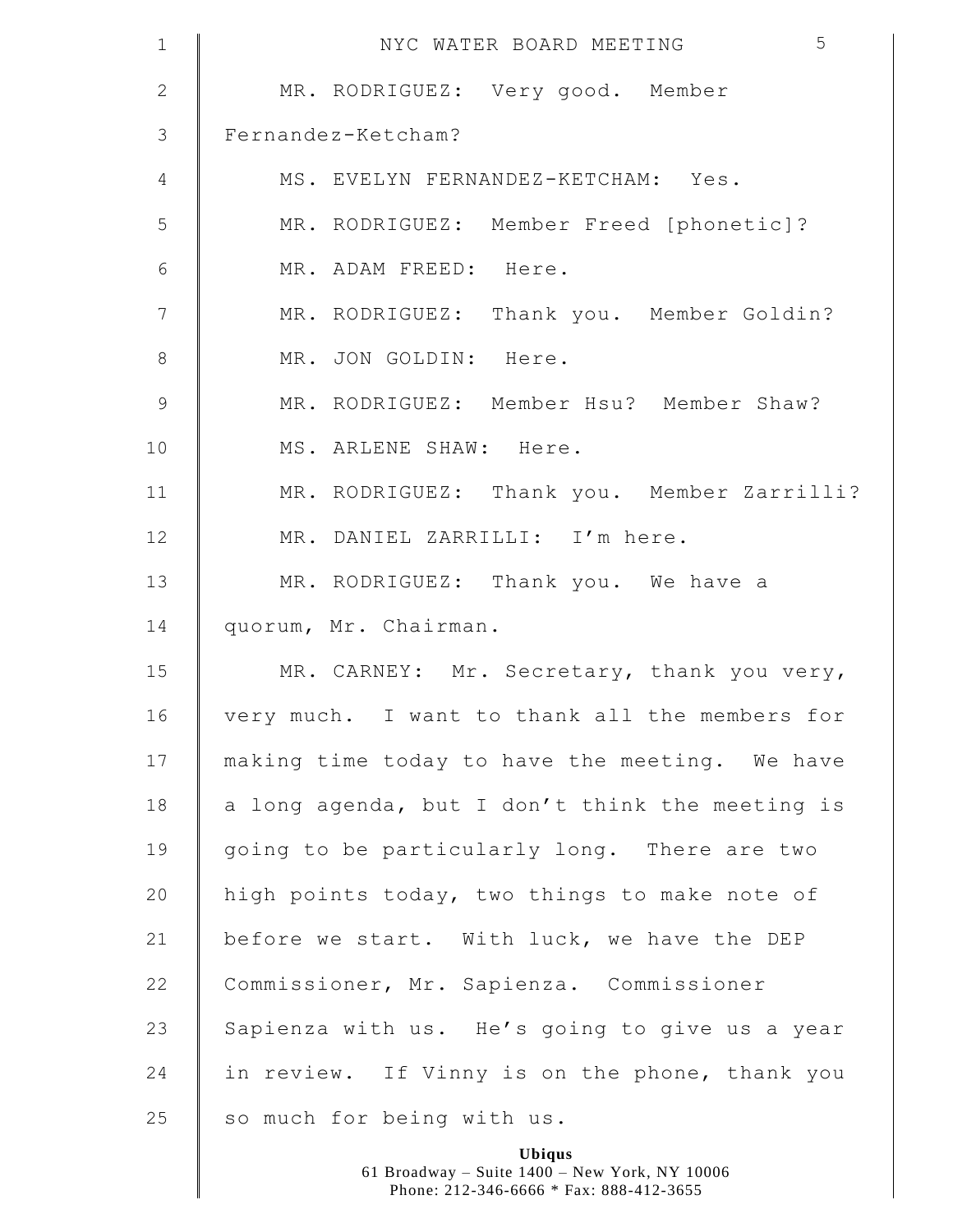| $1\,$       | 6<br>NYC WATER BOARD MEETING                                                                              |
|-------------|-----------------------------------------------------------------------------------------------------------|
| 2           | The second important matter for me today is                                                               |
| 3           | that we are losing our ethics officer. A lawyer                                                           |
| 4           | who has been with the Board, with the DEP for a                                                           |
| 5           | number of years. A man who has been a great                                                               |
| 6           | advisor to me and somebody for whom I have                                                                |
| 7           | enormous respect, Greg Ascierto. Greg, if                                                                 |
| $\,8\,$     | you're on the phone, I'm going to give you a                                                              |
| $\mathsf 9$ | second to get your thoughts together. But                                                                 |
| 10          | before we start this meeting, I'm going to give                                                           |
| 11          | you an opportunity to say something to this                                                               |
| 12          | Board and to the public gather. Greg has always                                                           |
| 13          | been quietly enormously effective. A man who                                                              |
| 14          | has walked up to me before the meeting to remind                                                          |
| 15          | me that there are things that I need to do. A                                                             |
| 16          | man who has come up to me after the meeting to                                                            |
| 17          | say, hey, there're things you forgot to do. But                                                           |
| 18          | he has been absolutely clear in his both legal                                                            |
| 19          | advice and ethics advice, and we've been very                                                             |
| 20          | fortunate to have him.                                                                                    |
| 21          | He is retiring, I gather, from city                                                                       |
| 22          | services. At least that's the note I got, Greg.                                                           |
| 23          | If you're not-if you're not retiring, stop me                                                             |
| 24          | now.                                                                                                      |
| 25          | MR. GREG ASCIERTO: Yes, thank you.                                                                        |
|             | <b>Ubiqus</b><br>61 Broadway - Suite 1400 - New York, NY 10006<br>Phone: 212-346-6666 * Fax: 888-412-3655 |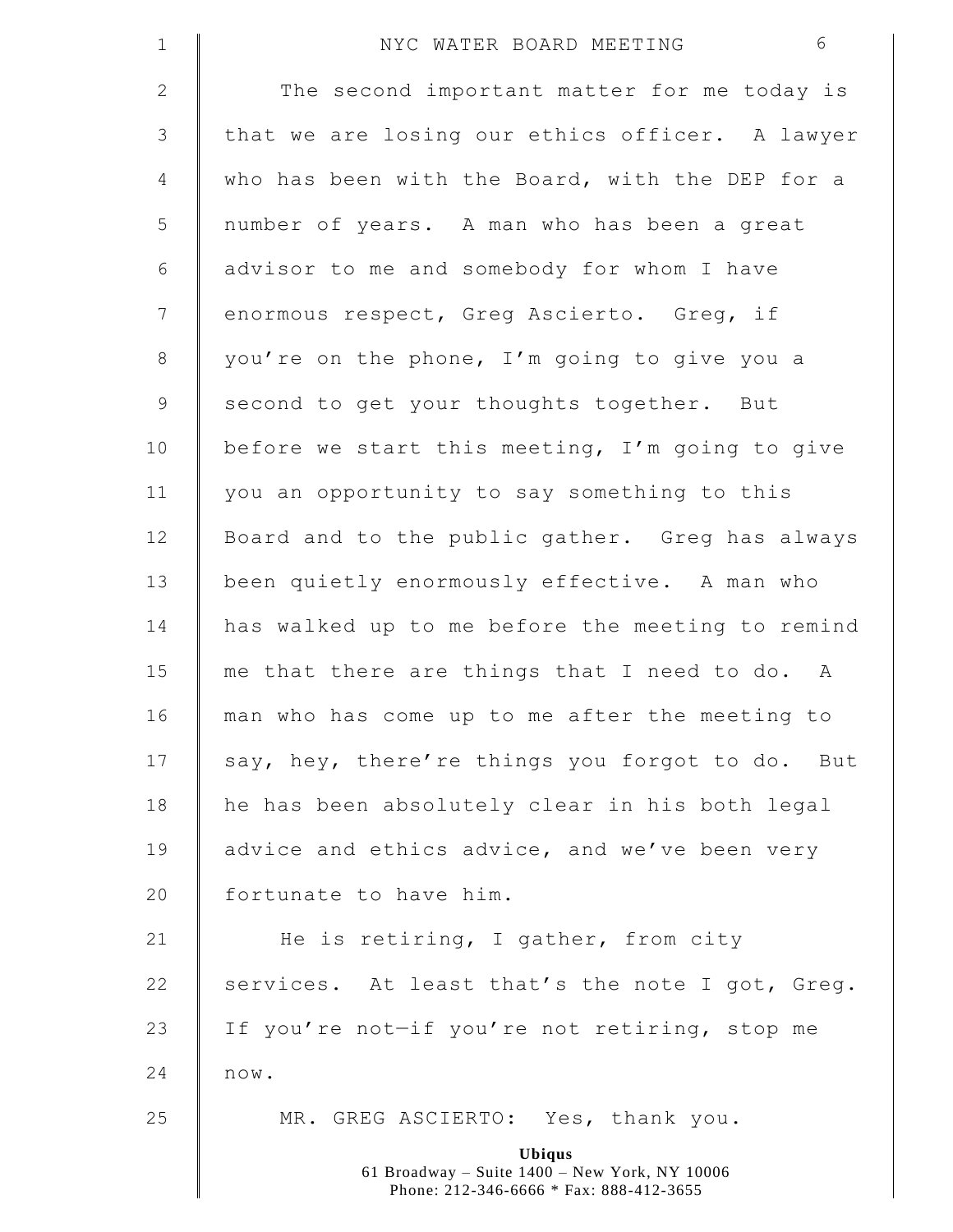| $\mathbf 1$     | $7\phantom{.0}$<br>NYC WATER BOARD MEETING                                                                |
|-----------------|-----------------------------------------------------------------------------------------------------------|
| $\mathbf{2}$    | MR. CARNEY: All right. He is retiring from                                                                |
| $\mathsf 3$     | city service in January. And Greg, I wanted for                                                           |
| 4               | you to-if you want to, to say something before I                                                          |
| 5               | close out my congratulations on the commencement                                                          |
| $\sqrt{6}$      | of your new career?                                                                                       |
| $7\phantom{.0}$ | MR. ASCIERTO: Well, thank you so much                                                                     |
| $\,8\,$         | Alfonso for those kind words and well wishes. I                                                           |
| $\mathsf 9$     | didn't actually prepare anything. So perhaps                                                              |
| 10              | I'll throw it back at you. The thing I most                                                               |
| 11              | enjoyed on this Board, I would say, is listening                                                          |
| 12              | to you speak, Alfonso. You're one of the most                                                             |
| 13              | compelling public speaker I've had the pleasure                                                           |
| 14              | of seeing in person.                                                                                      |
| 15              | MR. CARNEY: You're very kind, Greg. - -                                                                   |
| 16              | but lie to me because I love to hear it, thank                                                            |
| 17              | you.                                                                                                      |
| 18              | MR. ASCIERTO: I would say, I learned a lot                                                                |
| 19              | from you.                                                                                                 |
| 20              | MR. CARNEY: You're very kind to say those                                                                 |
| 21              | things.                                                                                                   |
| 22              | MR. NAZEM: I'll add-this is Omar. I had                                                                   |
| 23              | the office adjacent to Greg and I've been                                                                 |
| 24              | sitting next to him for five to six years. And                                                            |
| 25              | I have to say, he's been-I came to the city in                                                            |
|                 | <b>Ubiqus</b><br>61 Broadway - Suite 1400 - New York, NY 10006<br>Phone: 212-346-6666 * Fax: 888-412-3655 |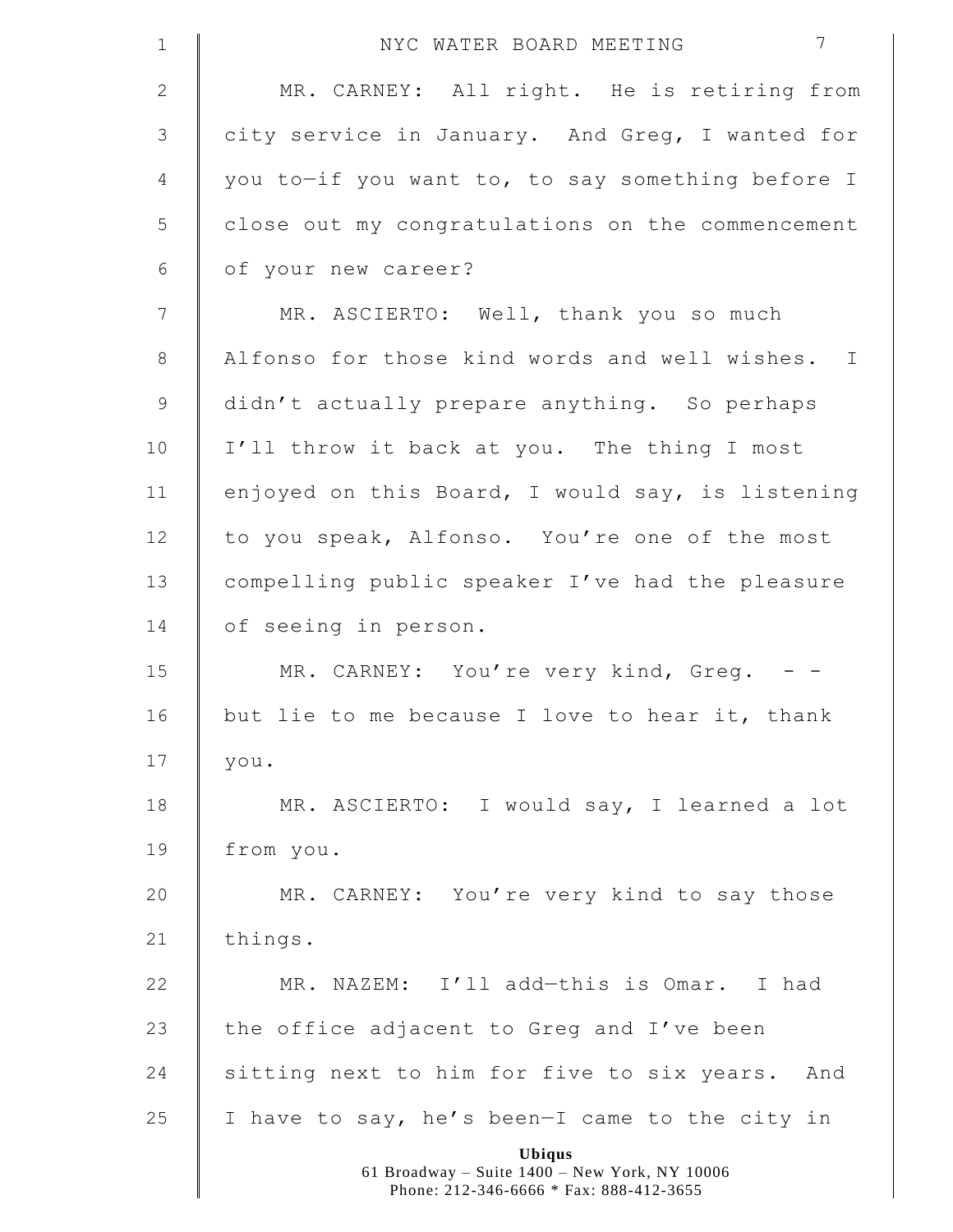| $\mathbf 1$    | 8<br>NYC WATER BOARD MEETING                     |
|----------------|--------------------------------------------------|
| $\mathbf{2}$   | 2016 with no prior governing experience and no   |
| $\mathfrak{Z}$ | prior experience working for city government.    |
| 4              | And Greg was just-I can't say how exceptionally  |
| 5              | helpful he was in getting me up to speed very    |
| 6              | rapidly on a complex organization with a myriad  |
| 7              | of confusing and hard to understand dynamics.    |
| $8\,$          | So his departure from city employment, I         |
| $\mathsf 9$    | don't expect it to be the end of our             |
| 10             | relationship. He's going to be around. He's      |
| 11             | been a long-time resident of the city. He'll be  |
| 12             | kind of informally advising us in one way or     |
| 13             | another going forward and that's a welcomed      |
| 14             | thing. He's been 28 years with the city, and     |
| 15             | he's got the intricacies of our building systems |
| 16             | and the, you know, often crazy facts you see     |
| 17             | with water bills, and the complicated            |
| 18             | configurations in New York City real estate.     |
| 19             | Just the nitty-gritty of where do the meters go  |
| 20             | and who you're charging is really an area of his |
| 21             | expertise. That we-you know, we want to thank    |
| 22             | you for those 28 years of service. And look      |
| 23             | forward to continuing receiving his advice in    |
| 24             | one capacity or another in the future. Thank     |
| 25             | you, Greg.                                       |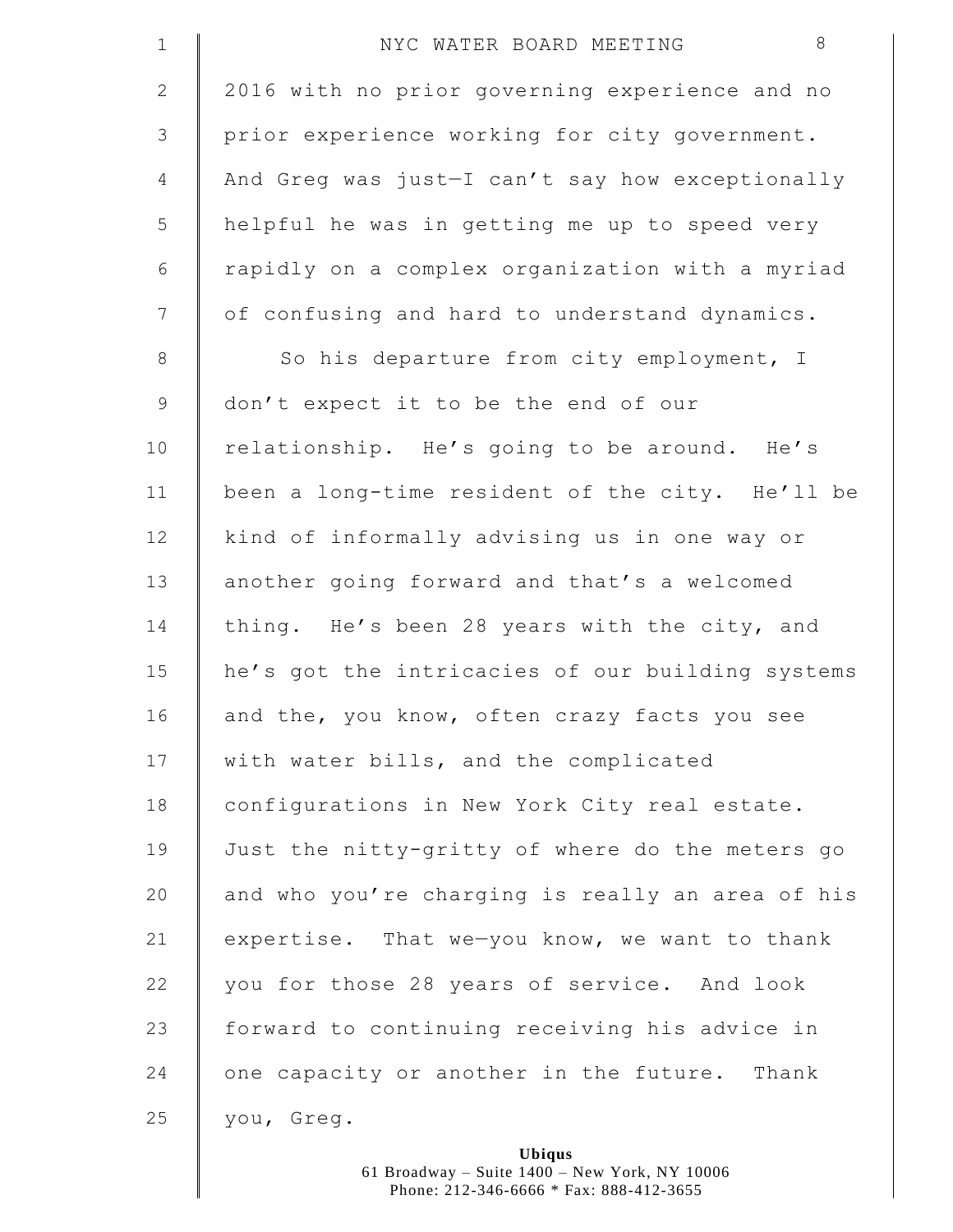| $\mathbf 1$    | 9<br>NYC WATER BOARD MEETING                                                                              |
|----------------|-----------------------------------------------------------------------------------------------------------|
| $\mathbf{2}$   | MR. CARNEY: We will look forward to hearing                                                               |
| $\mathsf 3$    | about what you have-I wasn't kidding, your next                                                           |
| 4              | career. A retirement from city service does not                                                           |
| 5              | mean that you fade away. It means that you do                                                             |
| 6              | what your next career requires that you do.                                                               |
| $\overline{7}$ | You're the constable professional in many, many                                                           |
| $8\,$          | respects and I want you to know that I have very                                                          |
| $\mathsf 9$    | much appreciated your advice, your counsel and                                                            |
| 10             | your comradeship. Trust me when I tell you that                                                           |
| 11             | in the job that I have with the Water Board, one                                                          |
| 12             | just never knows what to expect. You've made                                                              |
| 13             | what I should expect easier to predict and I am                                                           |
| 14             | very grateful for that. So let's talk before                                                              |
| 15             | you go. I want to know which way you're going,                                                            |
| 16             | what you're going to do? And we'll spend-yes,                                                             |
| 17             | you can buy me a drink, Greg.                                                                             |
| 18             | [Laughter]                                                                                                |
| 19             | MR. ASCIERTO: Well, that sounds like an                                                                   |
| 20             | excellent idea to me. Thank you, Alfonso. And                                                             |
| 21             | thank you to all the Board members. Definitely                                                            |
| 22             | my most favorite board in 28 years.                                                                       |
| 23             | MR. CARNEY: Thank you. You're kind. All                                                                   |
| 24             | right, we've had the roll call-                                                                           |
| 25             | MR. GOLDIN: I think we're all grateful for                                                                |
|                | <b>Ubiqus</b><br>61 Broadway - Suite 1400 - New York, NY 10006<br>Phone: 212-346-6666 * Fax: 888-412-3655 |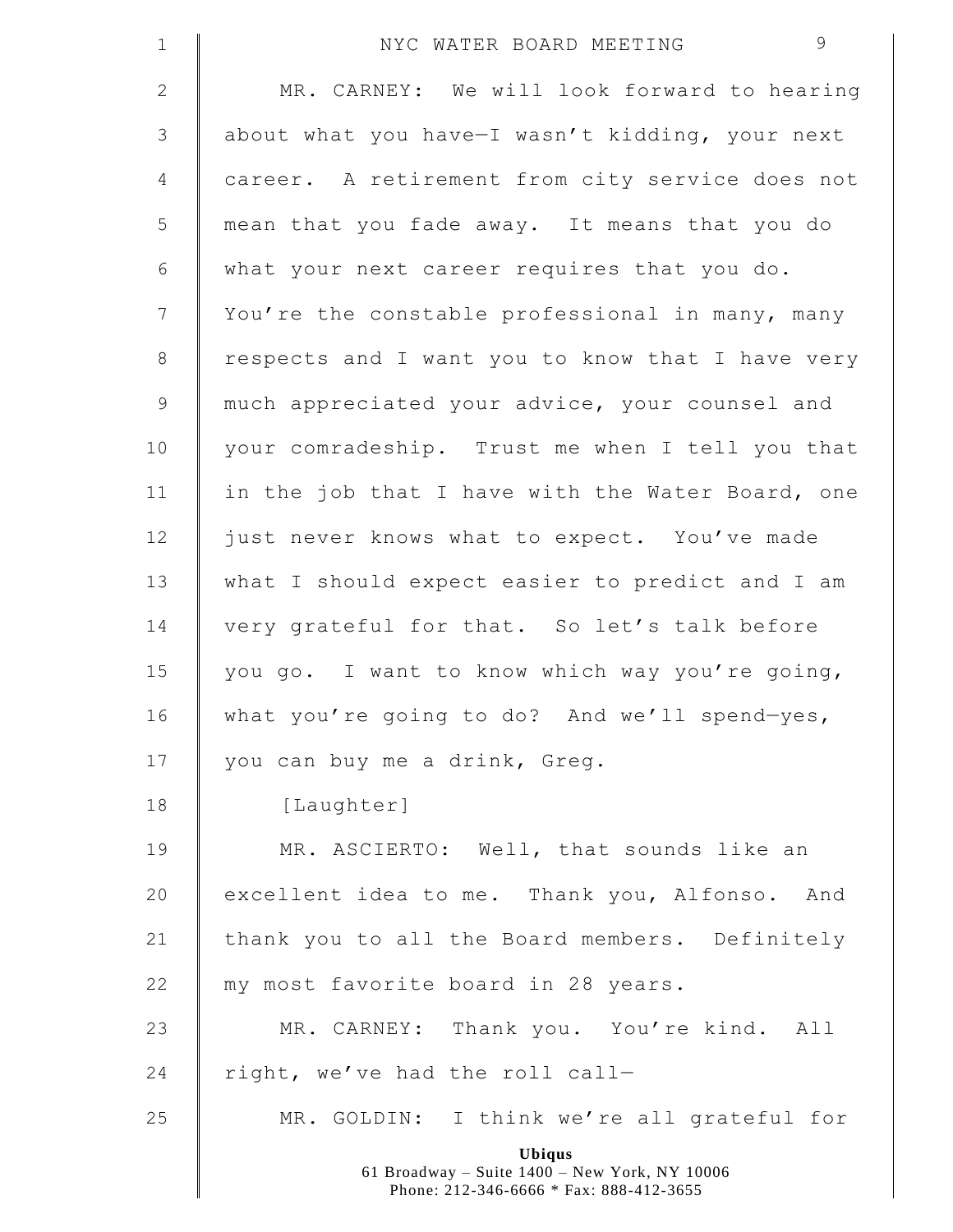| $\mathbf 1$     | 10<br>NYC WATER BOARD MEETING                                                                             |
|-----------------|-----------------------------------------------------------------------------------------------------------|
| $\mathbf{2}$    | your service. Thank you, Greg.                                                                            |
| $\mathcal{S}$   | MR. ASCIERTO: Thank you.                                                                                  |
| $\overline{4}$  | MR. CARNEY: All right, I guess we'll get at                                                               |
| 5               | the agenda. We've got an hour. We had a Board                                                             |
| $\epsilon$      | meeting on the 14 <sup>th</sup> of October, those minutes                                                 |
| $7\phantom{.0}$ | were included in the Board packet. Those of you                                                           |
| 8               | who were present at that meeting had the                                                                  |
| $\mathsf 9$     | ability, the authority to vote in favor or                                                                |
| 10              | against the approval of minutes. I'll ask for                                                             |
| 11              | that vote. All in favor of the approval-well,                                                             |
| 12              | I'm sorry. Because we're in the telephone                                                                 |
| 13              | conference format, I think we need to ask Al                                                              |
| 14              | Rodriguez to call for a vote. So all in favor                                                             |
| 15              | of the minutes as they are presented to you, Al,                                                          |
| 16              | please ask for a roll call vote?                                                                          |
| 17              | MR. RODRIGUEZ: Hello? I apologize, I was                                                                  |
| 18              | on mute. Chairman Carney, how do you vote?                                                                |
| 19              | MR. CARNEY: I approve.                                                                                    |
| 20              | MR. RODRIGUEZ: Thank you. Member                                                                          |
| 21              | Fernandez-Ketcham?                                                                                        |
| 22              | MS. FERNANDEZ-KETCHAM: Just a slight-my                                                                   |
| 23              | last name, Ketcham, is with an A, A-M. For a                                                              |
| 24              | small edit, otherwise I approve.                                                                          |
| 25              | MR. RODRIGUEZ: Thank you. We'll - - it to                                                                 |
|                 | <b>Ubiqus</b><br>61 Broadway - Suite 1400 - New York, NY 10006<br>Phone: 212-346-6666 * Fax: 888-412-3655 |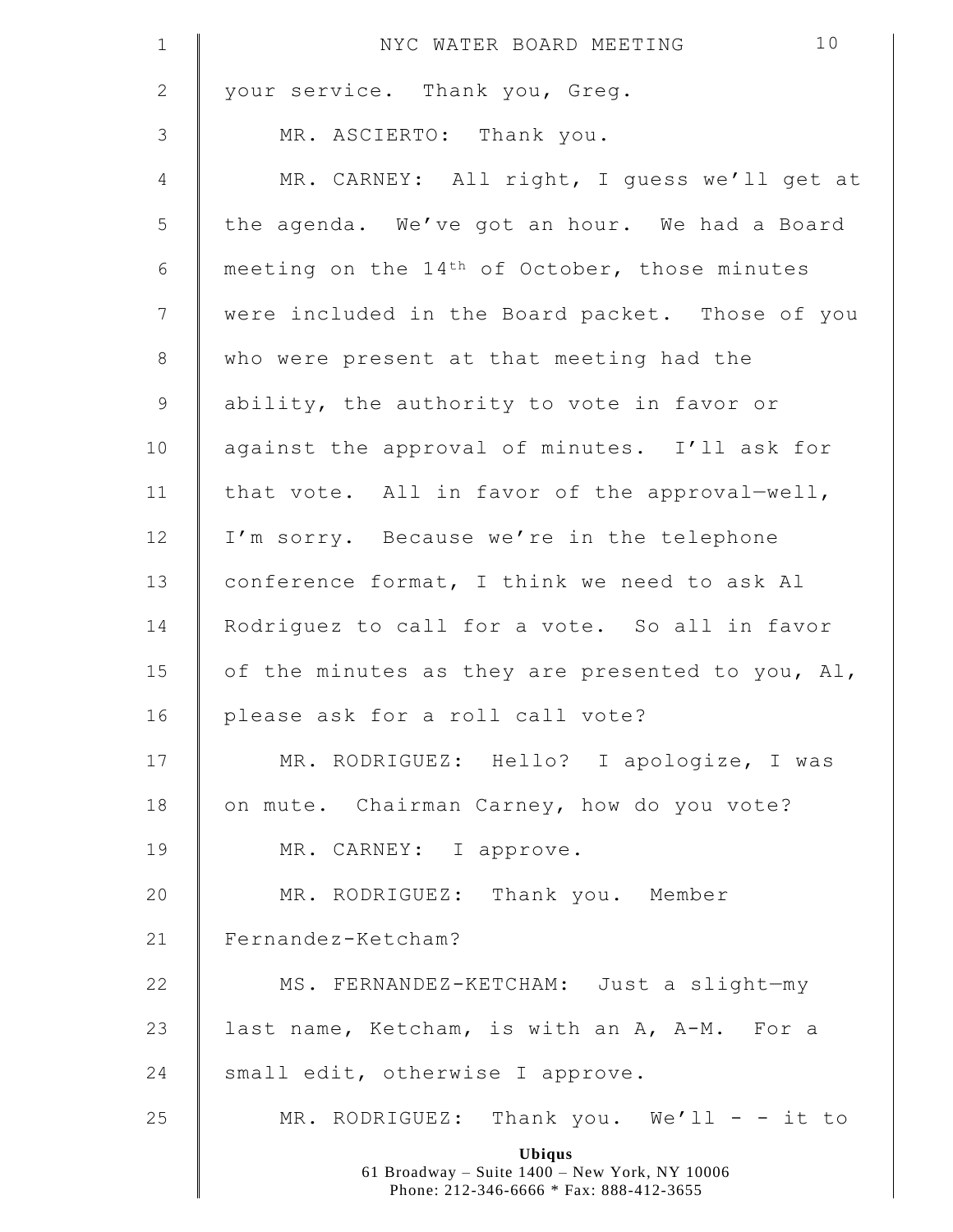| $\mathbf 1$    | 11<br>NYC WATER BOARD MEETING                                                                             |
|----------------|-----------------------------------------------------------------------------------------------------------|
| 2              | $A-M?$                                                                                                    |
| $\mathcal{S}$  | MR. NAZEM: This is Omar. That's my fault,                                                                 |
| $\overline{4}$ | I'm sorry.                                                                                                |
| 5              | MS. FERNANDEZ-KETCHAM: It's okay. I                                                                       |
| 6              | forgive you.                                                                                              |
| 7              | MR. NAZEM: I know how to spell your name.                                                                 |
| $\,8\,$        | I'm sorry.                                                                                                |
| $\overline{9}$ | MR. RODRIGUEZ: Member Freed, how do you                                                                   |
| 10             | vote?                                                                                                     |
| 11             | MR. FREED: I vote to approve and appreciate                                                               |
| 12             | the thoroughness of the minutes.                                                                          |
| 13             | MR. RODRIGUEZ: Thank you.                                                                                 |
| 14             | MR. CARNEY: And will we, before-I'm sorry.                                                                |
| 15             | Go ahead, please, Omar.                                                                                   |
| 16             | MR. RODRIGUEZ: Uh, approved. Member Shaw?                                                                 |
| 17             | MS. SHAW: Approve.                                                                                        |
| 18             | MR. RODRIGUEZ: Member Zarrilli?                                                                           |
| 19             | MR. ZARRILLI: Approved.                                                                                   |
| 20             | MR. RODRIGUEZ: Thank you. I'm sorry to                                                                    |
| 21             | interrupt.                                                                                                |
| 22             | MR. CARNEY: Thank you, Secretary Rodriguez.                                                               |
| 23             | Member Freed, and-Members Freed and Goldin, are                                                           |
| 24             | the revisions, you've approved them, so I assume                                                          |
| 25             | the revisions are appropriate as offered here in                                                          |
|                | <b>Ubiqus</b><br>61 Broadway - Suite 1400 - New York, NY 10006<br>Phone: 212-346-6666 * Fax: 888-412-3655 |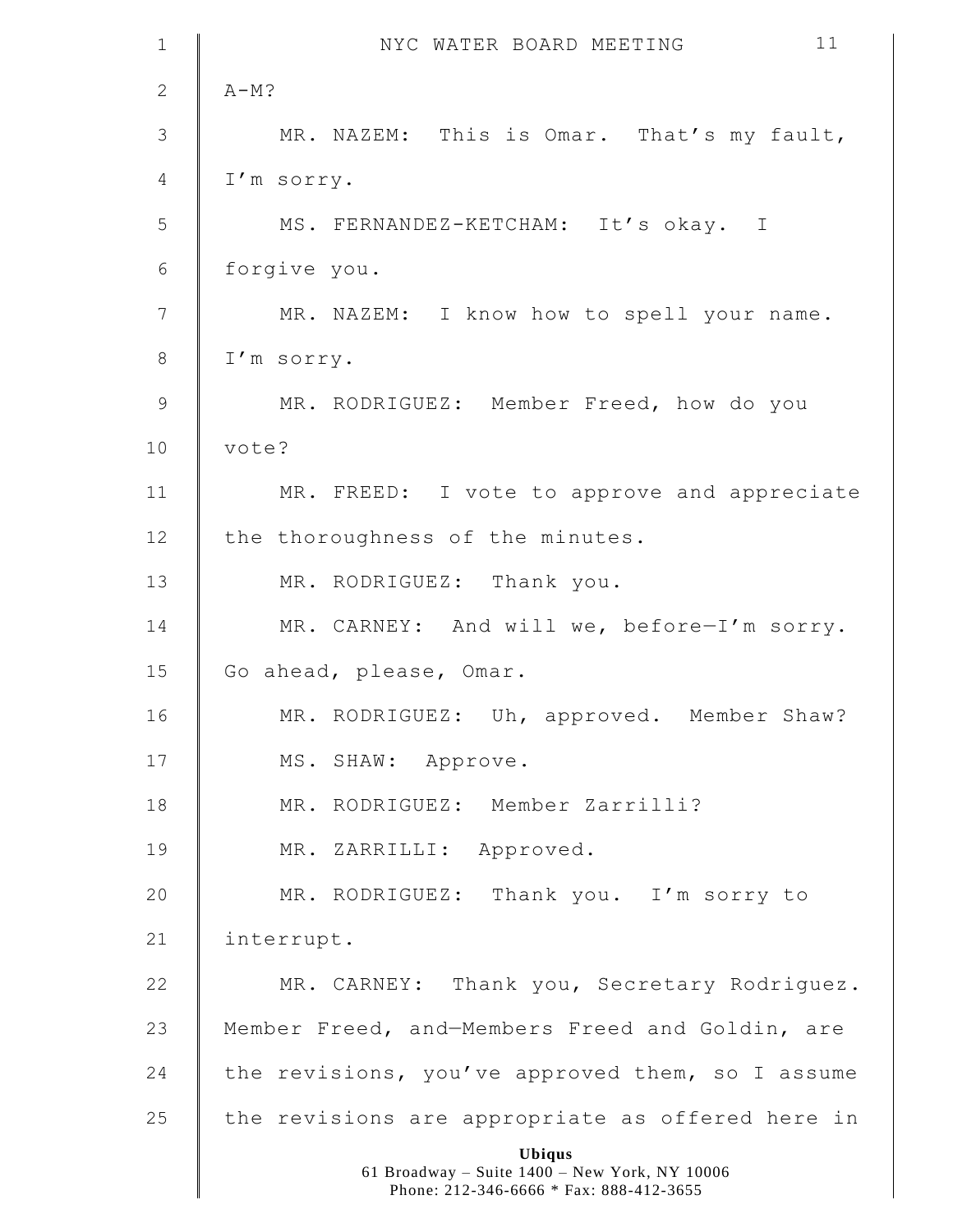| $\mathbf 1$    | 12<br>NYC WATER BOARD MEETING                                                                             |
|----------------|-----------------------------------------------------------------------------------------------------------|
| $\mathbf{2}$   | the minutes?                                                                                              |
| $\mathsf 3$    | MR. FREED: Yes, sir. This is Member Freed.                                                                |
| $\overline{4}$ | [Crosstalk]                                                                                               |
| 5              | MR. CARNEY: Thank you, Jon. The next                                                                      |
| $\epsilon$     | addenda item-I'm sorry. The minutes are                                                                   |
| $\overline{7}$ | approved, all members voting in favor of the                                                              |
| $\,8\,$        | approval. The next item on the addenda is the                                                             |
| $\mathcal{G}$  | yearend review. Do we have Commissioner                                                                   |
| 10             | Sapienza with us?                                                                                         |
| 11             | MR. SAPIENZA: Chair Carney, I am here.                                                                    |
| 12             | MR. CARNEY: Hot d**n. [Laughter]                                                                          |
| 13             | Commissioner, thank you very much for joining us                                                          |
| 14             | today. It is a pleasure to have you with us.                                                              |
| 15             | Please, we don't want a long oration, but you                                                             |
| 16             | may take as much time as you choose.                                                                      |
| 17             | MR. VINCENT SAPIENZA: Thank you, Chair                                                                    |
| 18             | Carney. And that-I don't know, maybe five                                                                 |
| 19             | minutes of talking points I'd just like to get                                                            |
| 20             | through. So first, holiday greetings to you and                                                           |
| 21             | all the Board members and thank you for all the                                                           |
| 22             | work that you all have done this past year and                                                            |
| 23             | year's prior.                                                                                             |
| 24             | So I'm just-again, I'll briefly go through                                                                |
| 25             | some of the highlights in 2021 for our                                                                    |
|                | <b>Ubiqus</b><br>61 Broadway - Suite 1400 - New York, NY 10006<br>Phone: 212-346-6666 * Fax: 888-412-3655 |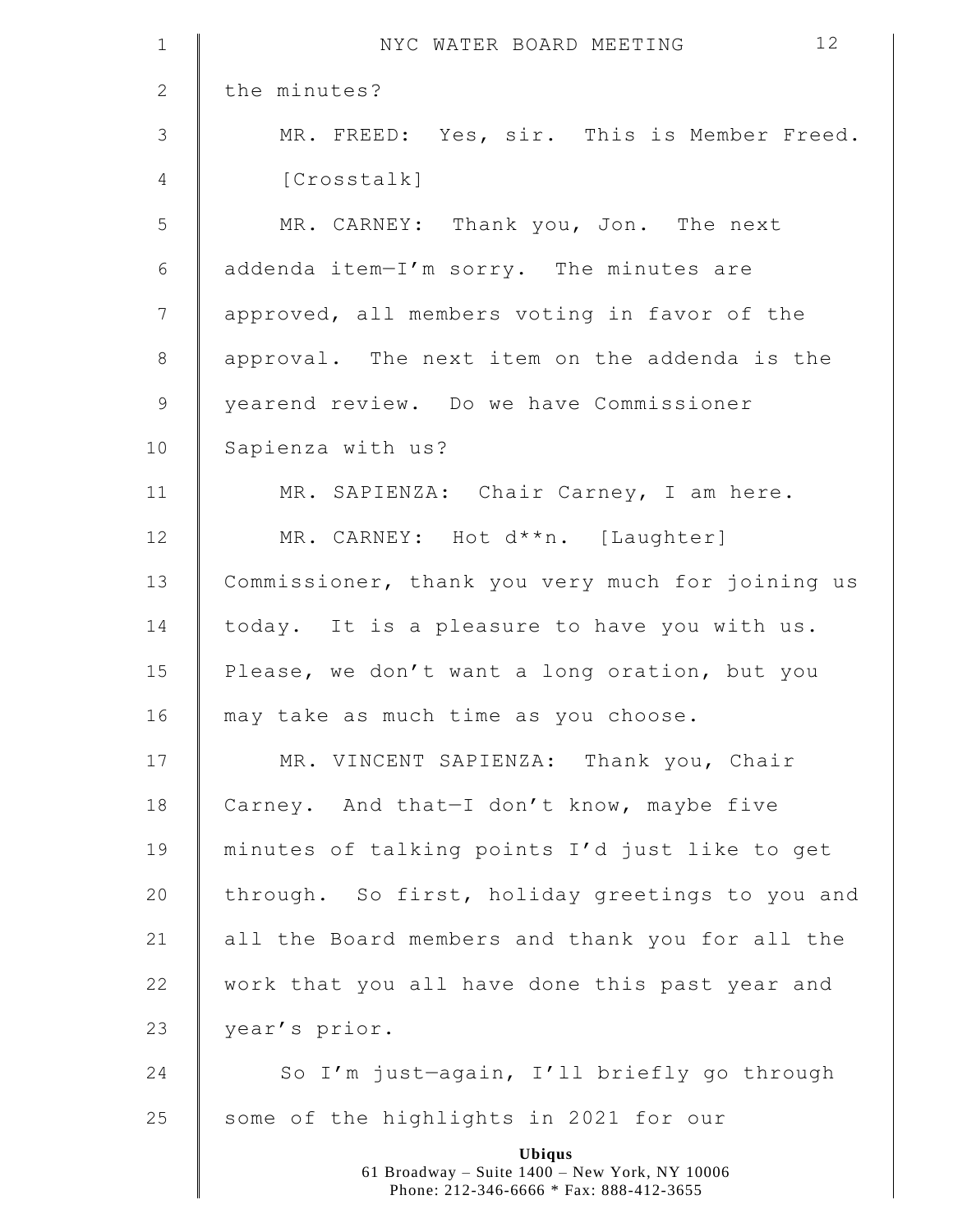| $\mathbf 1$  | 13<br>NYC WATER BOARD MEETING                      |
|--------------|----------------------------------------------------|
| $\mathbf{2}$ | operations and on the fiscal side. But we had a    |
| 3            | relatively successful year despite the ongoing     |
| 4            | pandemic. Employees, the vast majority             |
| 5            | continued to, you know, report to work every       |
| $\epsilon$   | day, get their job done. Delivering a billion      |
| 7            | gallons of some of the best drinking water in      |
| 8            | the world. And then collecting and treating the    |
| $\mathsf 9$  | wastewater.                                        |
| 10           | As I just noted, most of our employees are         |
| 11           | hands-on wrench-type workers or doing              |
| 12           | inspections. They didn't have the option of        |
| 13           | teleworking, but we did have a group of support    |
| 14           | folks who did. And they continued to telework,     |
| 15           | generally through September, when the mayor        |
| 16           | asked everyone to return back to the office.<br>SO |
| 17           | that was successfully done as well. And            |
| 18           | actually, you know, I guess it helped us to, to    |
| 19           | create a few things that we hadn't had before.     |
| 20           | A lot of online ability to do permitting. A lot    |
| 21           | of cloud storage. So, you know, necessity, I       |
| 22           | guess, is the mother of invention. And it          |
| 23           | helped us there quite a bit.                       |
| 24           | On the construction side, we did pretty well       |
| 25           | this year. We completed 1.8 billion dollars'       |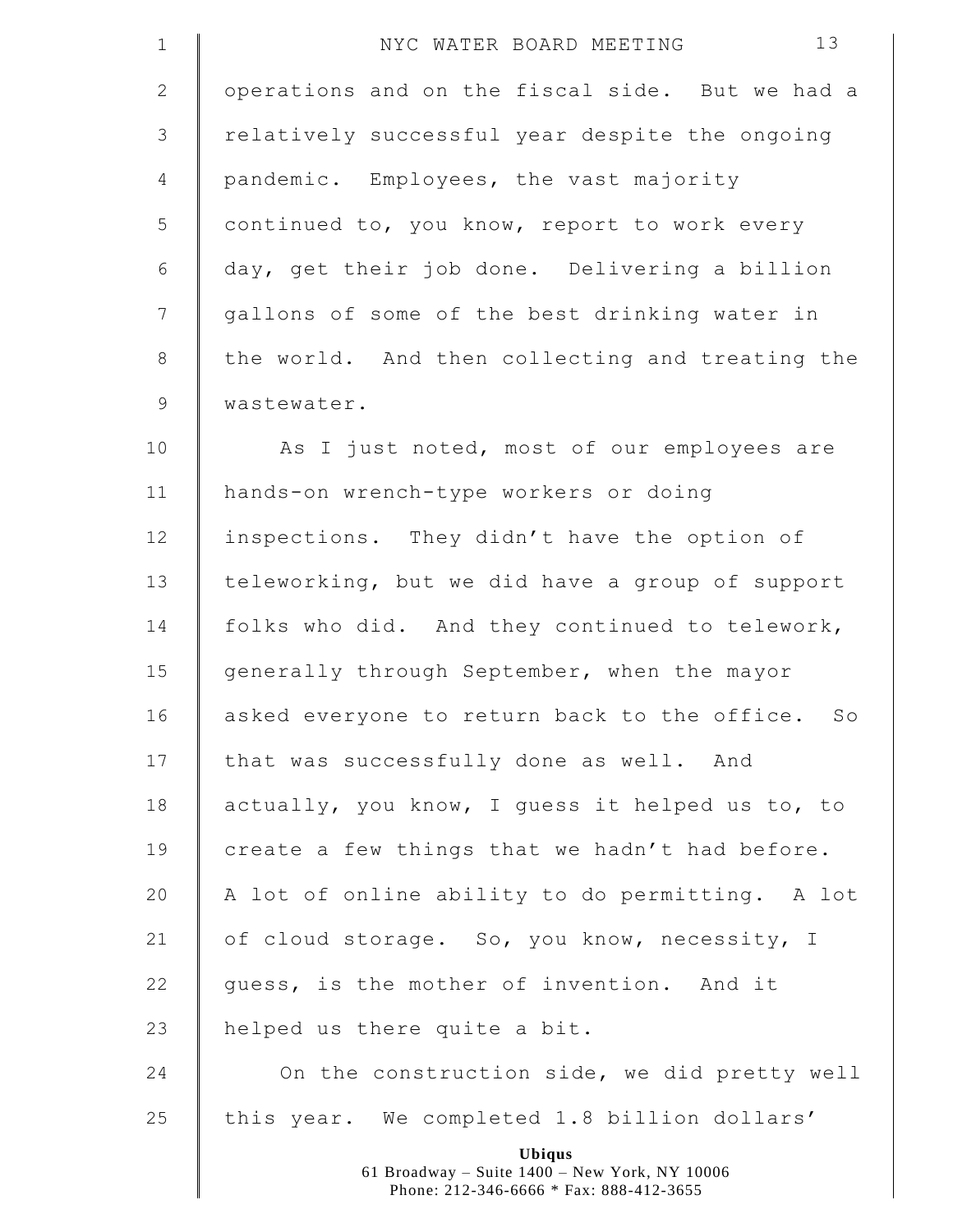| $1\,$          | 14<br>NYC WATER BOARD MEETING                    |
|----------------|--------------------------------------------------|
| $\mathbf{2}$   | worth of funded capital construction during the  |
| $\mathfrak{Z}$ | year. We issued 3 billion dollars in new debt,   |
| $\overline{4}$ | both to pay for construction as well, to         |
| 5              | refinance older bonds. And the capital markets   |
| $\sqrt{6}$     | have remained receptive to our bonds and credit  |
| $\overline{7}$ | ratings continue to be strong.                   |
| $\,8\,$        | Just a couple things I wanted to highlight       |
| $\mathsf 9$    | on the construction side. We, we have continued  |
| 10             | work on the Delaware aqueduct bypass tunnel.     |
| 11             | This is the 2.5-mile-long tunnel that will help  |
| 12             | to eliminate the leak of about 30 million        |
| 13             | gallons in the Delaware aqueduct. We actually    |
| 14             | will be shutting down the Delaware aqueduct. We  |
| 15             | intend to this coming October for six months to  |
| 16             | do that work. But we completed the lining of     |
| 17             |                                                  |
|                | the tunnel, the concrete lining. So that         |
| 18             | essentially finishes off the new bypass section  |
| 19             | and-before we connect it to the leaking section. |
| 20             | So that's moving along well.                     |
| 21             | And then I wanted to point out that we also      |
| 22             | did a hundred million dollar plus work at        |
| 23             | Pugsley Creek in the South Bronx, where the use  |
| 24             | and combined to our overflows. And a hundred     |
| 25             | million dollar plus upgrade at our Coney Island  |

 $\mathsf I$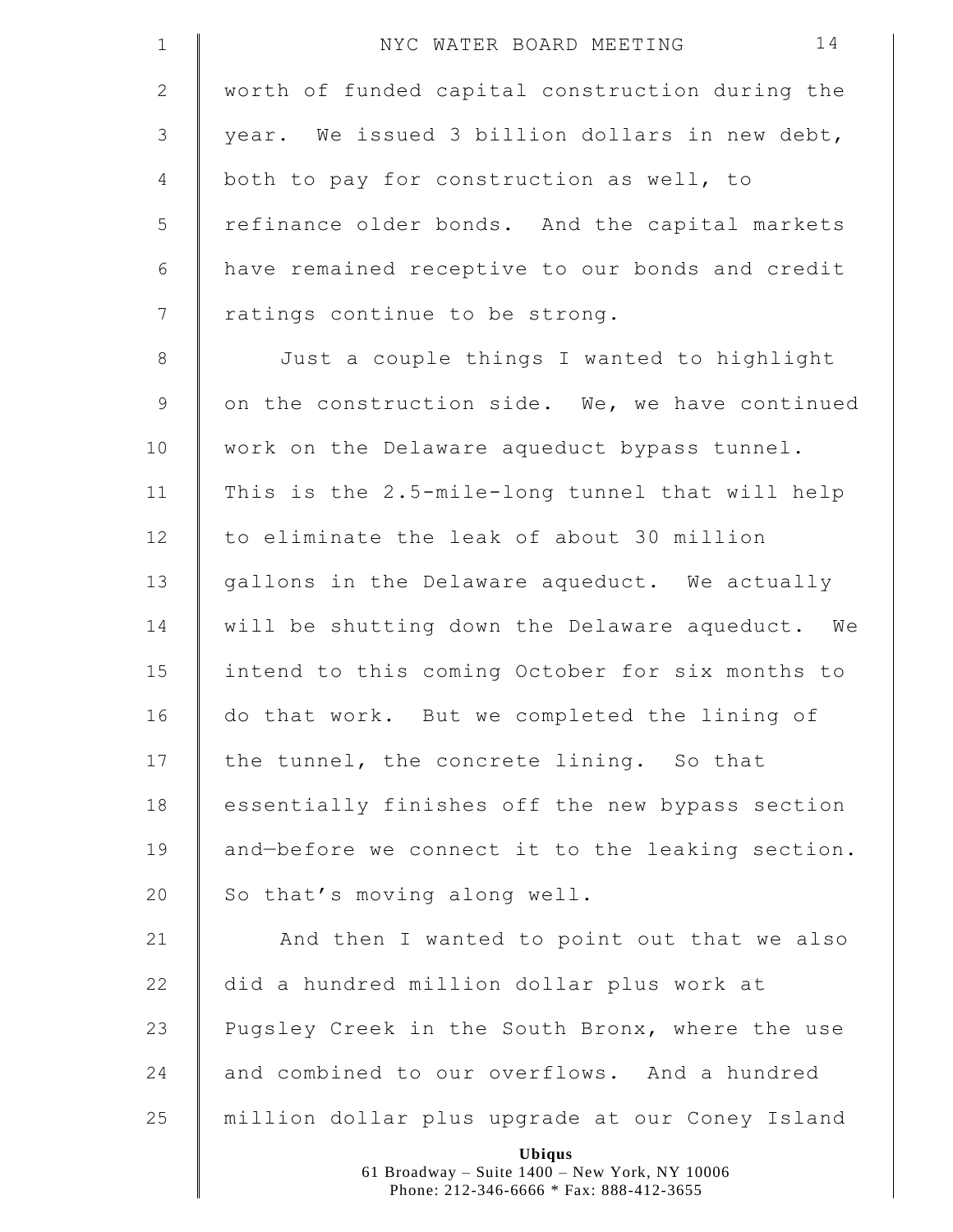| $\mathbf 1$     | 15<br>NYC WATER BOARD MEETING                                |
|-----------------|--------------------------------------------------------------|
| 2               | wastewater treatment plant has started up.<br>$S_{\bigcirc}$ |
| $\mathfrak{Z}$  | those are two big projects as well.                          |
| $\overline{4}$  | I want to talk about the wet weather that we                 |
| 5               | had this year. Particularly, Hurricane Ida.                  |
| 6               | The night of August 31st, September 1st. I                   |
| $7\phantom{.0}$ | think as everyone knows, the intensity of the                |
| 8               | rainfall was a record for New York City, over                |
| $\overline{9}$  | three inches an hour reported at Central Park.               |
| 10              | It did-the amount of rainfall exceeded the                   |
| 11              | capacity of the sewer system and so there was                |
| 12              | significant flooding, particularly in low-lying              |
| 13              | areas. And people who were living in basement                |
| 14              | apartment, about a dozen people passed away                  |
| 15              | unfortunately.                                               |
| 16              | The mayor explained in the following day,                    |
| 17              | and with other elected officials, that that                  |
| 18              | amount of rainfall is beyond what the sewer                  |
| 19              | system is designed to accept and to convey. And              |
| 20              | so we needed to look at a variety of tools going             |
| 21              | forward to, you know, be able to absorb these                |
| 22              | instance storms. Deputy Commissioner Licata,                 |
| 23              | who's on the call, has really been leading our               |
| 24              | green infrastructure program, which is going to              |
| 25              | become even more important going forward. To                 |
|                 | Ubiqus                                                       |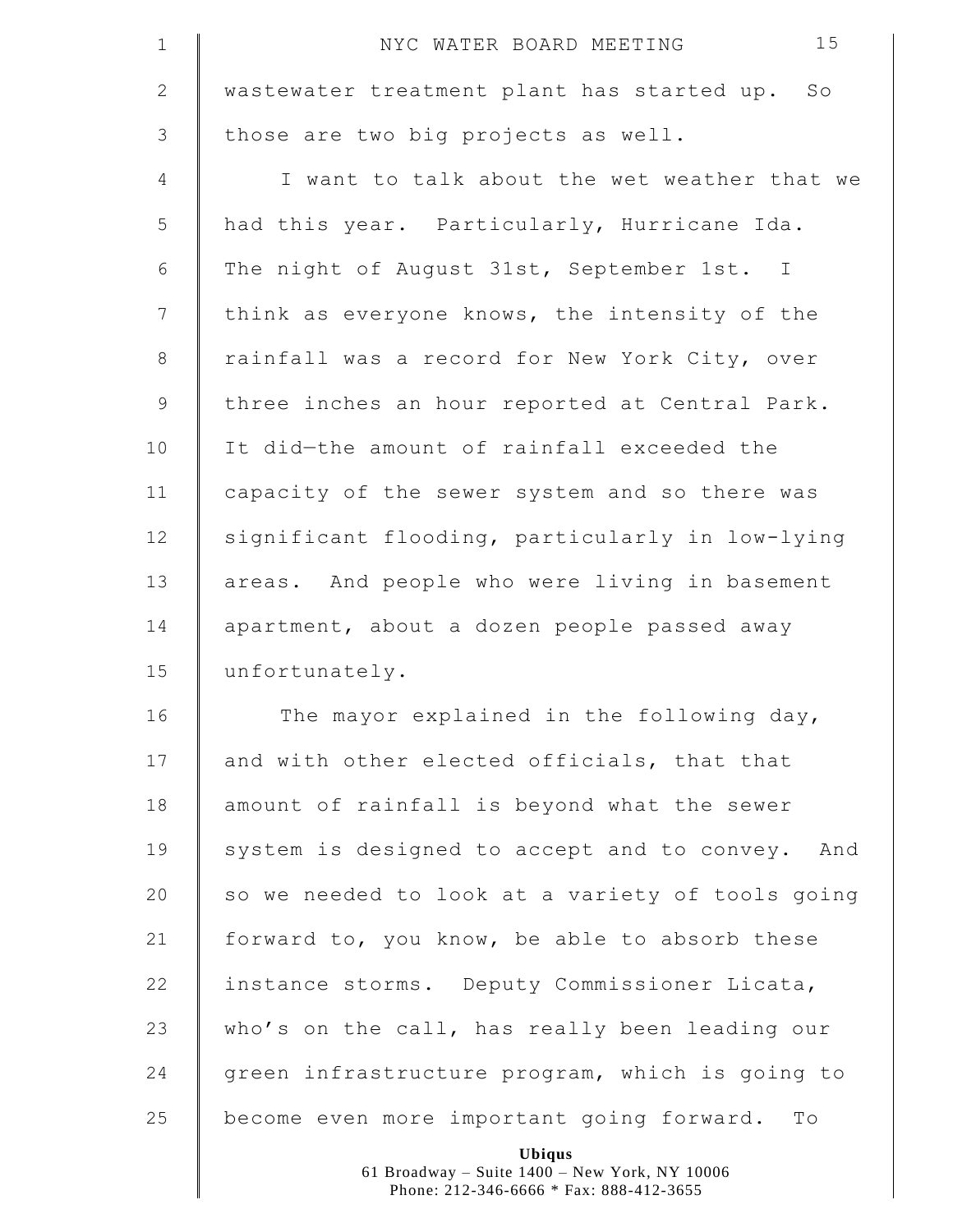| $\mathbf{1}$    | 16<br>NYC WATER BOARD MEETING                                                                             |
|-----------------|-----------------------------------------------------------------------------------------------------------|
| $\mathbf{2}$    | try to reduce the amount of paved streets and                                                             |
| 3               | the amount of run-off that gets into the sewer                                                            |
| 4               | system. So that's a significant thing that                                                                |
| 5               | we've looked at. The mayor accelerated some,                                                              |
| 6               | both green and grey infrastructure that we had                                                            |
| $7\phantom{.0}$ | in the capital plan, added some funds to the                                                              |
| $\,8\,$         | plan. So that's where we're making good                                                                   |
| $\mathsf 9$     | progress on that.                                                                                         |
| 10              | We're exploring how much money will be                                                                    |
| 11              | coming through the new federal infrastructure                                                             |
| 12              | legislation. We don't have a sense yet of how                                                             |
| 13              | much we may get. We're very hopeful.                                                                      |
| 14              | Generally, the way it's worked in the past is                                                             |
| 15              | that the state's - -, New York State, will                                                                |
| 16              | administer the distribution of funding. So                                                                |
| 17              | we're hopeful in New York City that we'll get                                                             |
| 18              | our fair share and can continue to do good work                                                           |
| 19              | that's needed for both the water and wastewater                                                           |
| 20              | sides. So that's just operations.                                                                         |
| 21              | Quickly, I'll give a financial update. Some                                                               |
| 22              | highlights. So year-to-date, we're taking in                                                              |
| 23              | revenues of about 2.067 billion dollars in                                                                |
| 24              | customer payments. That's 2.5% ahead of year-                                                             |
| 25              | to-date plan. So that's good. And 1.6% ahead                                                              |
|                 | <b>Ubiqus</b><br>61 Broadway - Suite 1400 - New York, NY 10006<br>Phone: 212-346-6666 * Fax: 888-412-3655 |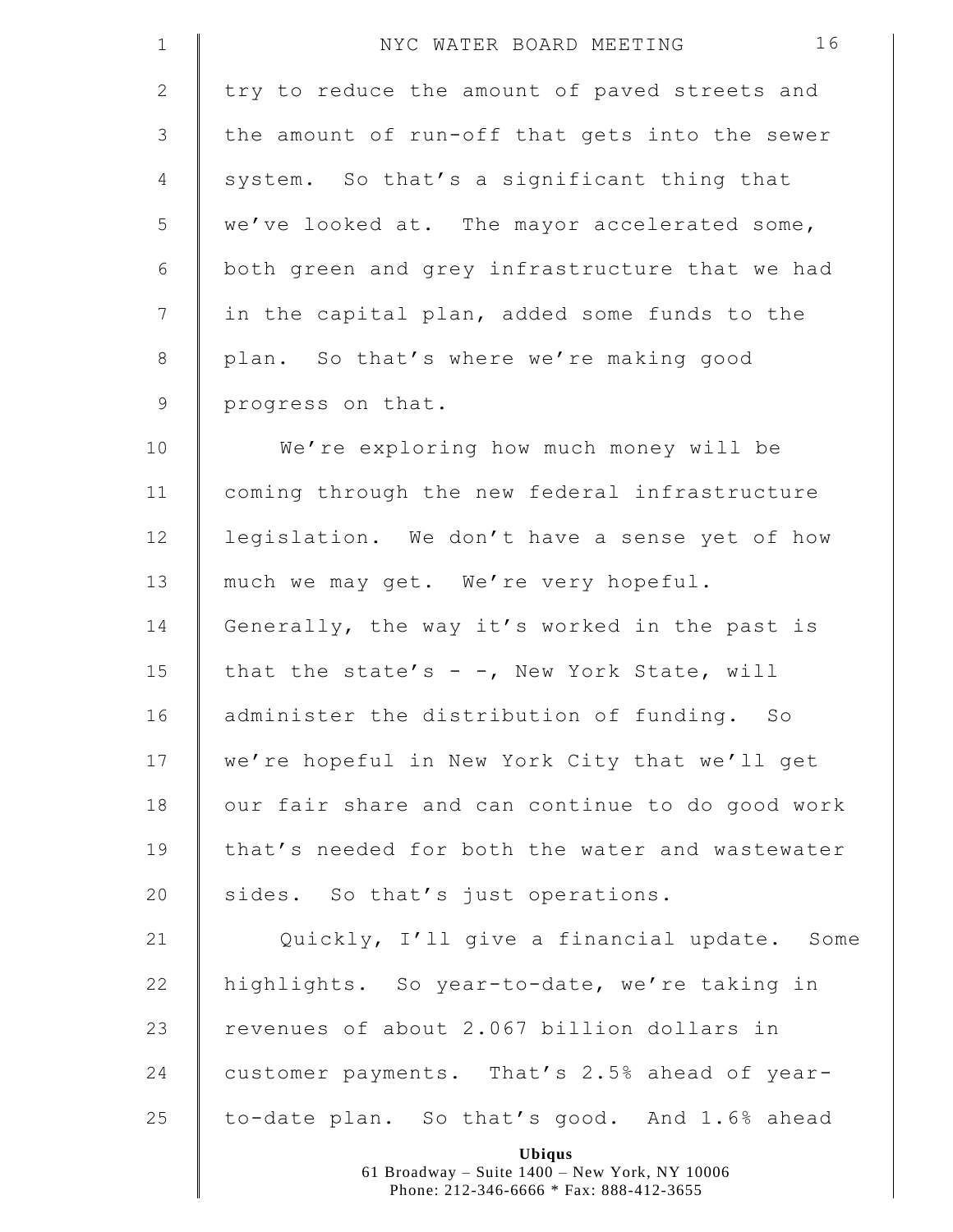| $1\,$           | 17<br>NYC WATER BOARD MEETING                                                                             |
|-----------------|-----------------------------------------------------------------------------------------------------------|
| $\mathbf{2}$    | of where we were last year. So in terms of                                                                |
| $\mathfrak{Z}$  | dollars, that equates to 50 million dollars                                                               |
| $\overline{4}$  | ahead of this time last year, and 32 million                                                              |
| 5               | dollars ahead of plan. But I should note that,                                                            |
| 6               | you know, we did that 2.76% rate increase that                                                            |
| $7\phantom{.0}$ | the Board approved earlier this year, so one                                                              |
| 8               | would think we would be 2.76% ahead and we are                                                            |
| $\mathsf 9$     | not quite but fairly close. We did have                                                                   |
| 10              | somewhat of a slowdown in billing as the new                                                              |
| 11              | billing system rolled out this past September                                                             |
| 12              | and that was successfully migrated, but it did                                                            |
| 13              | slow down the amount of bills that went out at                                                            |
| 14              | that time. And we seem to be catching up.                                                                 |
| 15              | One thing to point out also is the lien                                                                   |
| 16              | sale. So also, as you may recall, that the DEP                                                            |
| 17              | on the water system did not participate in the                                                            |
| 18              | lien sale last year because we were putting in a                                                          |
| 19              | new billing system and for other factors. The                                                             |
| 20              | city will be conducting a property tax lien                                                               |
| 21              | sale, but we're looking towards next year as to,                                                          |
| 22              | you know, how DEP may participate on the water                                                            |
| 23              | side.                                                                                                     |
| 24              | Consumption has started to come back from                                                                 |
| 25              | where it was during the pandemic, so that's a                                                             |
|                 | <b>Ubiqus</b><br>61 Broadway - Suite 1400 - New York, NY 10006<br>Phone: 212-346-6666 * Fax: 888-412-3655 |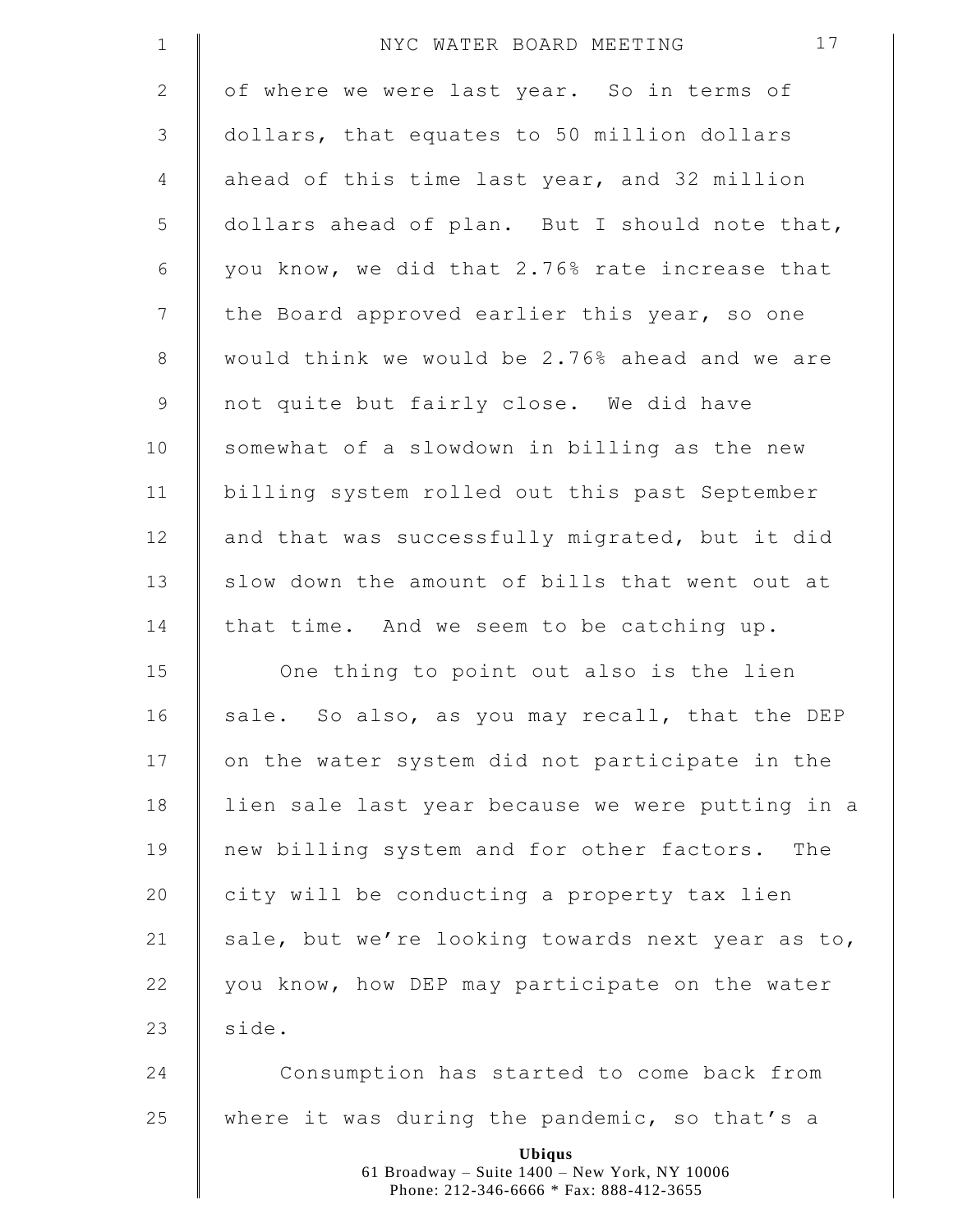| $\mathbf 1$     | 18<br>NYC WATER BOARD MEETING                    |
|-----------------|--------------------------------------------------|
| $\mathbf{2}$    | good sign too. You know, as metering rates go    |
| $\mathcal{S}$   | up, we'll hopefully get additional revenues      |
| 4               | going forward. Based on the current outlook,     |
| 5               | we're cautiously optimistic that the Board will  |
| 6               | meet its financial requirements for funding DEP, |
| $7\phantom{.0}$ | OMN and bondholder requirements for the fiscal   |
| $\,8\,$         | year.                                            |
| $\mathcal{G}$   | One thing we are still concerned about is        |
| 10              | delinquencies. Those have gone up quite a bit    |
| 11              | since the pandemic began. We started the         |
| 12              | beginning of the pandemic with the delinquency   |
| 13              | of about 380-or-so million dollars and it's      |
| 14              | essentially doubled during that time. You know,  |
| 15              | we're hoping to start to recover some of that as |
| 16              | the economy improves. We haven't been -          |
| 17              | customers or sending out any kind of notices. I  |
| 18              | mentioned there was no lien sale last year, so   |
| 19              | we'll continue to look to ways to recover that   |
| 20              | money. One of the things we are hopeful for is   |
| 21              | the federal program that was just rolled out in  |
| 22              | the last couple of weeks or so, the low-income   |
| 23              | household water assistance, that helps           |
| 24              | delinquent water bill payors, you know, get      |
| 25              | current. It's being implemented in our state by  |
|                 | Ubiqus                                           |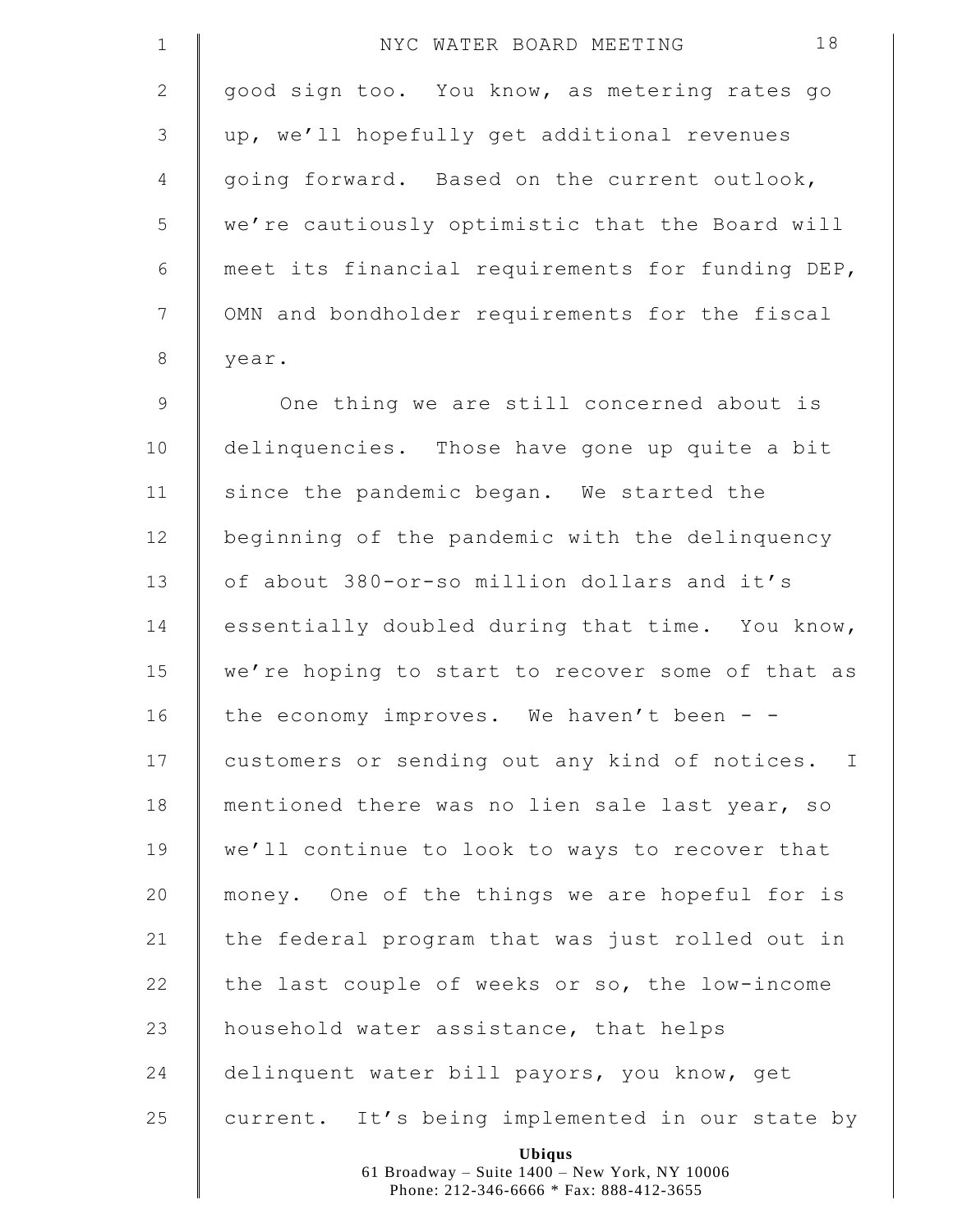| $1\,$          | 19<br>NYC WATER BOARD MEETING                                                                             |
|----------------|-----------------------------------------------------------------------------------------------------------|
| $\mathbf{2}$   | the Office of Temporary Disability Assistance.                                                            |
| 3              | We've been working with them, looking at our                                                              |
| 4              | accounts and trying to prioritize those that are                                                          |
| 5              | most in need. You know, those that are in-that                                                            |
| 6              | are already make the heat benefit assistance                                                              |
| $7\phantom{.}$ | program, and the SNAP foods benefits program.                                                             |
| $\,8\,$        | The state was allocated \$70 million dollars for                                                          |
| $\mathsf 9$    | this, we're hoping as the City of New York would                                                          |
| 10             | take the population to get approximately half,                                                            |
| 11             | but time will tell. I think that's it, I'll-and                                                           |
| 12             | I'm going to ask Joe Murin, who's on the call if                                                          |
| 13             | I've missed anything in particular that you                                                               |
| 14             | wanted to talk about?                                                                                     |
| 15             | MR. JOE MURIN: No, thank you.                                                                             |
| 16             | MR. CARNEY: Before you do that,                                                                           |
| 17             | Commissioner, thank you very, very much, just                                                             |
| 18             | for being here with us, and for giving us a                                                               |
| 19             | summary. A year-end review makes a great deal-                                                            |
| 20             | it means a great deal to me, and I think to the                                                           |
| 21             | board. So thank you for being here to do that.                                                            |
| 22             | Joe?                                                                                                      |
| 23             | MR. MURIN: Thank you, Chair Carney, and                                                                   |
| 24             | thank you, Commissioner. I have nothing to add                                                            |
| 25             | to that. I do want to note that the                                                                       |
|                | <b>Ubiqus</b><br>61 Broadway - Suite 1400 - New York, NY 10006<br>Phone: 212-346-6666 * Fax: 888-412-3655 |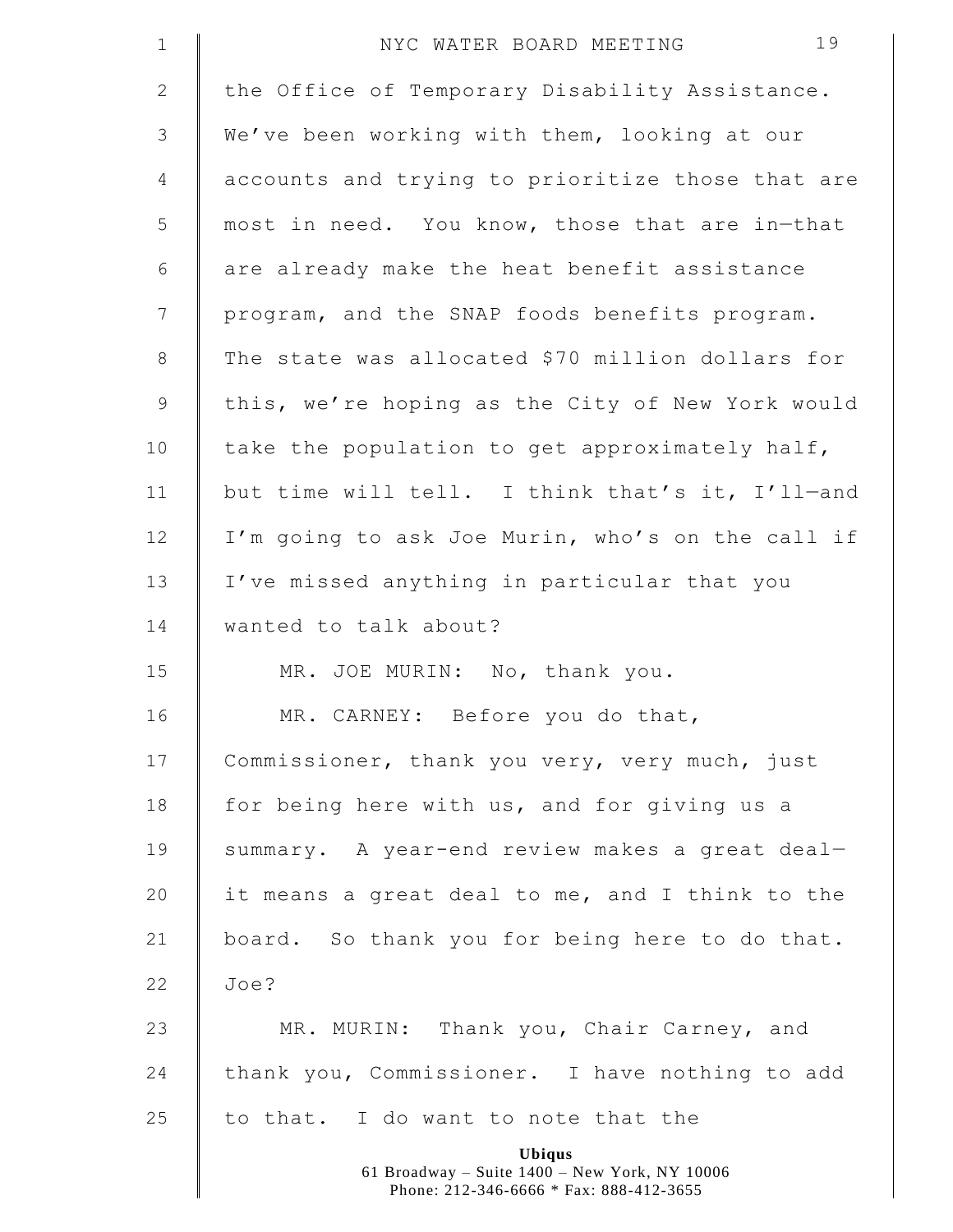| $1\,$           | 20<br>NYC WATER BOARD MEETING                    |
|-----------------|--------------------------------------------------|
| $\mathbf{2}$    | Commissioner did take a bullet out of our agenda |
| $\mathfrak{Z}$  | sequence, there. So he went into a couple of     |
| $\overline{4}$  | later agenda items. So I just wanted to point    |
| 5               | that out for your edification, Mr. Chair, that   |
| 6               | we're - - until now, but we're-                  |
| $7\phantom{.0}$ | MR. CARNEY: Don't let me try to have you         |
| 8               | guys repeat anything. I appreciate it very       |
| $\mathsf 9$     | much. Commissioner, I had a chance to see, and   |
| 10              | I think you and I have talked about this, but    |
| 11              | I'm not certain, I'm getting old. You were on    |
| 12              | New York One prior to storm Ida, and you         |
| 13              | predicted that if the rainfall was as predicted  |
| 14              | there would be little that we could do. The      |
| 15              | system simply could not accommodate the          |
| 16              | extraordinary volume of water that was being     |
| 17              | predicted at the time. You were spot on. Spot    |
| 18              | on. It was a terrific interview, with that       |
| 19              | fellow, Kiernan [phonetic], I think is his name. |
| 20              | Thank you very much for giving us that preview   |
| 21              | of what ultimately-of the tragedy that           |
| 22              | ultimately resulted from that zone. Making the   |
| 23              | point that there was little that could be done   |
| 24              | to prepare for it, though we were doing the best |
| 25              | we could. Your testimony at the city council     |
|                 | Ubiqus                                           |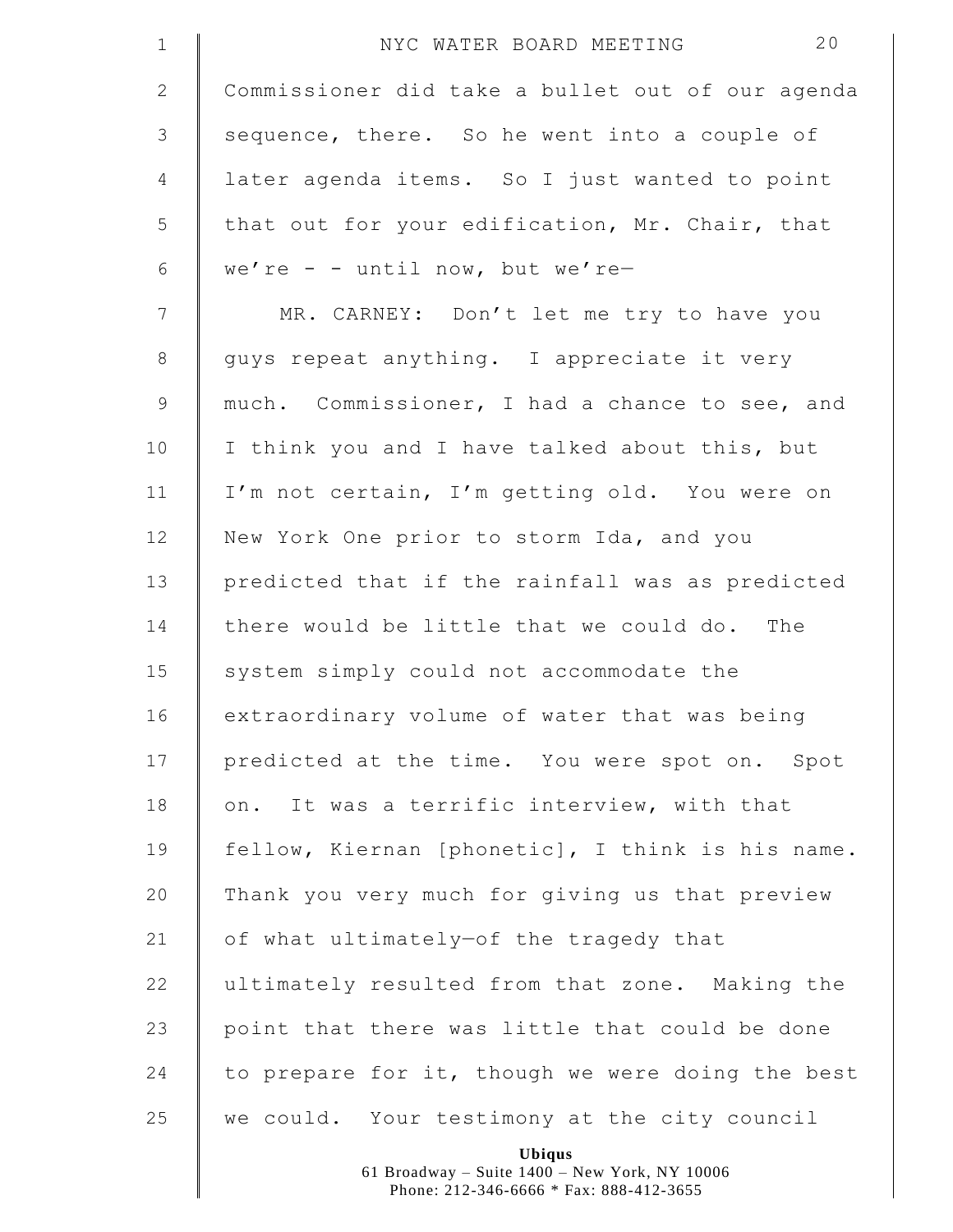| $\mathbf 1$    | 21<br>NYC WATER BOARD MEETING                                                                             |
|----------------|-----------------------------------------------------------------------------------------------------------|
| $\mathbf{2}$   | was also spot on. I had a chance to read it.                                                              |
| 3              | Thank you very much for all that you do, for                                                              |
| 4              | DEP, and all you do to make the Weather Board                                                             |
| 5              | look terrific. I think we are, but whether we                                                             |
| 6              | are or not, you make us look good.                                                                        |
| $\overline{7}$ | MR. SAPIENZA: Thank you. Thank you for the                                                                |
| $8\,$          | kind words, Chair Carney. Then he appeared-your                                                           |
| 9              | team at the Water Board have been great                                                                   |
| 10             | partners, and they appreciate the oversight and                                                           |
| 11             | quidance over these years, thank you.                                                                     |
| 12             | MR. ZARRILLI: I also comment of Jeff's                                                                    |
| 13             | efforts to-with regard to billing. This has                                                               |
| 14             | been a momentous year at-for DEP. The billing                                                             |
| 15             | process has been completely revised. We have                                                              |
| 16             | implemented a system that works extraordinarily                                                           |
| 17             | well. But it has been, as you predicted, and as                                                           |
| 18             | he predicted, a bit slow to get up to snuff.                                                              |
| 19             | With a jillion phone calls, and people who were                                                           |
| 20             | concerned about it. Thank you very much for                                                               |
| 21             | putting into place, and for allowing DEP to have                                                          |
| 22             | in place a system that works extremely-that will                                                          |
| 23             | work extremely well. They're very good with                                                               |
| 24             | that. I'm finished.                                                                                       |
| 25             | MR. CARNEY: I see a couple of hands-on                                                                    |
|                | <b>Ubiqus</b><br>61 Broadway - Suite 1400 - New York, NY 10006<br>Phone: 212-346-6666 * Fax: 888-412-3655 |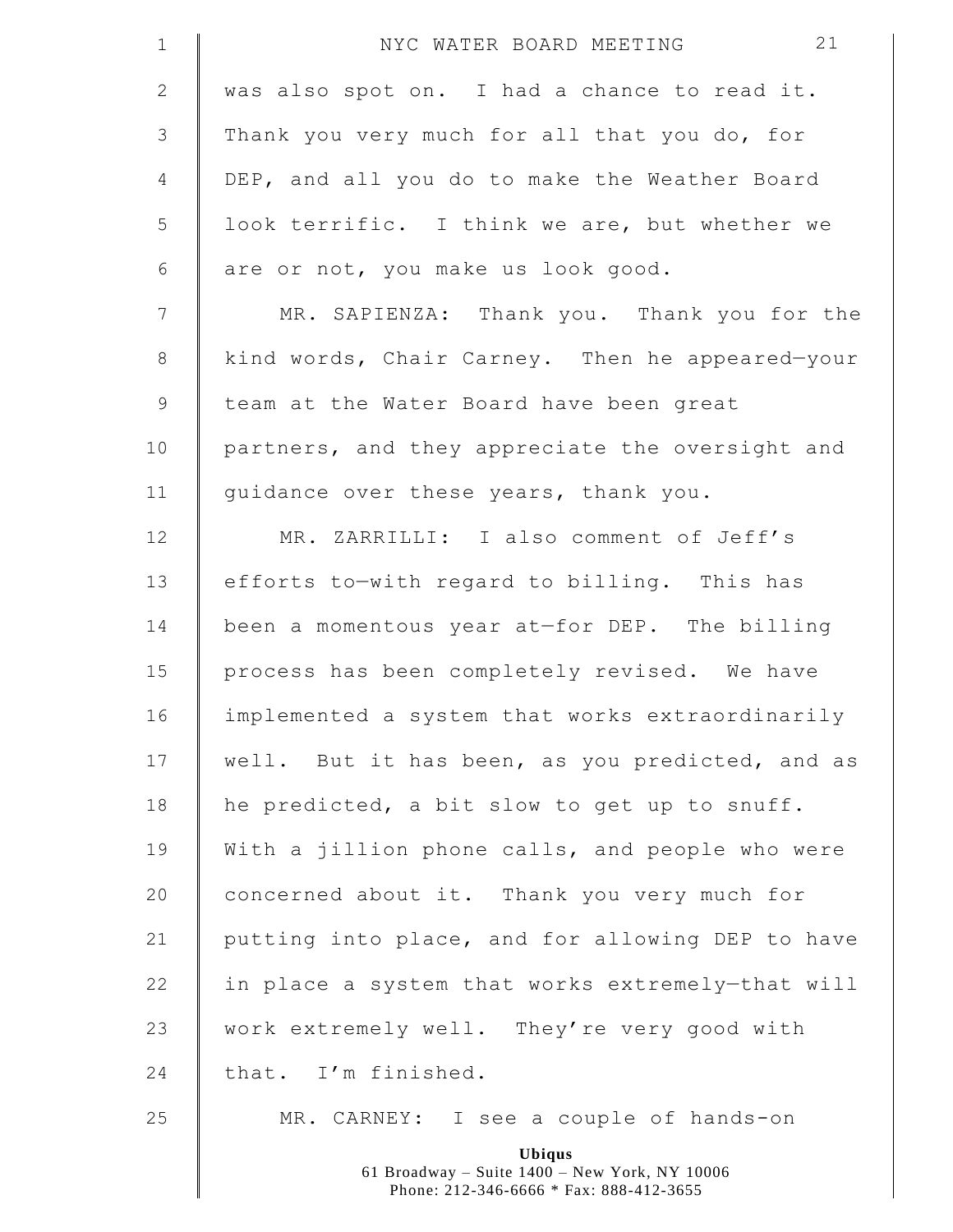| $\mathbf 1$     | 22<br>NYC WATER BOARD MEETING                                  |
|-----------------|----------------------------------------------------------------|
| $\mathbf{2}$    | comment in the screen. Adam?                                   |
| $\mathsf 3$     | MR. FREED: Thank you, and I'll just thank-                     |
| 4               | Commissioner, great to see you, and Deputy                     |
| 5               | Commissioner Licata, always a pleasure to see                  |
| $\sqrt{6}$      | you, and I'm thrilled that you both can join us.               |
| $7\phantom{.0}$ | It makes these meetings so much more impactful                 |
| $\,8\,$         | and meaningful when we can hear from you and the               |
| $\mathsf 9$     | rest of your team. I had a couple questions                    |
| 10              | about Ida, and just following up on that. Words                |
| 11              | of clarification and interest. I know that DEP                 |
| 12              | had completed the storm water study and flood                  |
| 13              | risk maps in advance of the storm. I'm just                    |
| 14              | curious how those maps aligned, knowing that                   |
| 15              | every storm is different, so there's not going                 |
| 16              | to be 100 percent alignment. But were the areas                |
| 17              | that were most impacted areas that were deemed                 |
| 18              | risky by the city's storm water maps.                          |
| 19              | I'm curious to looking at those two areas of                   |
| 20              | risk. What type of options-creative structure                  |
| 21              | can help a lot, but there's obviously a lot more               |
| 22              | that needs to be done as well in the scale of                  |
| 23              | which the mayor has been talking about expanding               |
| 24              | the blue belt in some areas, and other                         |
| 25              | infrastructural creates. Just curious what                     |
|                 | <b>Ubiqus</b><br>61 Broadway - Suite 1400 - New York, NY 10006 |

 $\mathsf I$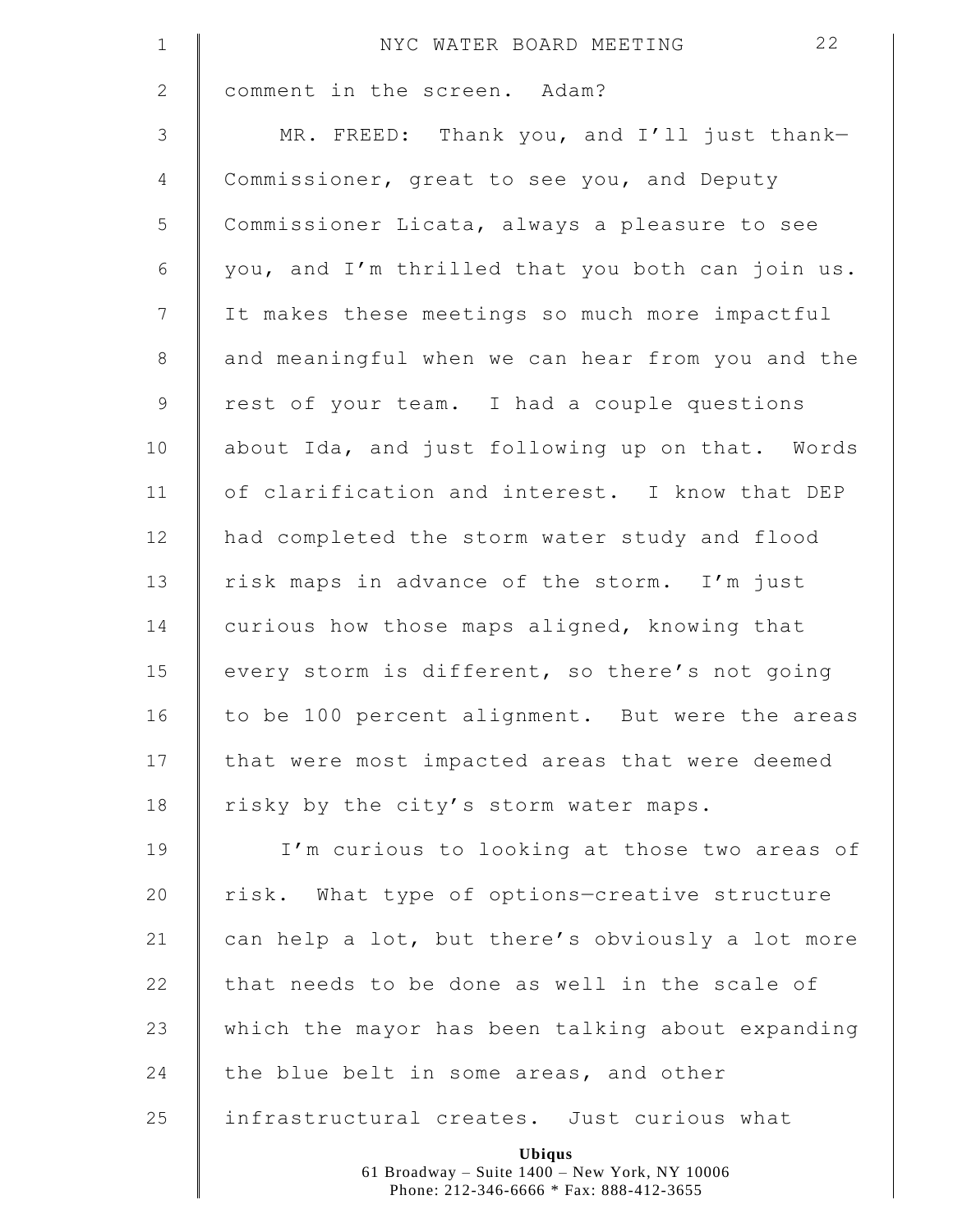| $\mathbf 1$     | 23<br>NYC WATER BOARD MEETING                    |
|-----------------|--------------------------------------------------|
| $\mathbf{2}$    | those options look like, and what the time scale |
| 3               | of those would be to be implemented. Then how    |
| 4               | that may align with the sustainable rate study   |
| 5               | that's underway. Where we're looking at options  |
| 6               | to incorporate a new - - charge, or ways of      |
| $7\phantom{.0}$ | modernizing our rate structure to help provide   |
| 8               | the resources needed to make these really once   |
| $\mathsf 9$     | in a generation transformational changes.        |
| 10              | MR. SAPIENZA: Well, thanks for the               |
| 11              | questions, Adam. I'll start, and then hand off   |
| 12              | to Deputy Commissioner Licata. Just regarding    |
| 13              | the maps, we did look at the maps that were      |
| 14              | published on rainfall, impacts that were         |
| 15              | anticipated. The storm itself didn't fall        |
| 16              | equally on the entire five borrows. We did see   |
| 17              | some more intense rainfall and higher rainfall   |
| 18              | totaled in some areas than others, but the       |
| 19              | flooding totals in areas where we expected there |
| 20              | to be flooding incoming did line up fairly well  |
| 21              | with the maps. Mostly these are areas that are   |
| 22              | the lowest lying-the lowest apology in a         |
| 23              | particular drainage area. So not to be           |
| 24              | unexpected, but again, given the very large      |
| 25              | intensity of the storm, at a certain point there |
|                 | Ubiqus                                           |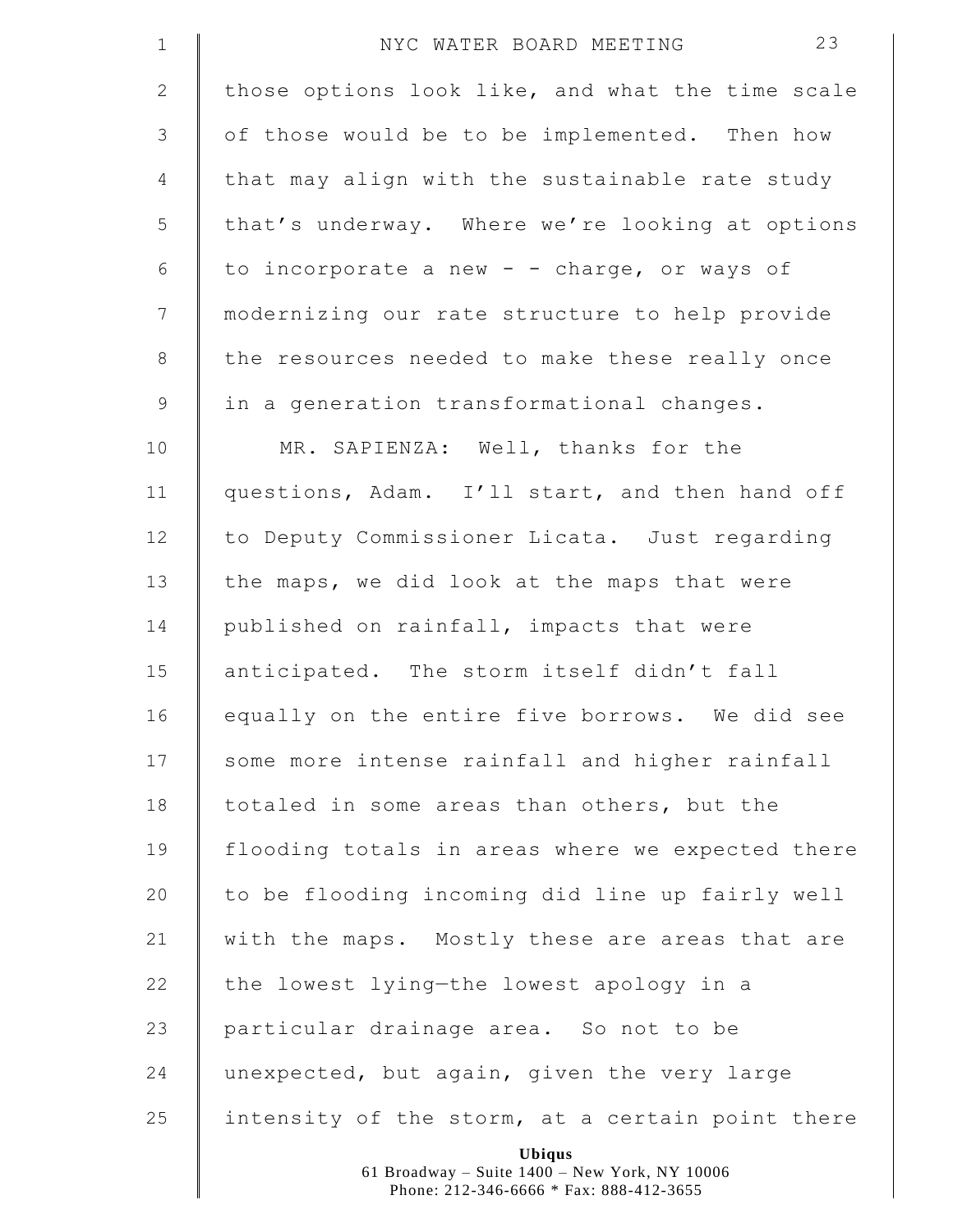| $\mathbf 1$     | 24<br>NYC WATER BOARD MEETING                    |
|-----------------|--------------------------------------------------|
| $\mathbf{2}$    | was deeper flooding than we did anticipate. So   |
| $\mathfrak{Z}$  | we would have been looking at that.              |
| 4               | Again, looking at options going forward-and      |
| 5               | before I will turn it over to Deputy             |
| $\sqrt{6}$      | Commissioner Licata, we understand that some of  |
| $7\phantom{.0}$ | the options to eliminate flooding in these very  |
| $\,8\,$         | low-lying areas may take time. So the mayor      |
| $\mathsf 9$     | did-in his own report that came out in the end   |
| 10              | of September announce that he wanted to have a   |
| 11              | task force to actually collect information on    |
| 12              | who lives in some of these very low-lying areas, |
| 13              | but you're dealing with basement apartments.     |
| 14              | You know, give them a notification ahead of the  |
| 15              | storm so that they can get to higher ground.     |
| 16              | You know, pending some resolution going forward. |
| 17              | Angela, I'll turn it over to you now.            |
| 18              | MS. ANGELA LICATA: Sure, thank you, and          |
| 19              | good morning. I'm very happy to report that we   |
| 20              | are well under way with some of the planning     |
| 21              | with respect to green infostructure expansions   |
| 22              | and how they might support some of the most      |
| 23              | vulnerable areas. To answer to your specific     |
| 24              | questions, the maps were remarkably accurate.    |
| 25              | We found that because of what the Commissioner   |
|                 | <b>Ubiqus</b>                                    |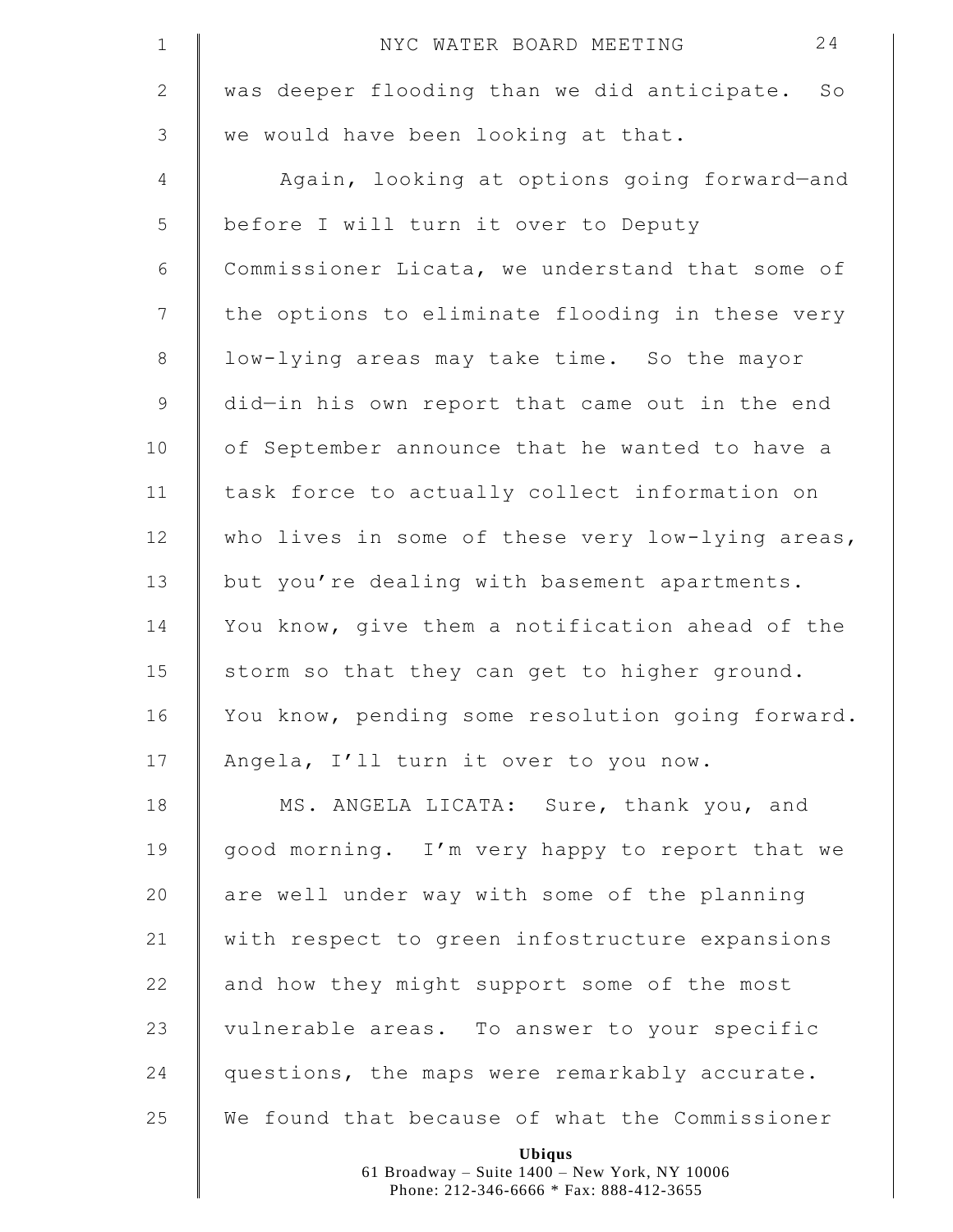| $\mathbf 1$    | 25<br>NYC WATER BOARD MEETING                                  |
|----------------|----------------------------------------------------------------|
| $\mathbf{2}$   | mentioned that the most flooding form inland                   |
| 3              | precipitation tends to be in these bowls, or                   |
| $\overline{4}$ | prior areas that were very low lying. What the                 |
| 5              | maps have done a very good job of indicating the               |
| 6              | risks associated with those locations.                         |
| $7\phantom{.}$ | So I mentioned green infostructure, and I                      |
| $\,8\,$        | mentioned that we were well underway with some                 |
| $\mathsf 9$    | of that planning because we've already been                    |
| 10             | expanding the GI to be a water quality program,                |
| 11             | plus a flood attenuation program. So you might                 |
| 12             | have heard of our projects for these large                     |
| 13             | mediums, where we're looking to increase the                   |
| 14             | amount of storage. We're also looking at doing                 |
| 15             | that on sites that are probably owned, where-                  |
| 16             | instead of just doing the one inch-for instance,               |
| 17             | over an acre, which is-it constitutes a green                  |
| 18             | acre. We're looking at increasing the volume of                |
| 19             | storage at those locations for resiliency. So                  |
| 20             | really getting beyond just a CSO control and                   |
| 21             | moving into green infostructure for resiliency.                |
| 22             | In addition to that, you may have heard of our                 |
| 23             | tip it sports project. We're still in the final                |
| 24             | negotiations with the CSX for the purchase of                  |
| 25             | that property that they will rail bang for our                 |
|                | <b>Ubiqus</b><br>61 Broadway - Suite 1400 - New York, NY 10006 |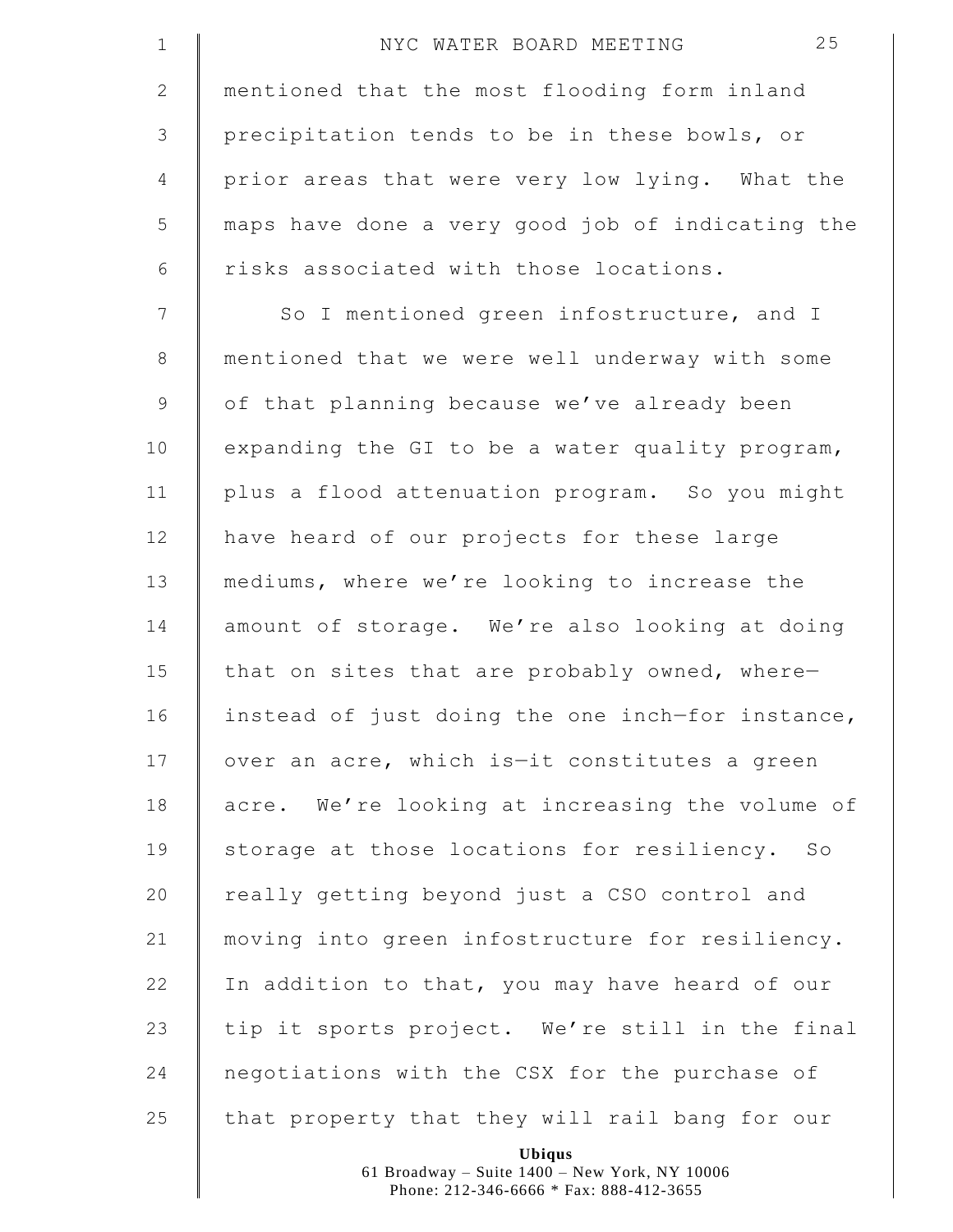| $\mathbf 1$     | 26<br>NYC WATER BOARD MEETING                                  |
|-----------------|----------------------------------------------------------------|
| 2               | use. That would allow us to get a significant                  |
| 3               | flow of our sewer system that goes to our                      |
| 4               | treatment plant on a daily basis for treatment.                |
| 5               | This would allow for that flow to be daylighted                |
| 6               | and follow from then Portland Park along the                   |
| $7\phantom{.0}$ | rail corridor, and finally into the Harlem                     |
| 8               | River.                                                         |
| 9               | So not only would it be a wonderful                            |
| 10              | environmental project on reducing a significant                |
| 11              | amount of CSO, it would also provide foreign                   |
| 12              | opportunity for those users and the residents in               |
| 13              | that section of the Bronx to have a significant                |
| 14              | access to the waterfront, and to all points                    |
| 15              | north. So there are too many projects to                       |
| 16              | mention here, but I would love to give it a more               |
| 17              | detailed briefing. Because we have so many                     |
| 18              | site-specific projects that are underway, but                  |
| 19              | maybe I'll just close with saying that most                    |
| 20              | importantly we are looking at the cloud burst                  |
| 21              | neighborhoods. That's an opportunity where, I                  |
| 22              | believe Adam, you mentioned that we will rely                  |
| 23              | upon a variety of tools. So that would be where                |
| 24              | we are going to be looking at the green                        |
| 25              | infrastructure in conjunction with some of the                 |
|                 | <b>Ubiqus</b><br>61 Broadway - Suite 1400 - New York, NY 10006 |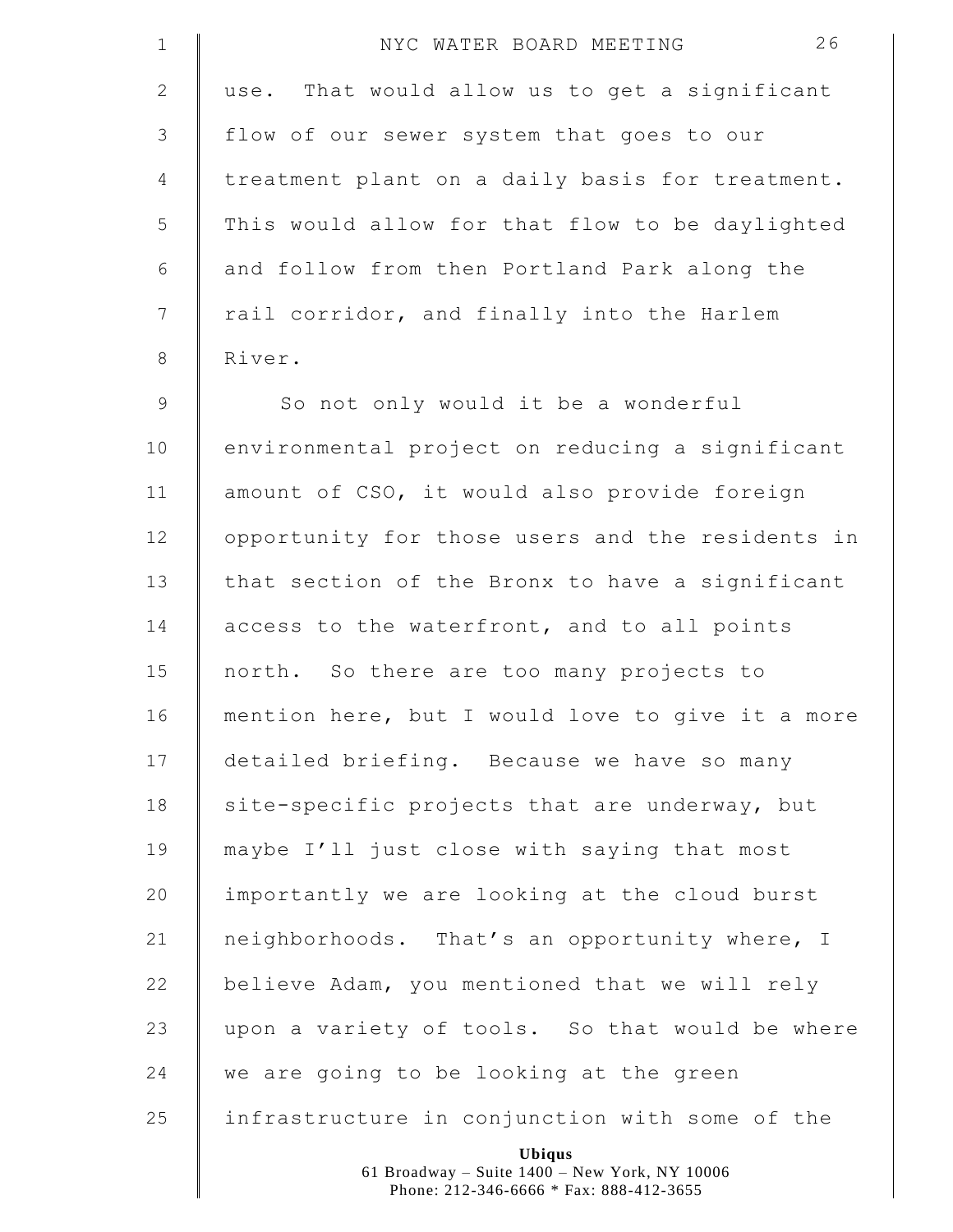| $\mathbf 1$    | 27<br>NYC WATER BOARD MEETING                    |
|----------------|--------------------------------------------------|
| $\mathbf{2}$   | gray infrastructure improvements such as high-   |
| 3              | level storm sewers, and such as changes to       |
| $\overline{4}$ | discrete sections of the drainage system that    |
| 5              | may need to be upgraded to meet the current      |
| 6              | criteria. So by working in tandem with respect   |
| 7              | to these various projects and with respect to    |
| $8\,$          | the different agencies that have received        |
| $\mathsf 9$    | funding under this program, we'll be able to     |
| 10             | bring the best tools together and hopefully have |
| 11             | a wider impact on those most vulnerable          |
| 12             | neighborhoods. And we are in the process of      |
| 13             | shortlisting those neighborhoods and being able  |
| 14             | to very soon identify which are the 10 that      |
| 15             | we're going to focus on in the near future.      |
| 16             | Thank you. That sounds like a<br>MR. FREED:      |
| 17             | terrific future board presentation. I'd love to  |
| 18             | learn more about that. I'm into-before-before I  |
| 19             | defer to Dan, just curious on the alignment of   |
| 20             | the sustainable restructure study. I know that   |
| 21             | you kicked off the advisory group that's met     |
| 22             | twice in the year. I'm starting to see           |
| 23             | engagement on that but how that may align with   |
| 24             | new restructures for bringing financing into the |
| 25             | projects that are needed in the future.          |
|                |                                                  |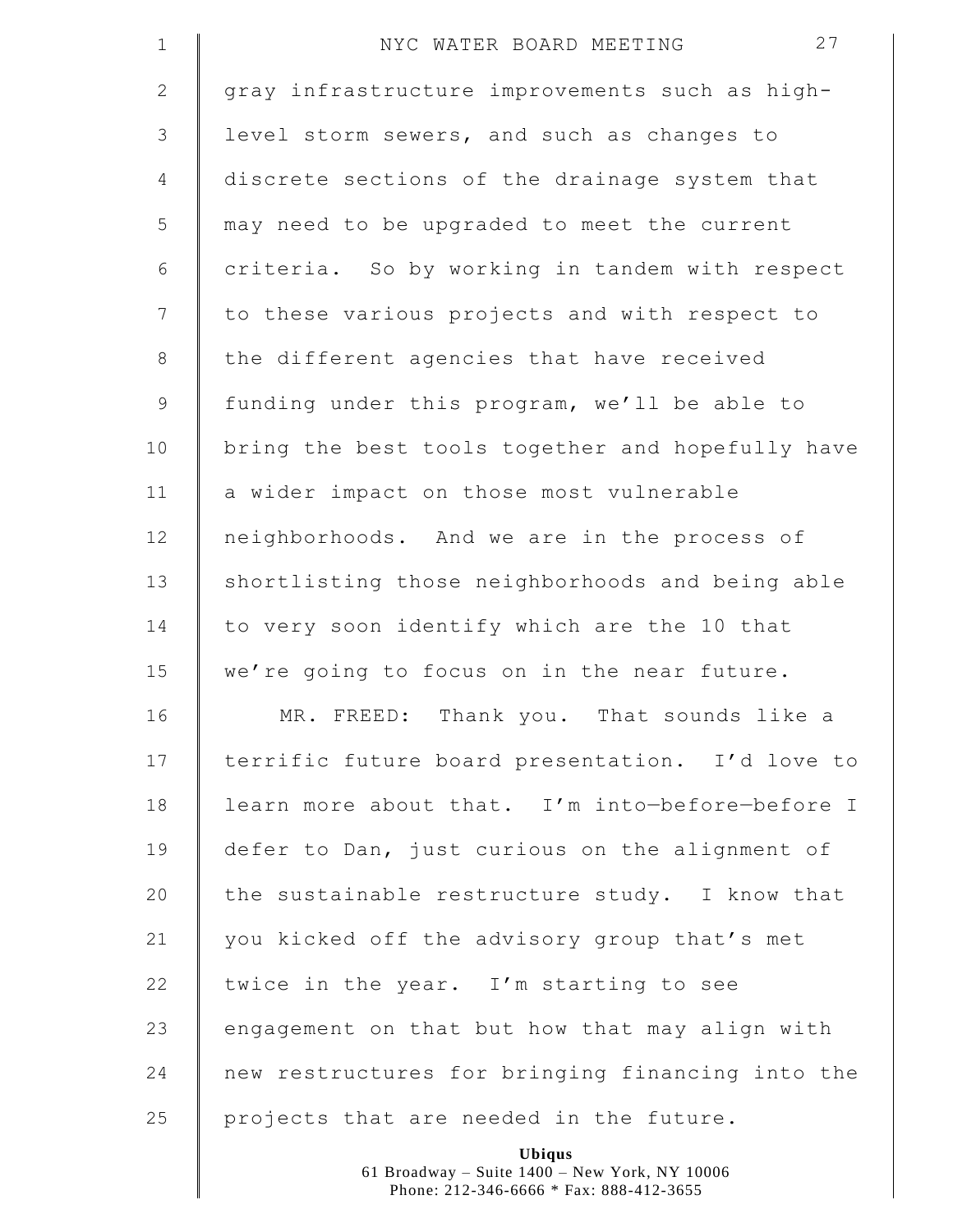| $\mathbf 1$    | 28<br>NYC WATER BOARD MEETING                                                                             |
|----------------|-----------------------------------------------------------------------------------------------------------|
| $\mathbf{2}$   | MS. LICATA: Yeah. We'll-and we'll be                                                                      |
| $\mathsf 3$    | discussing that under that section of the agenda                                                          |
| 4              | so I can just hold off on that detail for now.                                                            |
| 5              | MR. FREED: Perfect, thanks.                                                                               |
| 6              | MR. CARNEY: This is under the fiscal year.                                                                |
| $\overline{7}$ | The dates, financial update, is that? Oh I'm                                                              |
| $\,8\,$        | sorry. No, the update on DEP sustainable rate                                                             |
| $\mathcal{G}$  | structure study?                                                                                          |
| 10             | MS. LICATA: Yes.                                                                                          |
| 11             | MR. FREED: Perfect.                                                                                       |
| 12             | MR. CARNEY: Thanks.                                                                                       |
| 13             | MR. FREED: Thank you.                                                                                     |
| 14             | MR. CARNEY: Thank you very much. Are there                                                                |
| 15             | other questions from Board members for the                                                                |
| 16             | Commissioner?                                                                                             |
| 17             | MR. ZARRILLI: Yeah. This is-this is Member                                                                |
| 18             | Zarrilli. I'm interested and it's great to see                                                            |
| 19             | Commissioner and Deputy Commissioner. Variance                                                            |
| 20             | in this conversation and I also agree with Adam,                                                          |
| 21             | Member Freed, on the desire to have some longer                                                           |
| 22             | conversations on what some of these investments                                                           |
| 23             | post Ida can look like. As we all know that                                                               |
| 24             | climate change is going to continue to change                                                             |
| 25             | what is-what we need to plan for and                                                                      |
|                | <b>Ubiqus</b><br>61 Broadway - Suite 1400 - New York, NY 10006<br>Phone: 212-346-6666 * Fax: 888-412-3655 |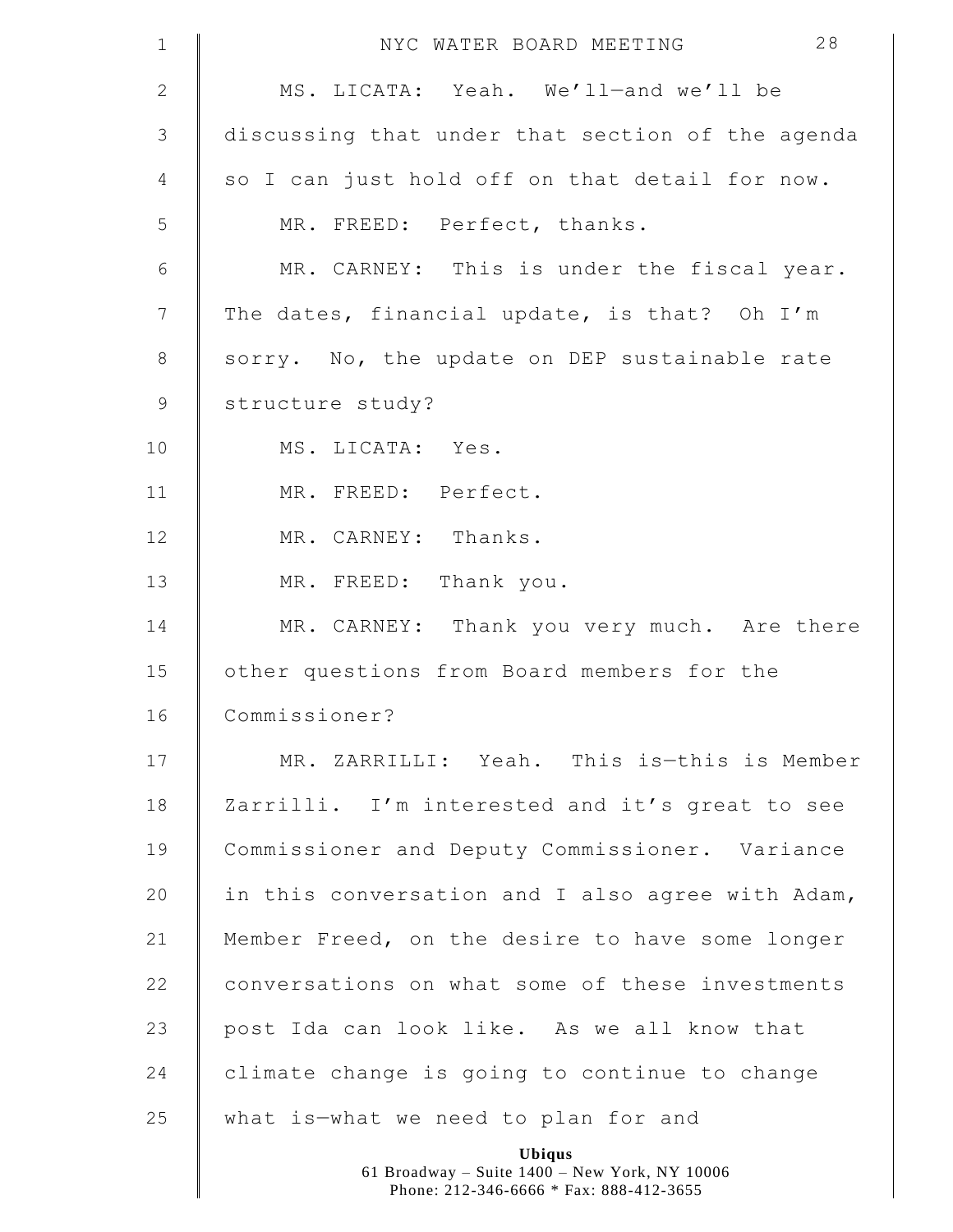| $\mathbf 1$    | 29<br>NYC WATER BOARD MEETING                    |
|----------------|--------------------------------------------------|
| $\mathbf{2}$   | particularly, I think I'm most interested in     |
| 3              | this idea of when we exceed our design           |
| $\overline{4}$ | capacities of what the drainage network can      |
| 5              | handle, how much do we really understand about   |
| $\epsilon$     | the alternative pathways for stormwater. I       |
| $\overline{7}$ | think the maps you published, and the bowl areas |
| $8\,$          | are particularly vulnerable as low-lying areas.  |
| $\overline{9}$ | But I wonder if there's other ways to think      |
| 10             | through this sort of alternative pathways and    |
| 11             | how the system, when it exceeds its design       |
| 12             | capacity can fail more gracefully in some ways   |
| 13             | rather than what might be thought of as          |
| 14             | catastrophic.                                    |
| 15             | I'm just really interested in this concept       |
| 16             | because we know that, you know when we hit our-I |
| 17             | think you mentioned that we had the-had three    |
| 18             | inches of rainfall in an hour and that was a     |
| 19             | record for New York City. Well, the record was   |
| 20             | set only two weeks prior to that and was less    |
| 21             | than two inches. And so we don't really know     |
| 22             | how-what the peak intensity can look like and    |
| 23             | it's really helpful to think through what our-   |
| 24             | what the failure modes of the system look like   |
| 25             | after you exceed your design capacities because  |
|                | Ubiqus                                           |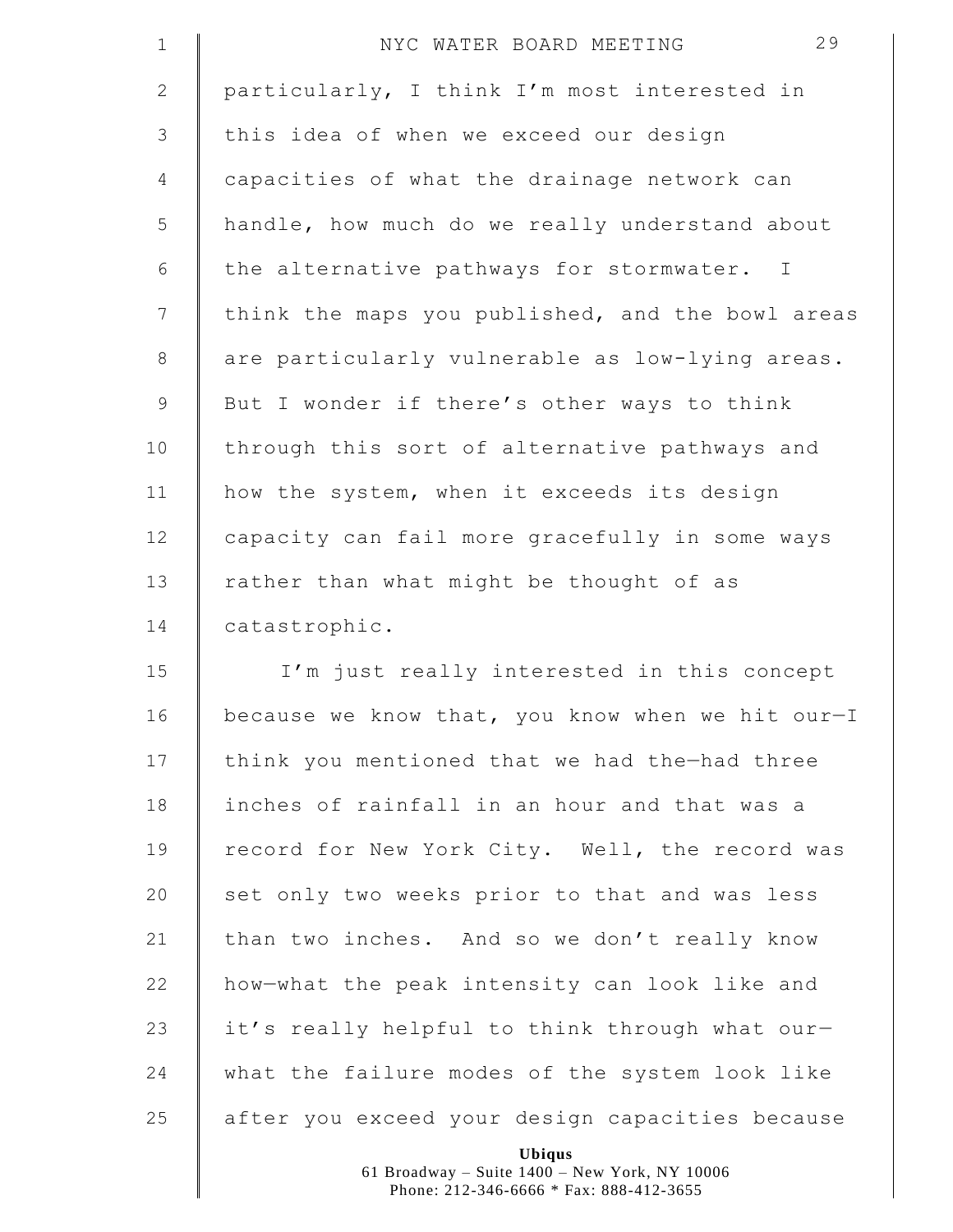| $\mathbf 1$     | 30<br>NYC WATER BOARD MEETING                    |
|-----------------|--------------------------------------------------|
| 2               | we're in uncharted territory. So I-all of it-    |
| $\mathcal{S}$   | I'm not sure that's a question any more than     |
| $\overline{4}$  | just a point and I'm very interested to help     |
| 5               | engage as a member and to help you think through |
| 6               | these questions wherever it makes sense and I'm  |
| $7\phantom{.0}$ | very interested to have this longer conversation |
| $8\,$           | on what your plans are.                          |
| $\overline{9}$  | A very discrete question for you. I'm            |
| 10              | interested in all the conversations that have    |
| 11              | been happening around the vaccine mandate for    |
| 12              | the city, whether that's had any impact on your  |
| 13              | workforce across the agency?                     |
| 14              | MR. SAPIENZA: Yeah, Dan. I'll start with         |
| 15              | that one and then we'll migrate into your prior  |
| 16              | question and turn that over to Angela Licata.    |
| 17              | Just on the vaccine mandate, we did have some    |
| 18              | early holdouts then, not many, couple of dozen   |
| 19              | but I think when they understood that they may   |
| 20              | lose the paycheck, most people signed on. We     |
| 21              | still have a couple of people who haven't but    |
| 22              | more than 99% of the DEP workforce has gotten at |
| 23              | least the one dose. So far, most are fully       |
| 24              | vaccinated with boosters so thankfully that's    |
| 25              | gone well.                                       |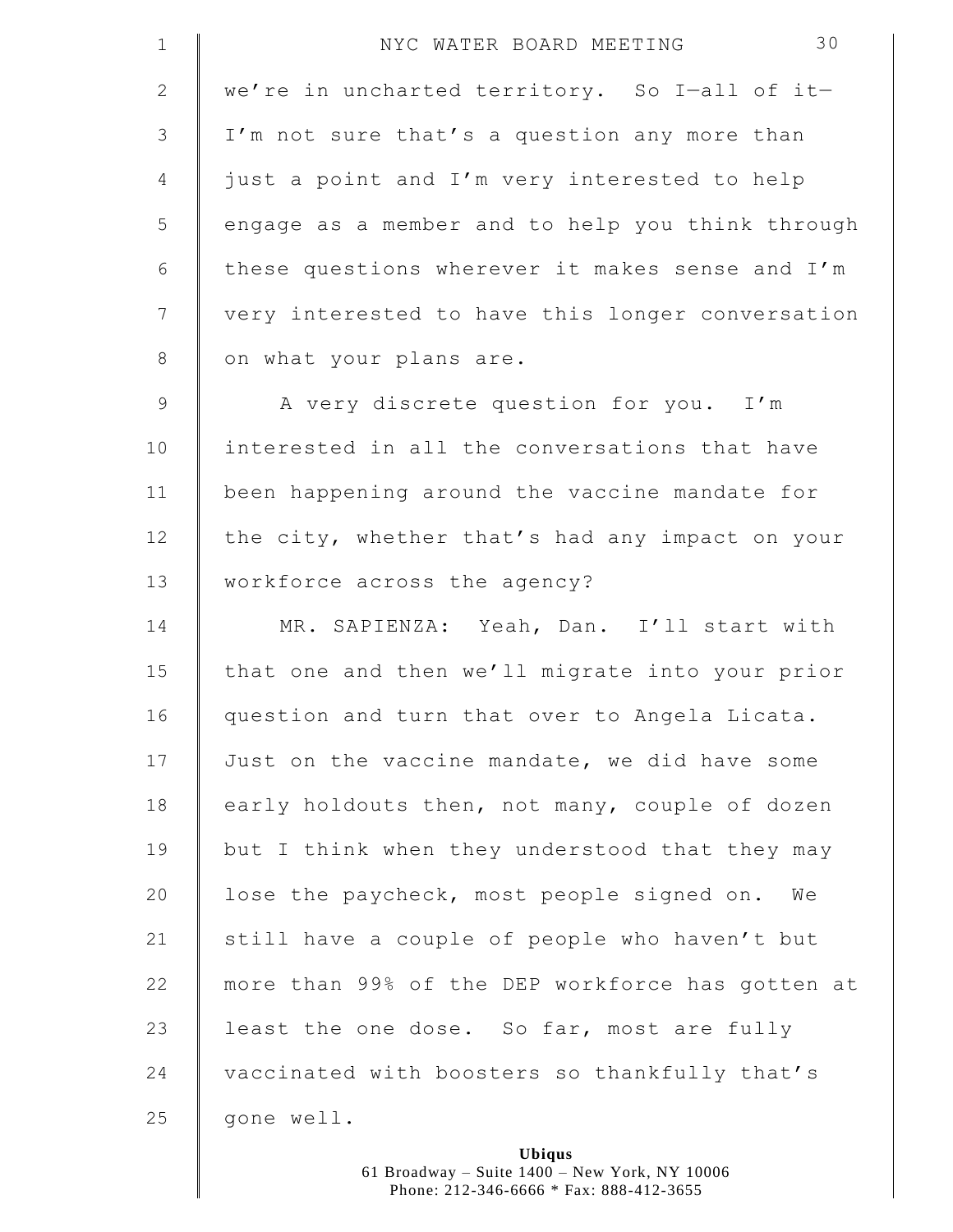| $\mathbf 1$     | 31<br>NYC WATER BOARD MEETING                                  |
|-----------------|----------------------------------------------------------------|
| $\mathbf{2}$    | MR. CARNEY: Commissioner, are the holdouts                     |
| 3               | senior people or junior people, people who are                 |
| $\overline{4}$  | well informed, people who are not well informed?               |
| 5               | Where are they in the infrastructure?                          |
| 6               | MR. SAPIENZA: Across the board, you know,                      |
| $7\phantom{.0}$ | we've got all ages and titles.                                 |
| 8               | MR. CARNEY: Okay. Thank you.                                   |
| $\mathcal{G}$   | MR. SAPIENZA: Thank you. And then, Dan,                        |
| 10              | just on drainage and I'll just start briefly and               |
| 11              | then turn it over to Angela Licata, and there's                |
| 12              | a longer conversation. But I mean, you heard                   |
| 13              | the mayor right after the storm saying our                     |
| 14              | drainage system was designed for a different                   |
| 15              | climate reality, which is true. But again, the                 |
| 16              | way the system does fail now when sewers are                   |
| 17              | full and can't take anymore, stormwater                        |
| 18              | accumulates on the street, but it doesn't                      |
| 19              | accumulate on the street equally. It flows                     |
| 20              | downhill by gravity, so if you're on higher                    |
| 21              | ground your feet can be relatively dry if you                  |
| 22              | are in those bowls, as Angela mentioned, you                   |
| 23              | know water could be six or eight feet high. So                 |
| 24              | we want to certainly look at how we can have                   |
| 25              | this system fail more gracefully, as you said.                 |
|                 | <b>Ubiqus</b><br>61 Broadway - Suite 1400 - New York, NY 10006 |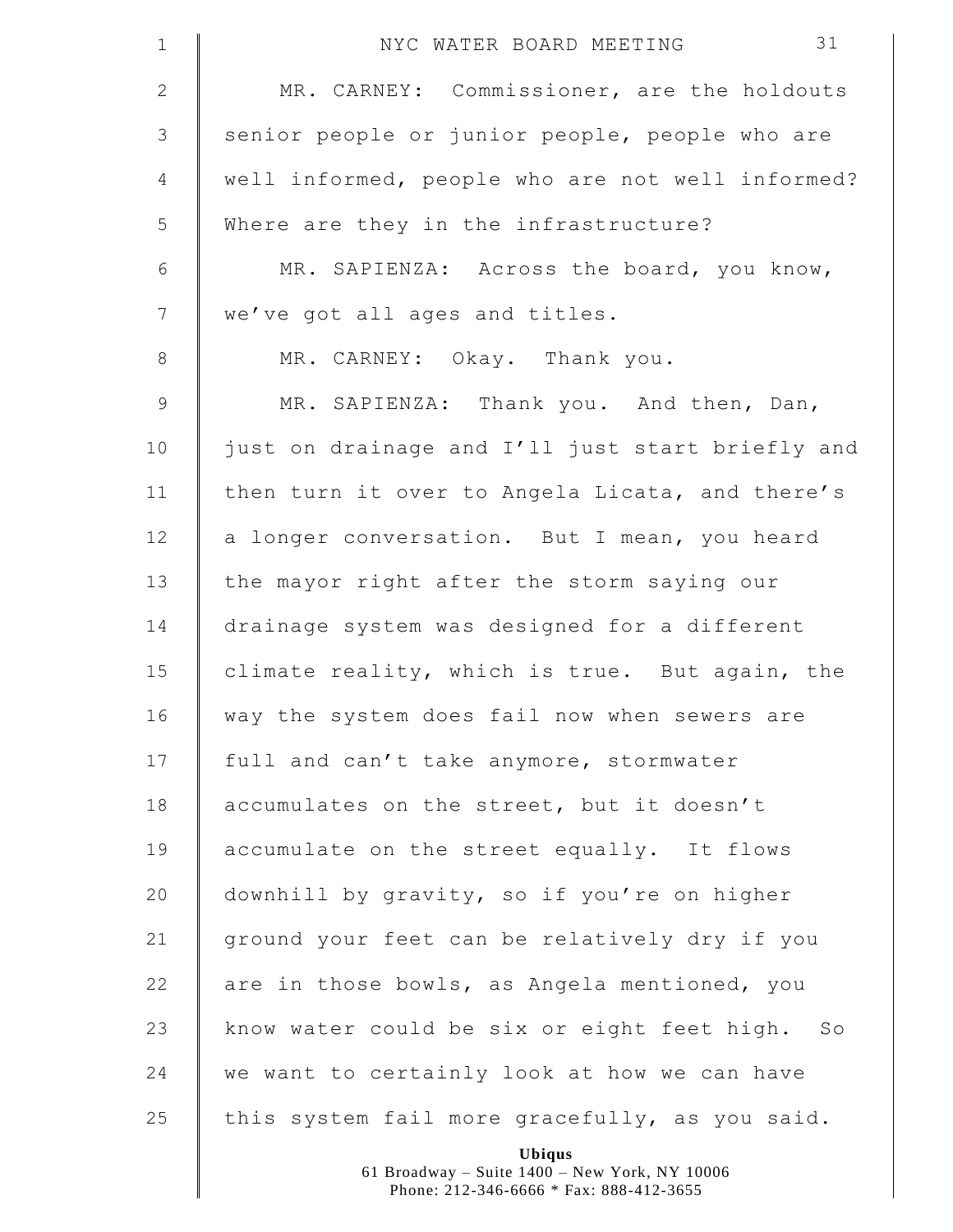| $\mathbf 1$    | 32<br>NYC WATER BOARD MEETING                                                                             |
|----------------|-----------------------------------------------------------------------------------------------------------|
| $\mathbf{2}$   | I'll turn it over to Angela.                                                                              |
| $\mathsf 3$    | MS. LICATA: You know that's the perfect                                                                   |
| $\overline{4}$ | point. I'll just pick up on that, to say that                                                             |
| 5              | because of the events and the way they are                                                                |
| 6              | manifesting themselves in the city, we feel that                                                          |
| $7\phantom{.}$ | it's really important to look at a variety of                                                             |
| $\,8\,$        | storms. So we've had the superstorm Sandy that                                                            |
| $\mathsf 9$    | was really a story about storms surge. We've                                                              |
| 10             | had Ida and Henri, which was mainly                                                                       |
| 11             | precipitation and some of that even occurred at                                                           |
| 12             | low tide. You can imagine if we had sort of a                                                             |
| 13             | trifecta of some of these points happening all                                                            |
| 14             | together, that would even be a worse scenario                                                             |
| 15             | than what we've actually experienced. So we are                                                           |
| 16             | doing a lot of scenario planning to better                                                                |
| 17             | understand, Dan, as you indicated. What those                                                             |
| 18             | pathways are, what they look like and what the                                                            |
| 19             | various vulnerabilities are for these different                                                           |
| 20             | types of storm events that we may experience.                                                             |
| 21             | And one of the ways we're looking to educate                                                              |
| 22             | ourselves and to really calibrate our models and                                                          |
| 23             | better understand that is to develop a system                                                             |
| 24             | of-on flood sensors. So we have a contract that                                                           |
| 25             | we're writing. I won't tell you too much about                                                            |
|                | <b>Ubiqus</b><br>61 Broadway - Suite 1400 - New York, NY 10006<br>Phone: 212-346-6666 * Fax: 888-412-3655 |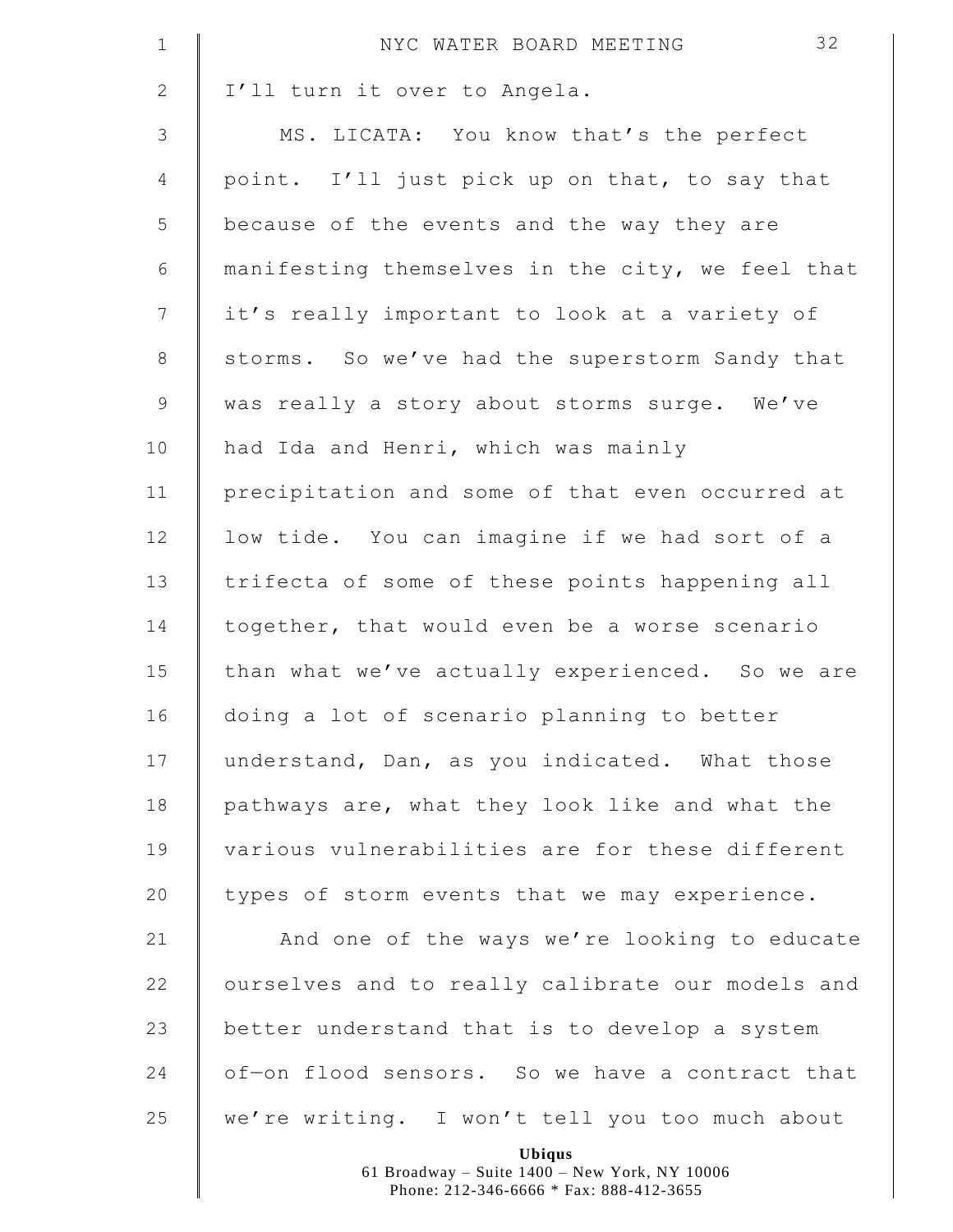| $\mathbbm{1}$  | 33<br>NYC WATER BOARD MEETING                                                                             |
|----------------|-----------------------------------------------------------------------------------------------------------|
| $\mathbf{2}$   | it or I'll probably get myself in trouble but                                                             |
| 3              | it's a five-year contract and it's-we'll be                                                               |
| $\overline{4}$ | deploying about 200 sensors throughout the city.                                                          |
| 5              | To better understand that and we'll certainly be                                                          |
| 6              | looking at those in our cloudburst neighborhoods                                                          |
| $7\phantom{.}$ | because one thing that I think is really                                                                  |
| $\,8\,$        | important and I know that it would be important                                                           |
| $\mathsf 9$    | for me to be able to report to our senior staff                                                           |
| 10             | is, what did the money that we invested get us?                                                           |
| 11             | So we need to be able to demonstrate that if                                                              |
| 12             | we're going to invest a lot of funds that we are                                                          |
| 13             | seeing improvement. So that's both the short                                                              |
| 14             | term and the long term and I'll just leave it                                                             |
| 15             | there for a longer-term discussion in the                                                                 |
| 16             | future.                                                                                                   |
| 17             | MR. ZARRILLI: Thank you.                                                                                  |
| 18             | MR. CARNEY: Dan, are you okay with that?                                                                  |
| 19             | MR. ZARRILLI: Yes, thank you.                                                                             |
| 20             | MR. CARNEY: Commissioner and Deputy                                                                       |
| 21             | Commissioner, how do we capture costs? We                                                                 |
| 22             | recognize that the once in a generation storm is                                                          |
| 23             | a-or twice in a generation storm, we-the system                                                           |
| 24             | will not handle the wastewater. The system will                                                           |
| 25             | not handle the run-offs. How much does it cost                                                            |
|                | <b>Ubiqus</b><br>61 Broadway - Suite 1400 - New York, NY 10006<br>Phone: 212-346-6666 * Fax: 888-412-3655 |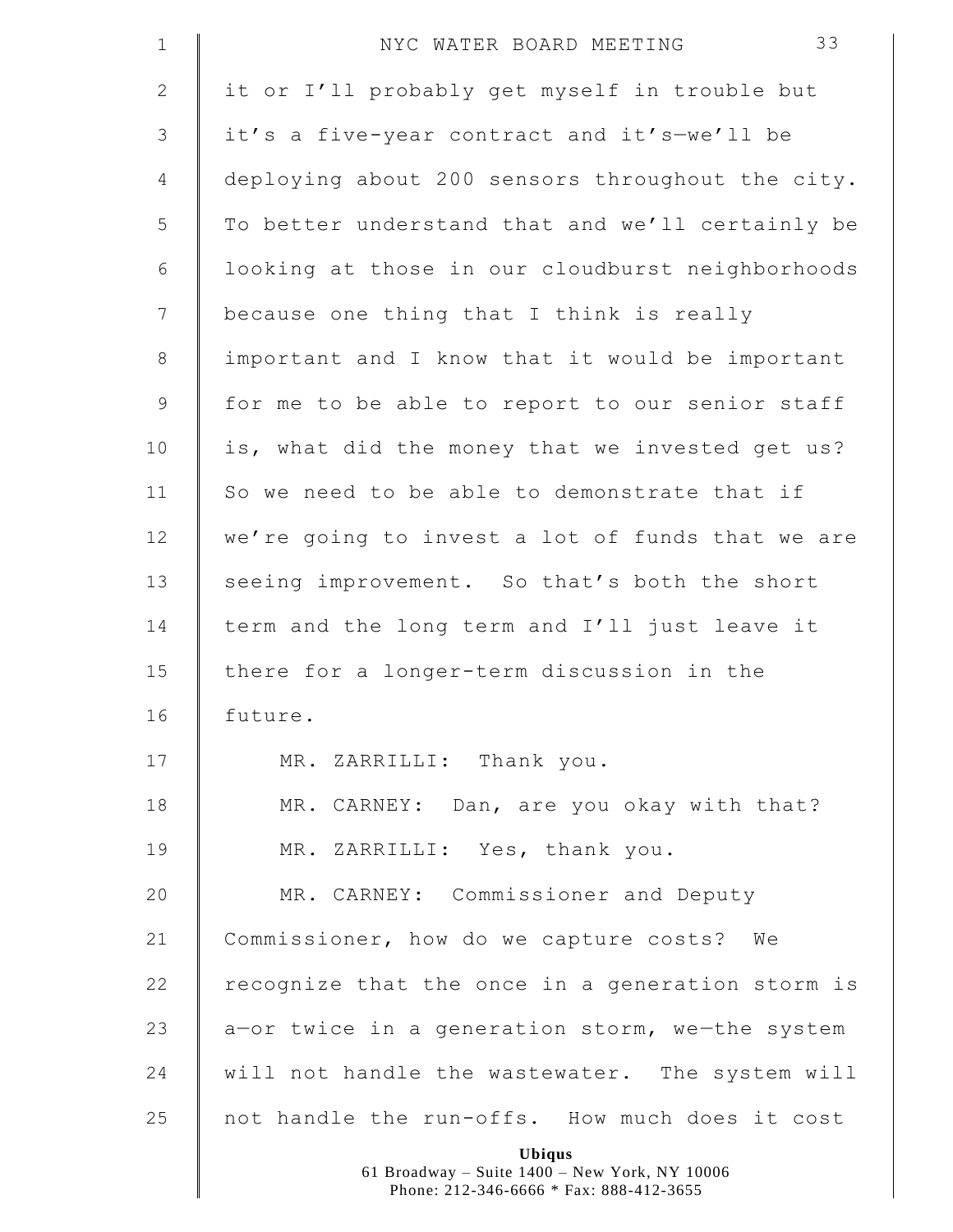| $\mathbf 1$    | 34<br>NYC WATER BOARD MEETING                                                                             |
|----------------|-----------------------------------------------------------------------------------------------------------|
| $\mathbf{2}$   | for us to know what we cannot do, what we want                                                            |
| $\mathfrak{Z}$ | to do, what we may be able to do? Where are                                                               |
| $\overline{4}$ | those costs captured?                                                                                     |
| 5              | MR. SAPIENZA: Chair Carney, I think it's a                                                                |
| $\epsilon$     | very important question and I think some of the                                                           |
| $\overline{7}$ | knee jerk reactions right after the storm as to                                                           |
| $\,8\,$        | say well, you know, your system can handle                                                                |
| $\mathsf 9$    | between an inch-and-a half and two inches per                                                             |
| 10             | hour. Ida was over three inches, just start                                                               |
| 11             | building your sewer system, your 7,400 miles of                                                           |
| 12             | sewers to accommodate those larger storms. And                                                            |
| 13             | we know that's just really not affordable.                                                                |
| 14             | MR. CARNEY: It's not realistic. It's                                                                      |
| 15             | incredible-It's incredibly unrealistic. You                                                               |
| 16             | can't do that.                                                                                            |
| 17             | MR. SAPIENZA: Right. Exactly. So we                                                                       |
| 18             | started looking at a variety of other tools in                                                            |
| 19             | the toolbox and what their relative costs are                                                             |
| 20             | and timelines to do some of the things that we                                                            |
| 21             | really need to do given the new climate reality                                                           |
| 22             | that we're in. Angela, I don't know if you want                                                           |
| 23             | to add?                                                                                                   |
| 24             | MS. LICATA: No, I think that's a terrific                                                                 |
| 25             | answer. It's always been about looking at the                                                             |
|                | <b>Ubiqus</b><br>61 Broadway - Suite 1400 - New York, NY 10006<br>Phone: 212-346-6666 * Fax: 888-412-3655 |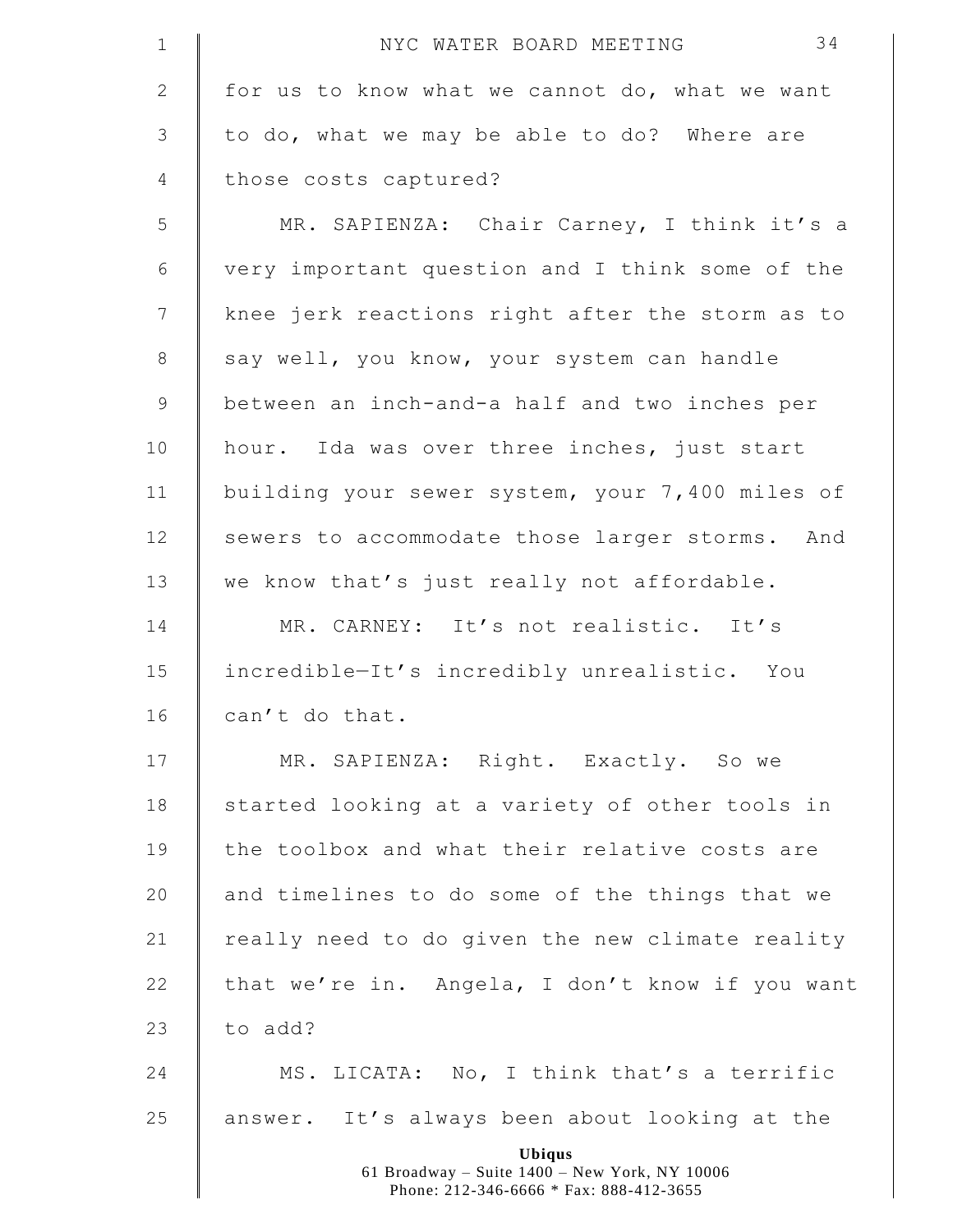| $\mathbf 1$     | 35<br>NYC WATER BOARD MEETING                    |
|-----------------|--------------------------------------------------|
| 2               | cost benefit and what are the tools that may     |
| 3               | give us co-benefits so that we're investing and  |
| $\overline{4}$  | also getting some benefits during drier          |
| 5               | conditions but also repeat storms so that these  |
| 6               | are functioning during those events as well and  |
| $7\phantom{.0}$ | improving the water quality as they're managing  |
| $\,8\,$         | more stormwater and keeping it treated or out of |
| $\mathsf 9$     | the combined sewer system. So that's why green   |
| 10              | infrastructure tends to rise to the top of these |
| 11              | toolboxes. But the cost is obviously going to    |
| 12              | rise, and I believe we're going to be looking at |
| 13              | some trade-offs, and as we normally do. We need  |
| 14              | to balance that budget amongst all the competing |
| 15              | costs and pressures.                             |
| 16              | MR. CARNEY: Absolutely. That's why I asked       |
| 17              | the question. This board is going to have to     |
| 18              | deal with the question of revenue. What way are  |
| 19              | we headed? What does the future in the next      |
| 20              | year, two years, five years look like? Where     |
| 21              | will that money come from? What will rates have  |
| 22              | to look like in the process of making good on    |
| 23              | our promise to A. provide the best quality of    |
| 24              | water on the east coast, certainly, maybe in the |
| 25              | nation. And B. to make certain that we are       |
|                 |                                                  |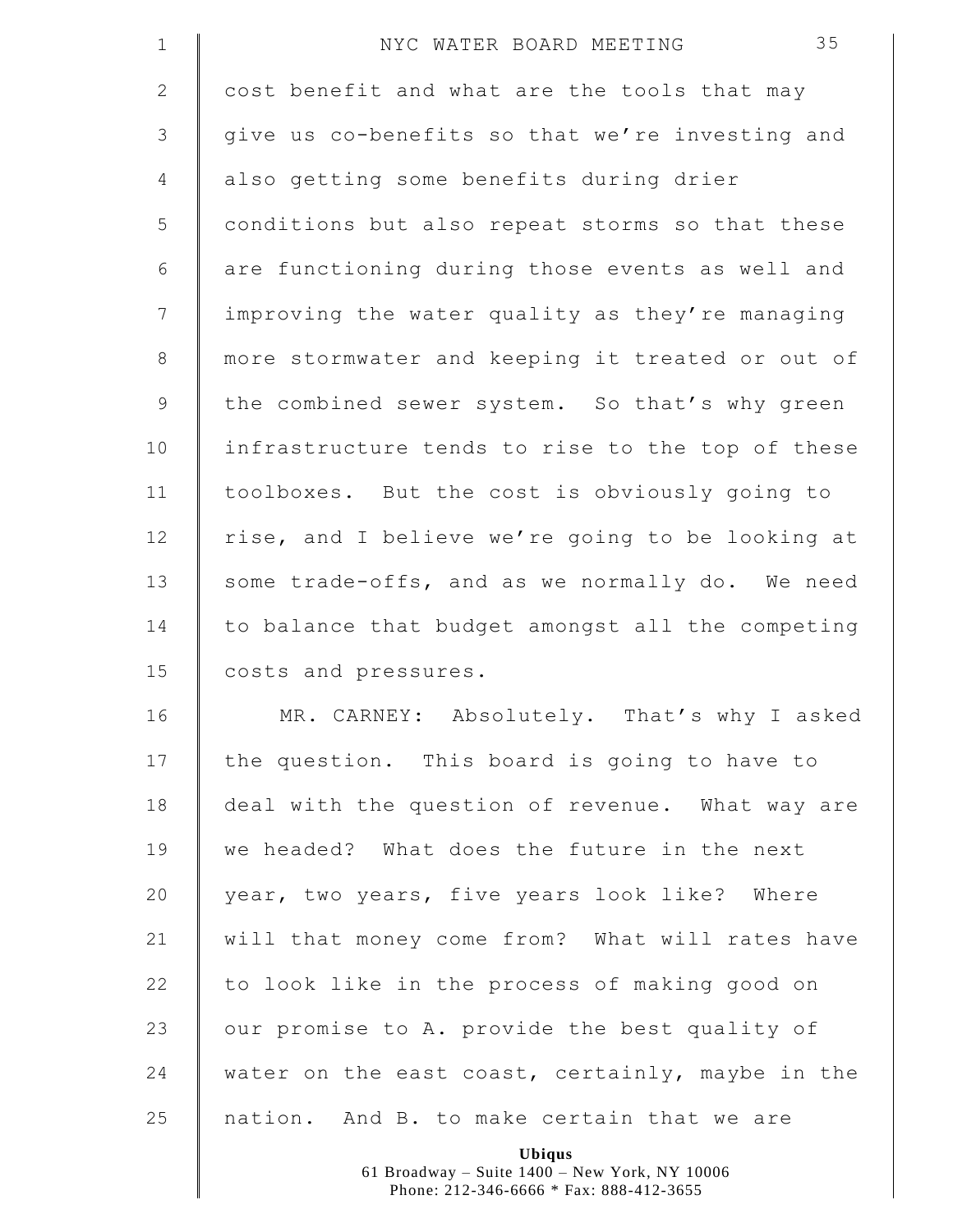| $\mathbf 1$   | 36<br>NYC WATER BOARD MEETING                                                                             |
|---------------|-----------------------------------------------------------------------------------------------------------|
| $\mathbf{2}$  | dealing with Adam's issue, which is wastewater.                                                           |
| $\mathcal{S}$ | Where does it go? How do we manage it? What do                                                            |
| 4             | we do? I'm just-I'm concerned that we are                                                                 |
| 5             | beginning to have to look at a rate structure                                                             |
| 6             | that may be very different from what we've seen                                                           |
| 7             | in the past. And I'm looking to you,                                                                      |
| $8\,$         | Commissioner and to you Deputy Commissioner to                                                            |
| $\mathsf 9$   | help us to get to that answer. At least                                                                   |
| 10            | temporarily. The answer would change, it's a                                                              |
| 11            | moving target, but to the extent that you guys                                                            |
| 12            | can begin to predict where we need to be, the                                                             |
| 13            | public needs to understand where we're headed,                                                            |
| 14            | and I would help-look to you to help me to                                                                |
| 15            | figure that out.                                                                                          |
| 16            | MR. SAPIENZA: Thanks, Chair Carney. Now                                                                   |
| 17            | we're looking at-and we're happy to work with                                                             |
| 18            | the Board going forward. You know it's-we have                                                            |
| 19            | some initial thoughts. We want to flush them                                                              |
| 20            | out a little bit more and I urge everyone to                                                              |
| 21            | also read out the report from the New Normal                                                              |
| 22            | that the mayor to shed some-it has some really                                                            |
| 23            | great information in there as well, but you                                                               |
| 24            | know, continue to work.                                                                                   |
| 25            | The other thing idea we just mentioned about                                                              |
|               | <b>Ubiqus</b><br>61 Broadway - Suite 1400 - New York, NY 10006<br>Phone: 212-346-6666 * Fax: 888-412-3655 |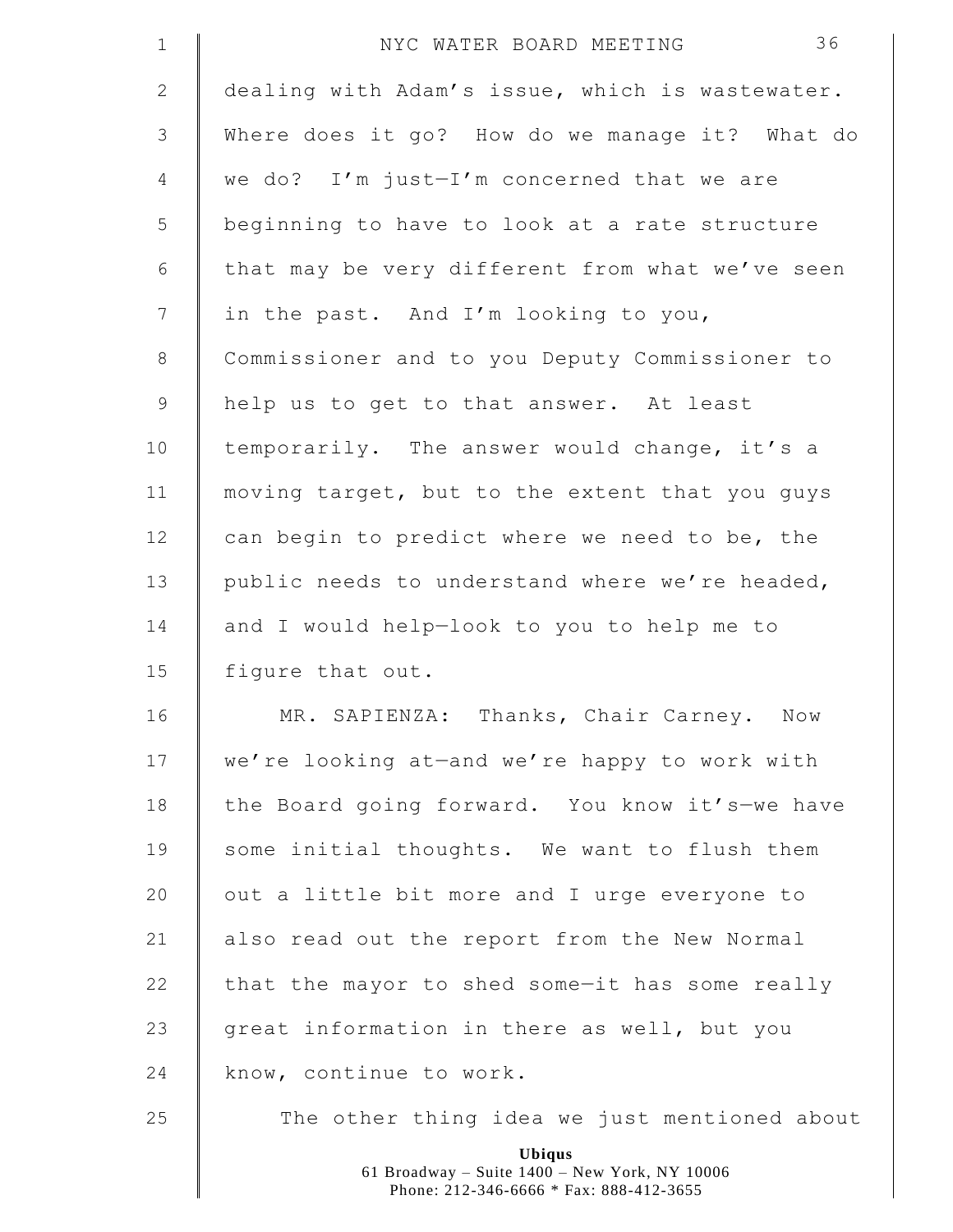| $1\,$           | 37<br>NYC WATER BOARD MEETING                                  |
|-----------------|----------------------------------------------------------------|
| $\mathbf{2}$    | the new billing system. That does give us a lot                |
| $\mathfrak{Z}$  | of flexibility to do things that we could never                |
| $\overline{4}$  | do before as far as different types of rate                    |
| 5               | structure, so that's helpful as well.                          |
| $\sqrt{6}$      | MR. CARNEY: Fingers crossed, Commissioner.                     |
| $7\phantom{.0}$ | Thank you very much. Deputy Commissioner, thank                |
| $\,8\,$         | you very much for being with us today. I                       |
| $\mathsf 9$     | appreciate it.                                                 |
| 10              | MR. SAPIENZA: Thank you.                                       |
| 11              | MR. CARNEY: All right. We-the next agenda                      |
| 12              | item is the report of the Board's governance                   |
| 13              | committee. Chairman Goldin.                                    |
| 14              | MR. GOLDIN: Hello?                                             |
| 15              | MR. NAZEM: Jon, you may be on mute.                            |
| 16              | MR. CARNEY: Jon, are you on?                                   |
| 17              | MR. GOLDIN: Yes. Sorry, I was having a                         |
| 18              | technical issue. I missed that part.                           |
| 19              | MR. CARNEY: I was-your report is the next                      |
| 20              | item on the agenda. The governance committee                   |
| 21              | report.                                                        |
| 22              | MR. GOLDIN: All right. Okay. So I just                         |
| 23              | wanted-I'll give everybody a very quick update.                |
| 24              | We had a productive call just before this one                  |
| 25              | and I was appreciative of the fact that the                    |
|                 | <b>Ubiqus</b><br>61 Broadway - Suite 1400 - New York, NY 10006 |
|                 | Phone: 212-346-6666 * Fax: 888-412-3655                        |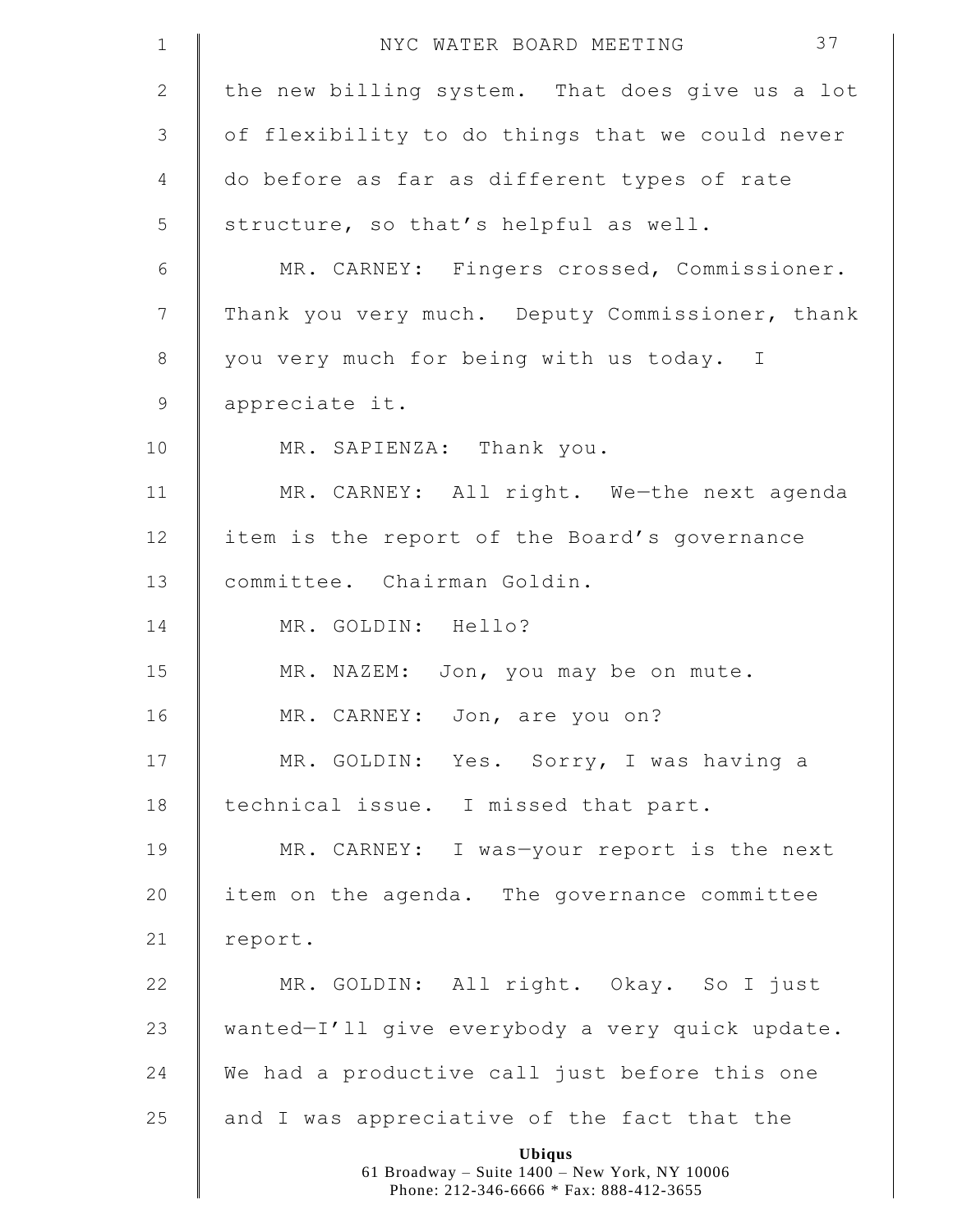| $\mathbf 1$     | 38<br>NYC WATER BOARD MEETING                    |
|-----------------|--------------------------------------------------|
| $\mathbf{2}$    | members of the governance committee, Member Shaw |
| $\mathfrak{Z}$  | and Fernandez-Ketcham joined and our esteemed    |
| $\overline{4}$  | Chairman joined and we had a good discussion     |
| 5               | about the-a couple of issues, most notably our   |
| 6               | annual review policy. Did the State mandate the  |
| $7\phantom{.0}$ | annual review procedure and reform and what if   |
| 8               | any, amendments can be made and should           |
| $\mathsf 9$     | potentially be made to more directly and         |
| 10              | accurately reflect the work that it is that we   |
| 11              | do with the Water Board. And we also got an      |
| 12              | update on the work of the contracting officer,   |
| 13              | and I've asked the staff to make a slight        |
| 14              | amendment to the policy and procedure. So that   |
| 15              | now as it's currently written, when a contract   |
| 16              | is determined not to require bidding with a no-  |
| 17              | bid contract, as the policy is currently         |
| 18              | written, it only needs to be approved by the     |
| 19              | Board if it's over \$100,000. It only needs-and  |
| 20              | the board only needs to be notified if it's over |
| 21              | \$25,000. And so, we had a consensus that we     |
| 22              | want to propose to the Water Board-the overall   |
| 23              | Water Board that we receive a report on all no-  |
| 24              | bid contracts irrespective of whether they meet  |
| 25              | that \$25,000 threshold or not. Those are the    |
|                 | Ubiqus                                           |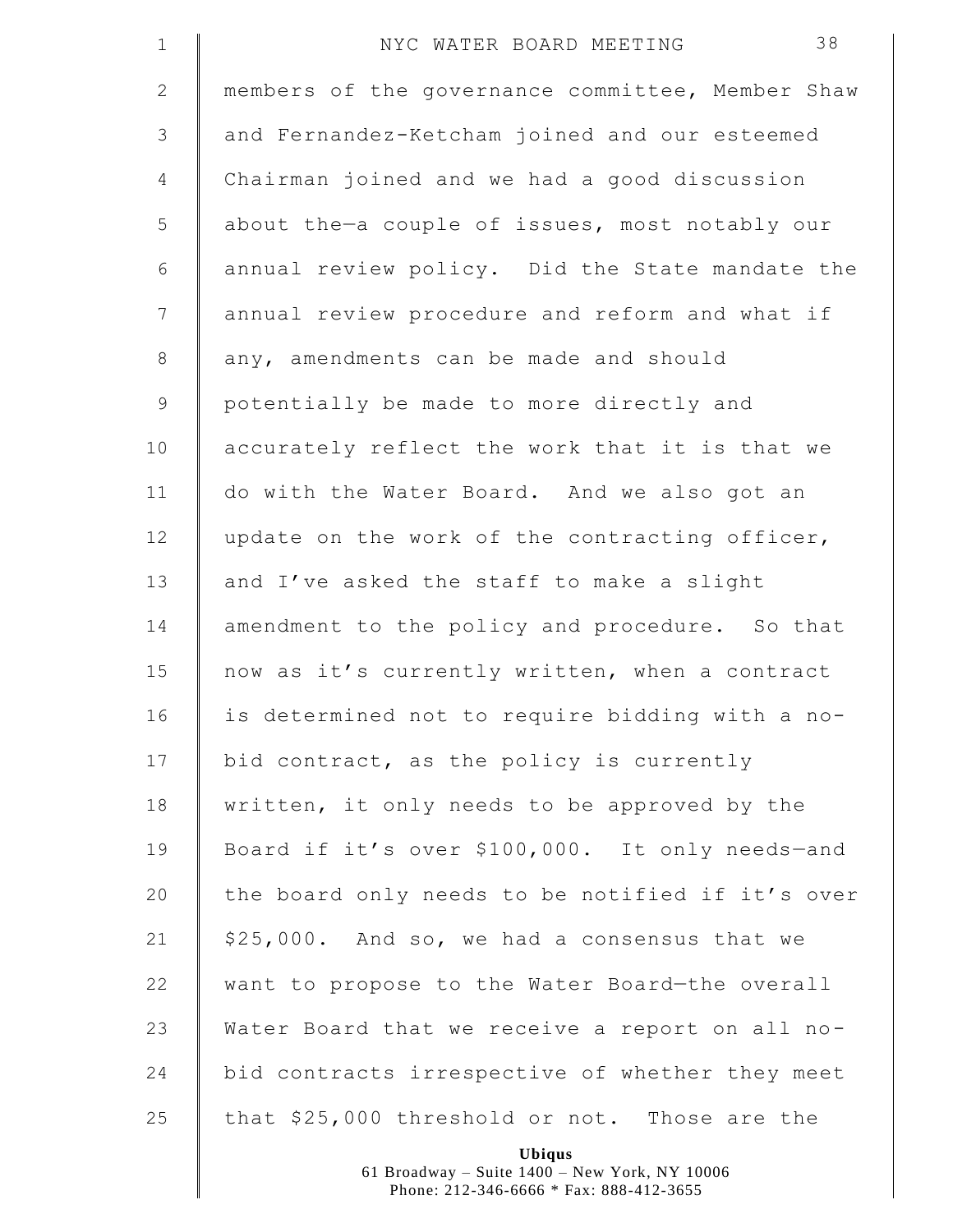| $\mathbf 1$    | 39<br>NYC WATER BOARD MEETING                                  |
|----------------|----------------------------------------------------------------|
| $\mathbf{2}$   | highlights and apologies again about the little                |
| $\mathsf 3$    | technical glitch there.                                        |
| $\overline{4}$ | MR. CARNEY: That's all right, Jon. It was                      |
| 5              | a vigorous governance committee meeting. Using                 |
| $\sqrt{6}$     | vigorous and governance in the same sentence is                |
| $7\phantom{.}$ | probably confusing but we had a-an excellent                   |
| $\,8\,$        | governance committee meeting. Chairman Goldin,                 |
| $\mathsf 9$    | thank you very much for that.                                  |
| 10             | MR. GOLDIN: Thank you.                                         |
| 11             | MR. CARNEY: Are there questions for Jon?                       |
| 12             | MR. ZARRILLI: This is -                                        |
| 13             | MR. CARNEY: [Interposing] Next is the $-$                      |
| 14             | MR. ZARRILLI: [Interposing] This is Dan.                       |
| 15             | One quick one just to get an understanding of-                 |
| 16             | what are the types of things that we're talking                |
| 17             | about being done on a sole source or no-bid                    |
| 18             | basis, like, how the extent of this practice?                  |
| 19             | MR. GOLDIN: Yeah. My impression is that                        |
| 20             | it's not very extensive and the staff can give                 |
| 21             | us the sense as to how frequently the exceptions               |
| 22             | are in fact deployed. We weren't looking at its                |
| 23             | actual frequency. We were looking at the terms                 |
| 24             | of the policy which allow in exigent                           |
| 25             | circumstances or in situations where there is a                |
|                | <b>Ubiqus</b><br>61 Broadway - Suite 1400 - New York, NY 10006 |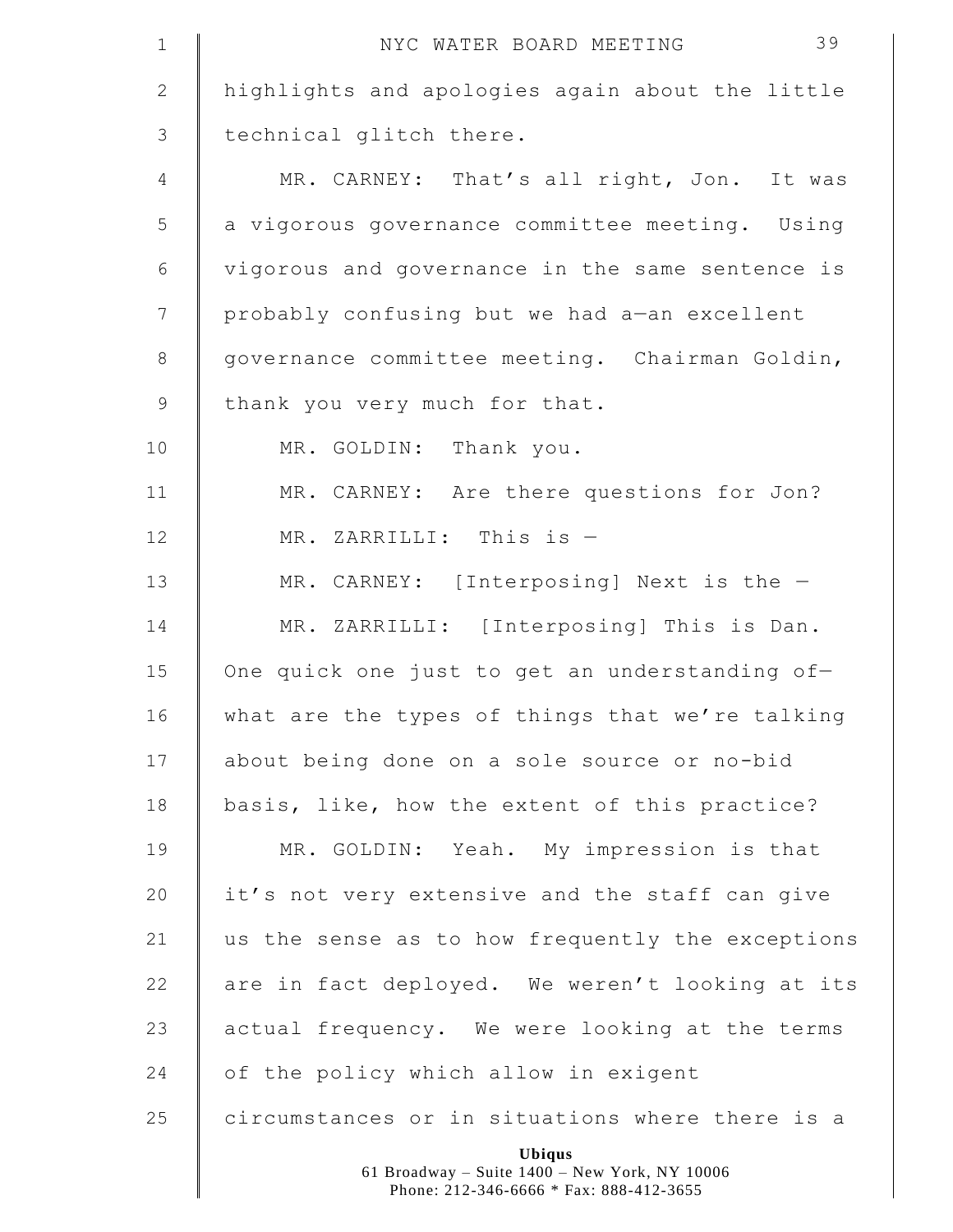| $1\,$          | 40<br>NYC WATER BOARD MEETING                                                                             |
|----------------|-----------------------------------------------------------------------------------------------------------|
| $\mathbf{2}$   | unique skill or other kinds of delineated                                                                 |
| 3              | exceptions, the contracting officer is allowed                                                            |
| 4              | to proceed without the bidding process. As to                                                             |
| 5              | how common it is, that's information that we can                                                          |
| 6              | and should get from the staff. I don't think                                                              |
| $\overline{7}$ | it's used all that often, but we do want-I think                                                          |
| $\,8\,$        | subject to the view of the whole Board, I think                                                           |
| $\mathsf 9$    | we do want to know whenever it happens just so                                                            |
| 10             | that even if it's a \$10-, \$15-, \$20,000                                                                |
| 11             | contract, I think it's something that we should                                                           |
| 12             | just be apprised of rather than have, have it                                                             |
| 13             | not be brought to our attention or to the                                                                 |
| 14             | attention of the public.                                                                                  |
| 15             | MR. ZARRILLI: And all of these are, no                                                                    |
| 16             | matter what the frequency is, these are all                                                               |
| 17             | consistent with the City's-the PPB, the Policy                                                            |
| 18             | of Procurement Board rules. That's through -                                                              |
| 19             | MR. CARNEY: I'm sorry, the PPB? I've not                                                                  |
| 20             | heard that before. What does that mean?                                                                   |
| 21             | [Crosstalk]                                                                                               |
| 22             | MR. CARNEY: Rather than getting into the                                                                  |
| 23             | weeds here in the Board meeting. Dan, may I                                                               |
| 24             | ask, could you contact Omar and spend some-                                                               |
| 25             | MR. ZARRILLI: [Interposing] Yeah.                                                                         |
|                | <b>Ubiqus</b><br>61 Broadway - Suite 1400 - New York, NY 10006<br>Phone: 212-346-6666 * Fax: 888-412-3655 |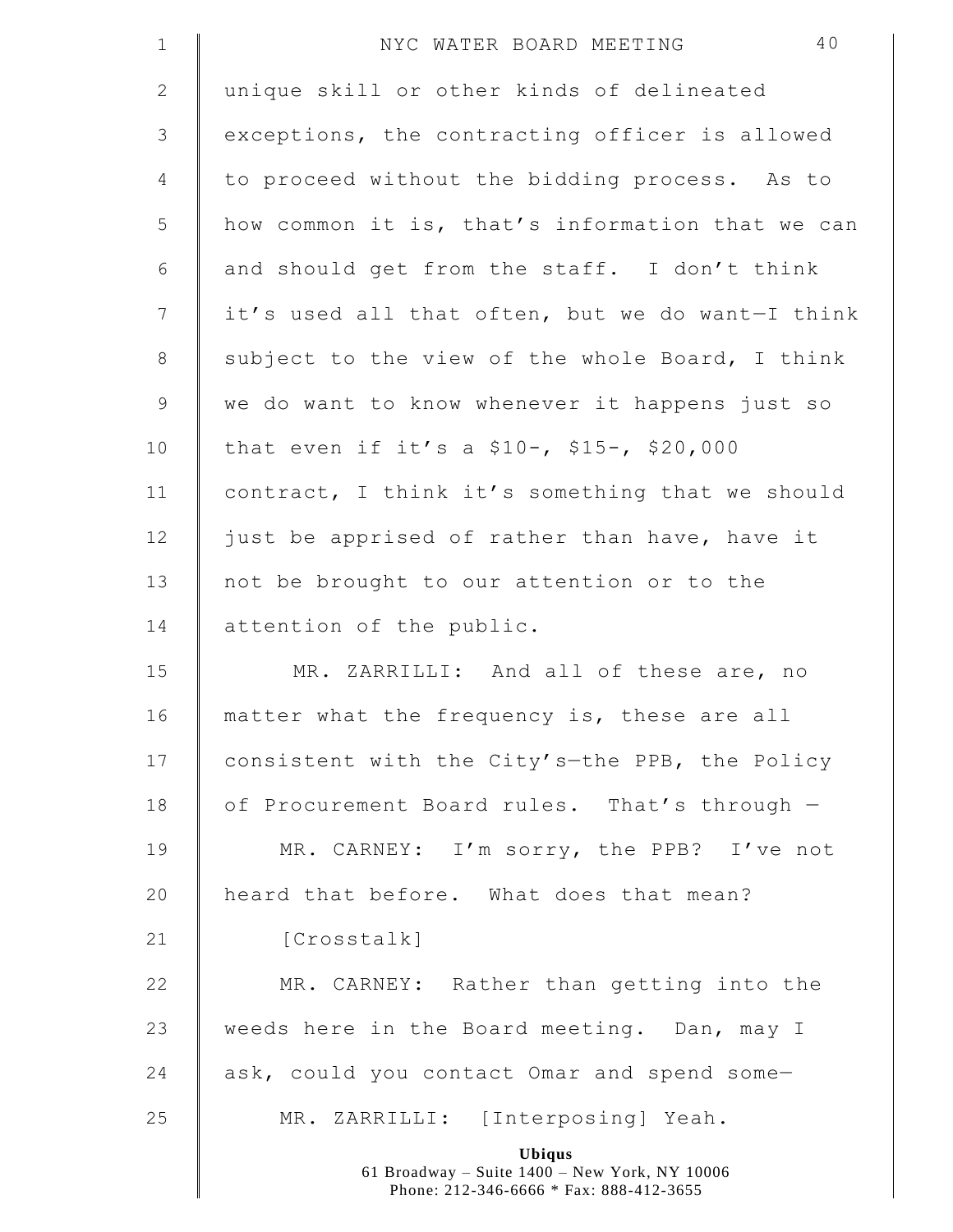| $\mathbf 1$     | 41<br>NYC WATER BOARD MEETING                    |
|-----------------|--------------------------------------------------|
| $\mathbf{2}$    | Absolutely. Glad to do it. Yep.                  |
| $\mathfrak{Z}$  | MR. CARNEY: Okay. All right. Cool. Thank         |
| $\overline{4}$  | you. Jon, were you-was that the end of your      |
| 5               | report?                                          |
| $\epsilon$      | MR. GOLDIN: Yeah. Thank you.                     |
| $7\phantom{.0}$ | MR. CARNEY: Terrific. Thank you both very        |
| $\,8\,$         | much. The next agenda item is the appointment    |
| $\mathsf 9$     | of the Board-of a Board Ethics Officer. With     |
| 10              | Greg Ascierto's retirement, we are losing our    |
| 11              | Ethics Officer. I'd made the point that it's an  |
| 12              | unfortunate occurrence for the Board. Terrific   |
| 13              | one for Greg Ascierto. The new Ethics Officer    |
| 14              | is, as proposed, is Albert Rodriguez and with a  |
| 15              | little luck and a lot of grace, he'll accept the |
| 16              | position. Al, do you accept?                     |
| 17              | MR. RODRIGUEZ: Yeah.                             |
| 18              | MR. CARNEY: Is there anything you want to        |
| 19              | say about that?                                  |
| 20              | MR. RODRIGUEZ: Do I have a choice?               |
| 21              | MR. CARNEY: Yeah. No, right? No.                 |
| 22              | MR. RODRIGUEZ: I accept it gratefully and        |
| 23              | look forward to determining whatever             |
| 24              | determinations need to be made. Whether it be -  |
| 25              | - or not.                                        |
|                 | <b>Ubiqus</b>                                    |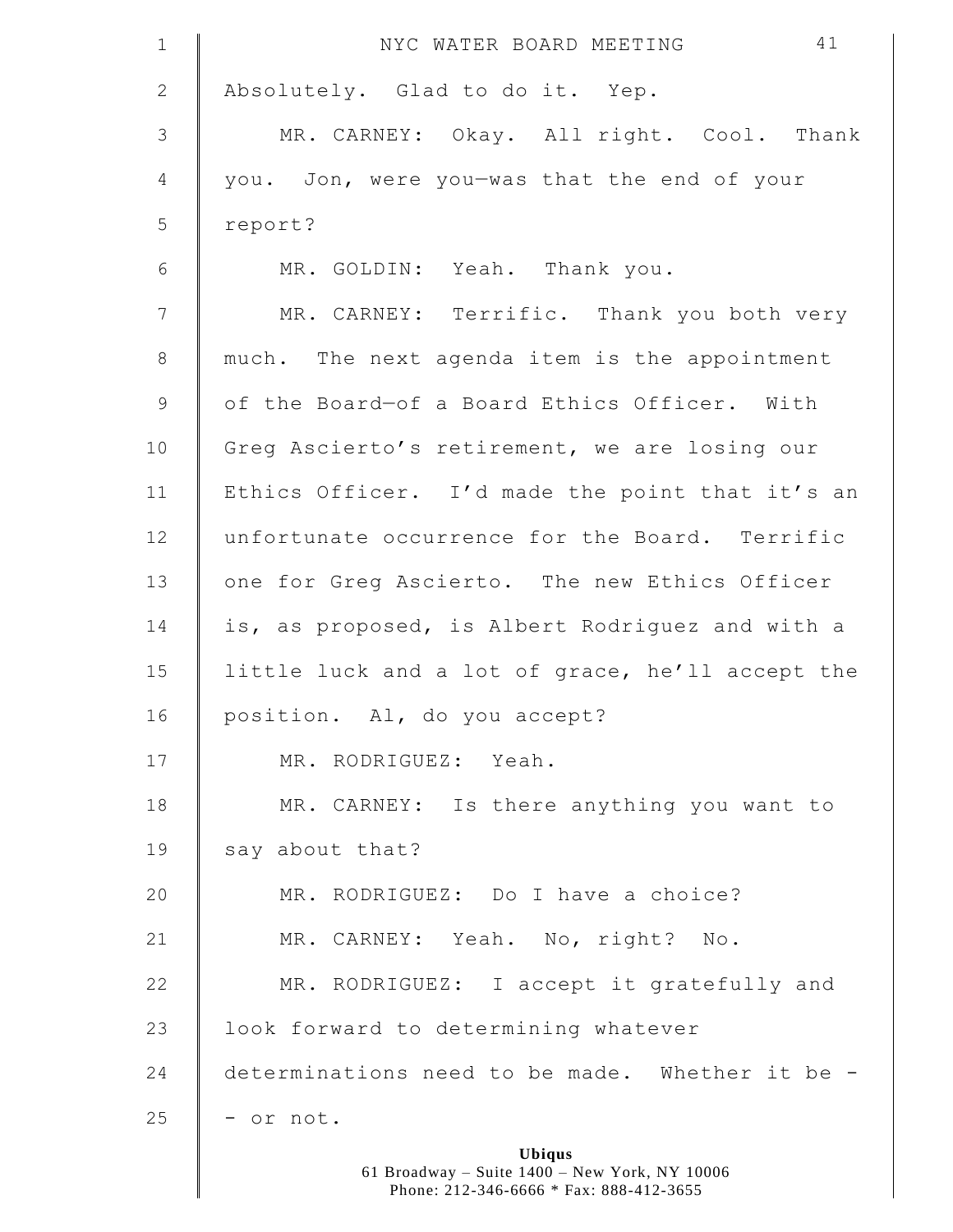| $\mathbf 1$     | 42<br>NYC WATER BOARD MEETING                                                                             |
|-----------------|-----------------------------------------------------------------------------------------------------------|
| $\mathbf{2}$    | MR. CARNEY: You-both you and Greg have been                                                               |
| 3               | extraordinary with regard to your ethics advise                                                           |
| 4               | over the course of my time with the Board.                                                                |
| 5               | Thank you very much, Al.                                                                                  |
| $\epsilon$      | Greg, are you still on the phone? Thank you                                                               |
| $7\phantom{.0}$ | very much for your service. It's been                                                                     |
| $\,8\,$         | wonderful. Hate to see you go but thank you.                                                              |
| $\mathsf 9$     | Fingers crossed that you're going to do some                                                              |
| 10              | terrific things and if you want to send some                                                              |
| 11              | business my way, it's fine.                                                                               |
| 12              | MR. ASCIERTO: Sounds good for me. Thanks                                                                  |
| 13              | again.                                                                                                    |
| 14              | MR. CARNEY: It is what it is. The question                                                                |
| 15              | then is, and there is a resolution, the                                                                   |
| 16              | appointment of the Board's Ethics Officer, that                                                           |
| 17              | the proposal is that Al Rodriguez will become                                                             |
| 18              | the Board Ethics Officer. Al, it's an odd                                                                 |
| 19              | circumstance to ask you-                                                                                  |
| 20              | MR. RODRIGUEZ: [Interposing] Yeah. I was                                                                  |
| 21              | going to ask if Omar could take the roll?                                                                 |
| 22              | MR. CARNEY: [Interposing] If Omar could                                                                   |
| 23              | poll the Board?                                                                                           |
| 24              | MR. RODRIGUEZ: Yeah.                                                                                      |
| 25              | MR. CARNEY: Yes. I think that's a great                                                                   |
|                 | <b>Ubiqus</b><br>61 Broadway - Suite 1400 - New York, NY 10006<br>Phone: 212-346-6666 * Fax: 888-412-3655 |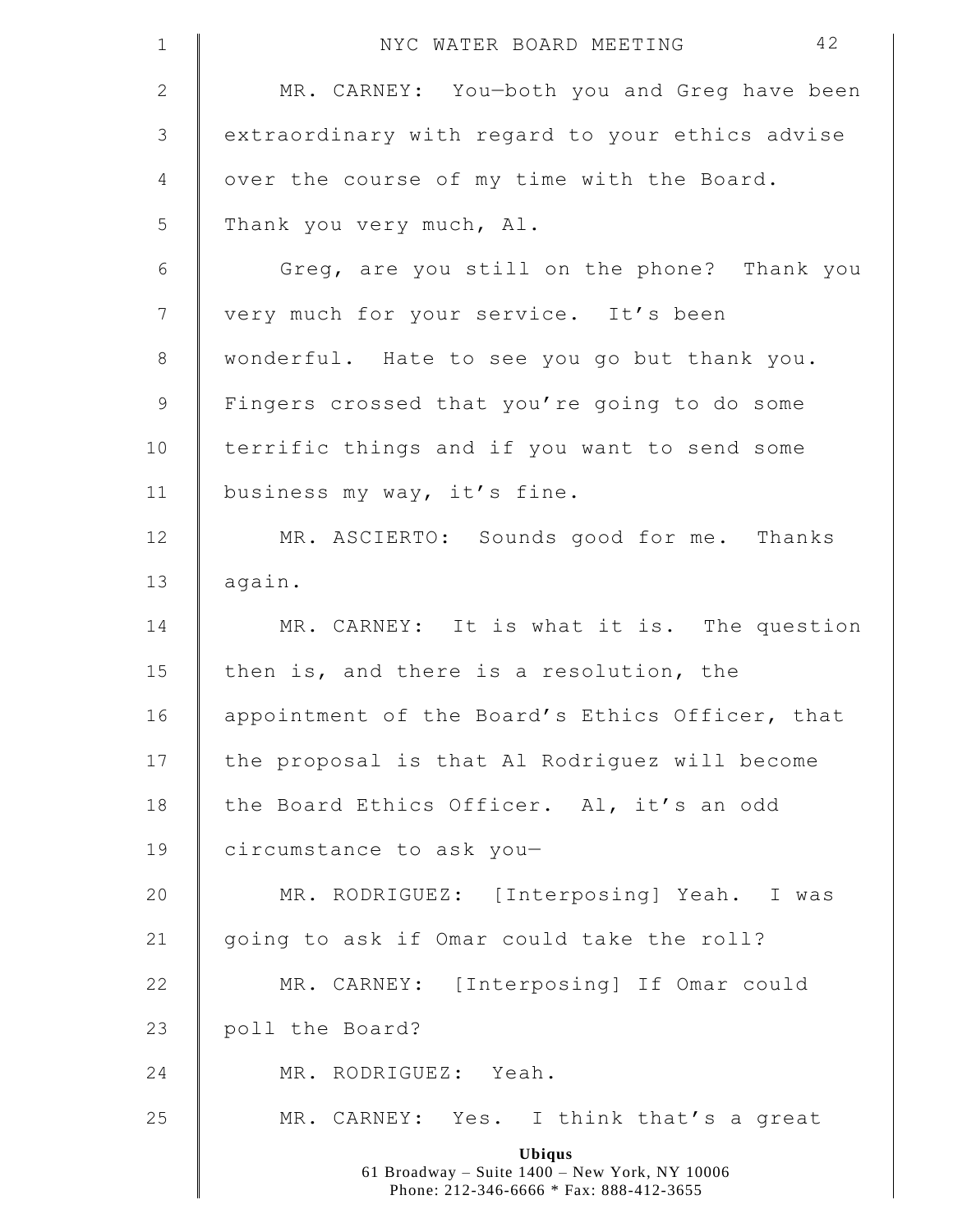| $\mathbf 1$    | 43<br>NYC WATER BOARD MEETING                                                                             |
|----------------|-----------------------------------------------------------------------------------------------------------|
| $\mathbf{2}$   | idea. Omar, if you-so the resolution is that Al                                                           |
| $\mathcal{S}$  | Rodriquez become the Water Board's Ethics                                                                 |
| 4              | Officer. I will ask for the approval of the                                                               |
| 5              | Board and if-and Omar will poll the Board to see                                                          |
| 6              | whether or not that resolution is approved.                                                               |
| $7\phantom{.}$ | MR. NAZEM: Okay. All right. So we're on                                                                   |
| $\,8\,$        | the question of the adoption of the resolution                                                            |
| 9              | of appointing Albert Rodriguez Board Ethics                                                               |
| 10             | Officer. Chairman Carney, how do you vote?                                                                |
| 11             | MR. CARNEY: Yeah.                                                                                         |
| 12             | MR. NAZEM: Member, Fernandez-Ketcham?                                                                     |
| 13             | MS. FERNANDEZ-KETCHAM: Yeah.                                                                              |
| 14             | MR. NAZEM: Member, Freed?                                                                                 |
| 15             | MR. FREED: Aye.                                                                                           |
| 16             | MR. NAZEM: Member Goldin?                                                                                 |
| 17             | MR. GOLDIN: Approve.                                                                                      |
| 18             | MR. NAZEM: Member Hsu is not on the phone.                                                                |
| 19             | I'll just clarify he's not on the phone. Member                                                           |
| 20             | Hsu is not voting. Member Shaw?                                                                           |
| 21             | MS. SHAW: Agreed.                                                                                         |
| 22             | MR. NAZEM: And Member Zarrilli?                                                                           |
| 23             | MR. ZARRILLI: Aye.                                                                                        |
| 24             | MR. NAZEM: Okay. All right. We have six                                                                   |
| 25             | in favor and the resolution passes.                                                                       |
|                | <b>Ubiqus</b><br>61 Broadway - Suite 1400 - New York, NY 10006<br>Phone: 212-346-6666 * Fax: 888-412-3655 |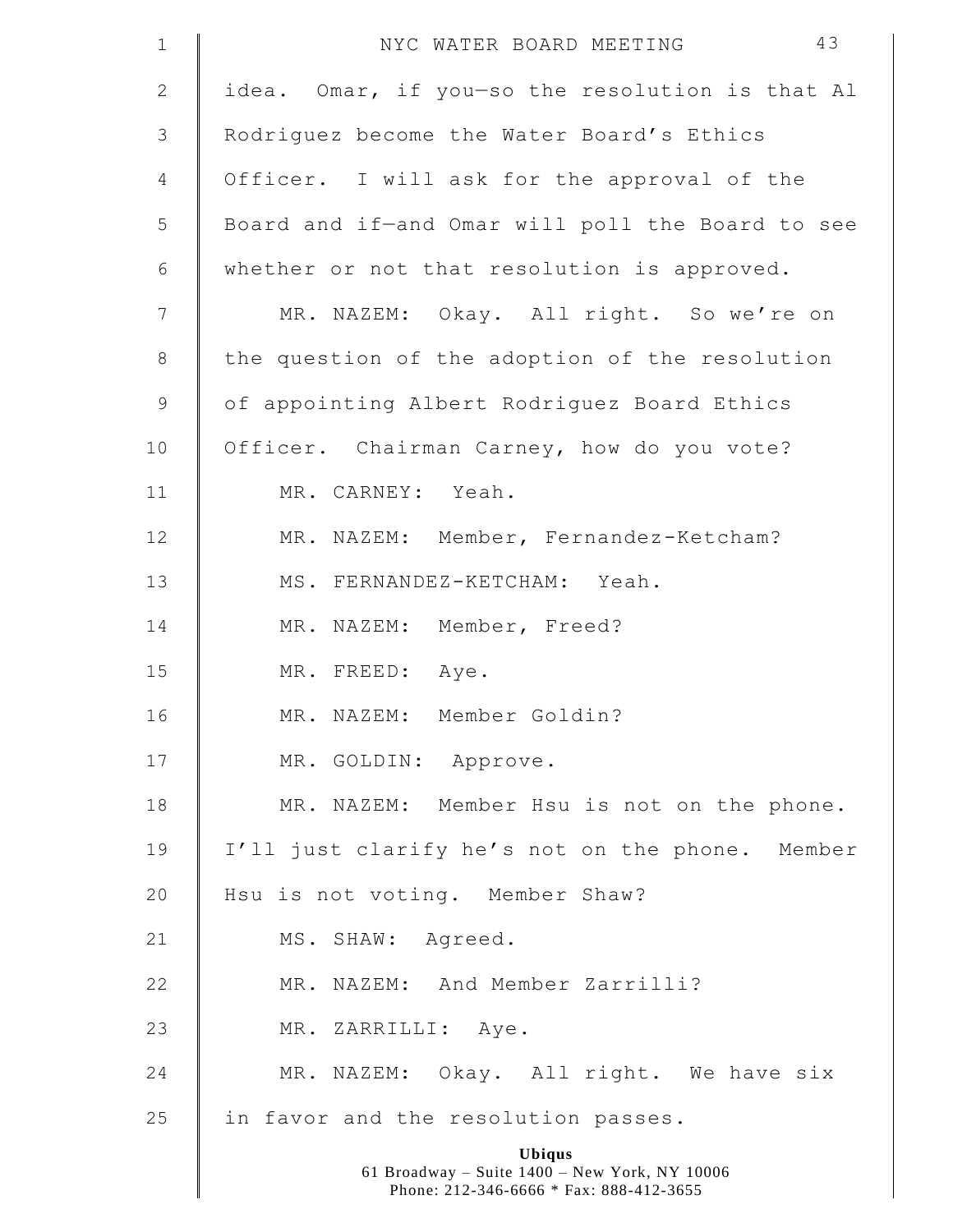| $\mathbf 1$     | 44<br>NYC WATER BOARD MEETING                                  |
|-----------------|----------------------------------------------------------------|
| 2               | MR. CARNEY: Thank you very much, Omar.                         |
| $\mathfrak{Z}$  | Congratulations you are now the new Board-the                  |
| $\overline{4}$  | Board's new ethics officer.                                    |
| 5               | MR. RODRIGUEZ: Thank you.                                      |
| $\sqrt{6}$      | MR. CARNEY: All right. We have-the next                        |
| $7\phantom{.0}$ | agenda item is a fiscal year financial update.                 |
| 8               | Will you do that Omar, or with someone else?                   |
| $\overline{9}$  | MR. NAZEM: If the Commissioner is still on                     |
| 10              | the phone. $-$ - the Commissioner.                             |
| 11              | MR. CARNEY: Well, he-everything you wanted                     |
| 12              | to cover, he covered.                                          |
| 13              | MR. NAZEM: Well, he did.                                       |
| 14              | [Crosstalk]                                                    |
| 15              | MR. CARNEY: The update on the DEP's                            |
| 16              | sustainable rate structures study. Are there                   |
| 17              | any comments we need to hear on that issue, on                 |
| 18              | that matter?                                                   |
| 19              | MR. FREED: Yeah, I'd love an update on                         |
| 20              | that. Just to hear where we are. That I know,                  |
| 21              | there's been a lot of work on the DEP side of                  |
| 22              | the obligations. I'd love to give them an                      |
| 23              | opportunity to talk it through.                                |
| 24              | MS. LICATA: It that my queue? This is                          |
| 25              | Angela Licata speaking.                                        |
|                 | <b>Ubiqus</b><br>61 Broadway - Suite 1400 - New York, NY 10006 |

 $\mathsf I$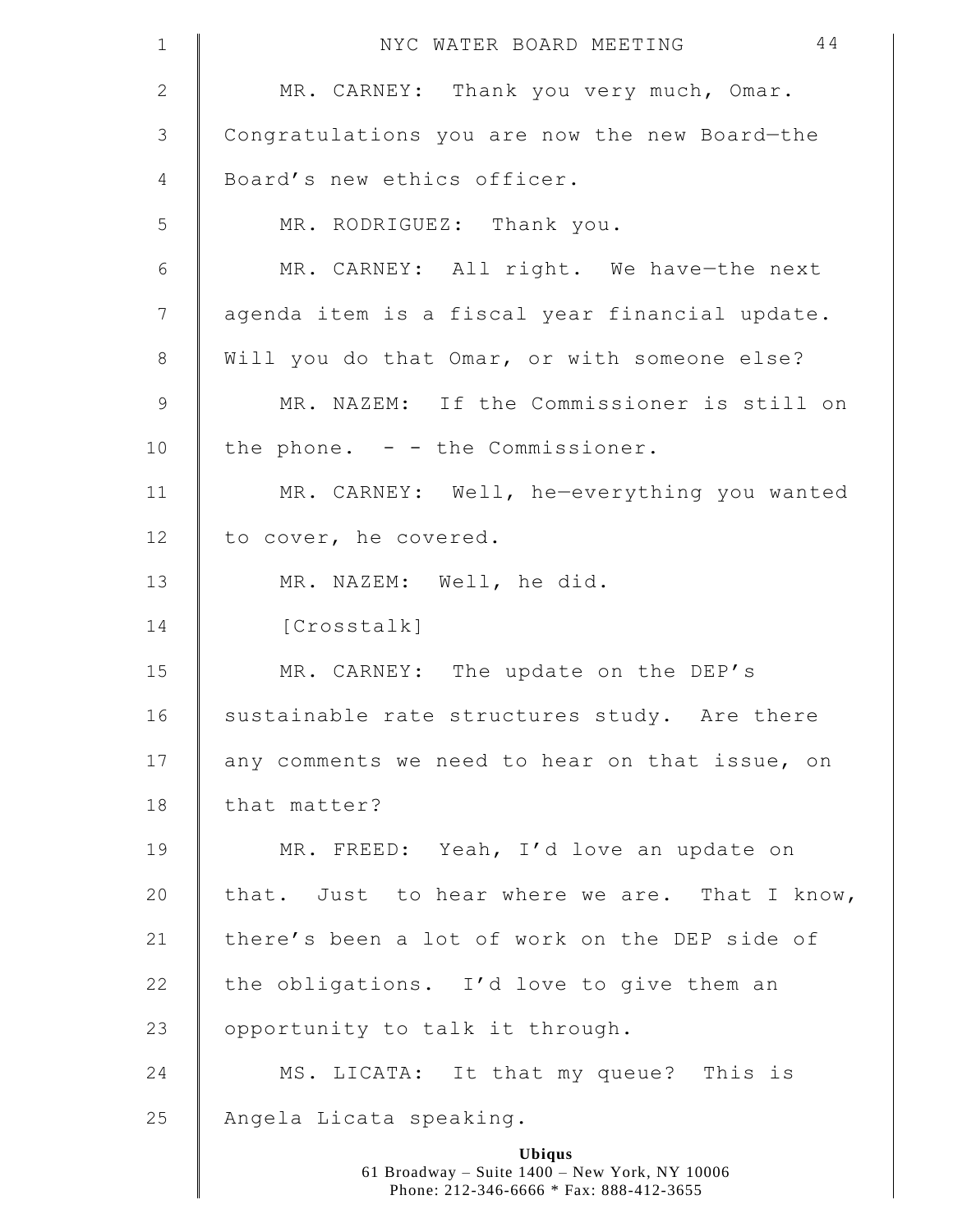| $\mathbf 1$    | 45<br>NYC WATER BOARD MEETING                    |
|----------------|--------------------------------------------------|
| $\mathbf{2}$   | MR. NAZEM: This is the sustainable rate          |
| $\mathfrak{Z}$ | study structure? Yes. Please?                    |
| 4              | MS. LICATA: Okay. Omar, I don't know if          |
| 5              | you have the capacity to put any slides up or    |
| $\epsilon$     | I'll just speak to - - .                         |
| $\overline{7}$ | MR. NAZEM: So the presentation slides for        |
| $8\,$          | members of public are on the Board's website.    |
| $\mathsf 9$    | It's nyc.com/nycwaterboard. So when you go to    |
| 10             | the announcements, click on the PDF, and that's  |
| 11             | where they're accessible. We're not projecting   |
| 12             | anything over video conferencing software. You   |
| 13             | need to go to the website, look over the PDF and |
| 14             | they're in the PDF packet. Members have the      |
| 15             | packs in their inbox, you know, I sent fifteen   |
| 16             | minutes before the start of the meeting.         |
| 17             | MS. LICATA: Thanks, Omar. Well, first and        |
| 18             | foremost, I'm going to take you through the      |
| 19             | status of the analysis, but the important point  |
| 20             | is that this is not something that is being led  |
| 21             | singularly at DEP. Obviously, the Commissioner   |
| 22             | has commissioned this study. Has tasked me with  |
| 23             | completing this assignment and has been          |
| 24             | extremely supportive of the work that we're      |
| 25             | undertaking. Also this is happening in           |
|                | Ubiqus                                           |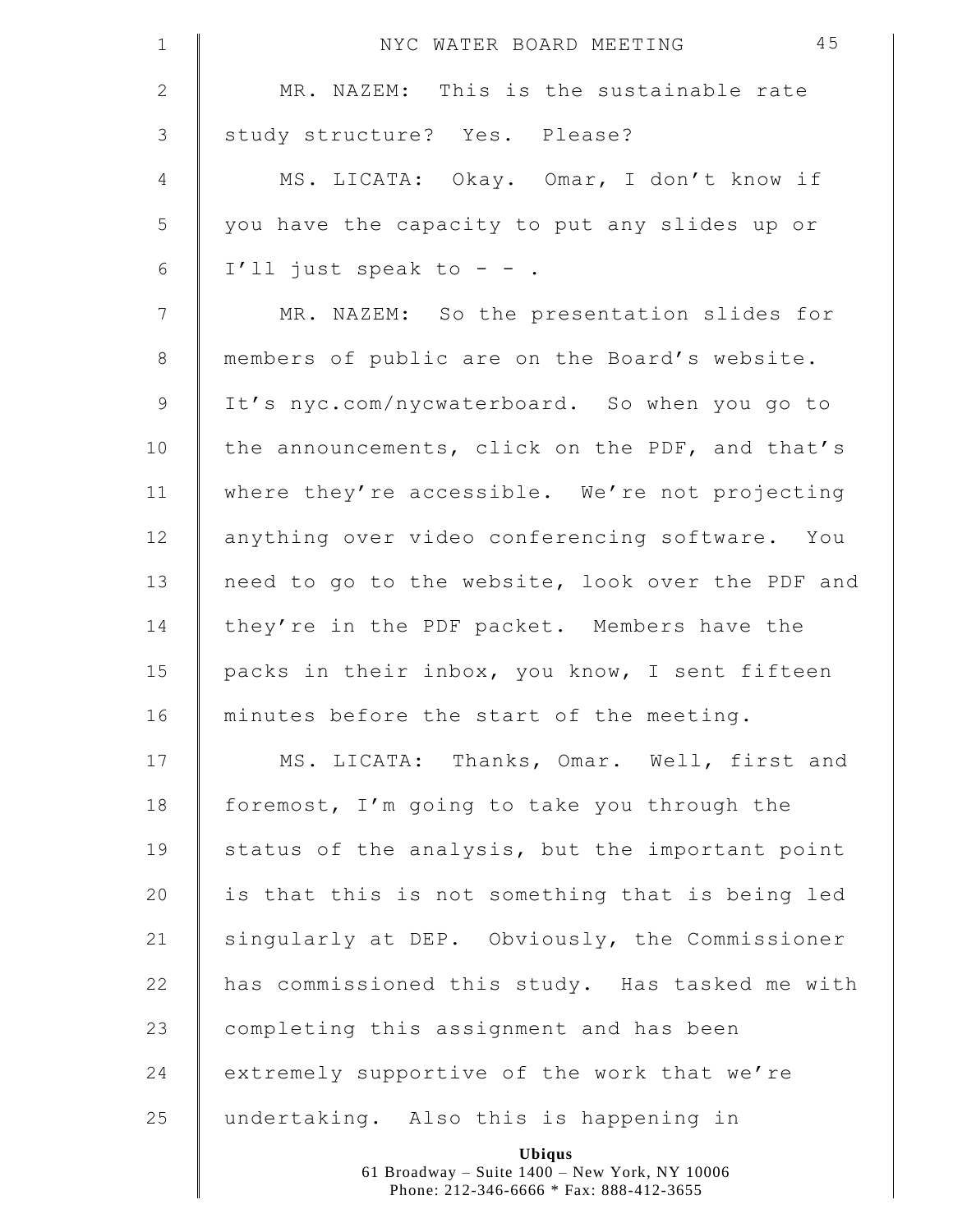| $\mathbf 1$  | 46<br>NYC WATER BOARD MEETING                                                                             |
|--------------|-----------------------------------------------------------------------------------------------------------|
| $\mathbf{2}$ | conjunction and collaboration with the Chief                                                              |
| 3            | financial officer, Joe Murin and with the Water                                                           |
| 4            | Board treasurer, Omar Nazem.                                                                              |
| 5            | And we have various stakeholders that we'll                                                               |
| 6            | discuss in the moment, but we really do                                                                   |
| 7            | wholeheartedly view this study as the                                                                     |
| $8\,$        | intelligence gathering and decision-making tool                                                           |
| $\mathsf 9$  | for a variety of groups. Not the least of which                                                           |
| 10           | includes the mayoral team, the water finance                                                              |
| 11           | authority, OMB, and of course, the Water Board.                                                           |
| 12           | And then on top of that, we have a lot of public                                                          |
| 13           | stakeholders that are very interested in our                                                              |
| 14           | work. So we do provide updates to them as well.                                                           |
| 15           | And just a recap of where we are to date, is                                                              |
| 16           | that we kicked off this three-year study in                                                               |
| 17           | August of 2020 and we've had a variety of                                                                 |
| 18           | stakeholders' engagement sessions and have                                                                |
| 19           | developed a frequently asked questions based on                                                           |
| 20           | feedbacks from our stakeholders. And so that                                                              |
| 21           | they can go, they can learn and build upon their                                                          |
| 22           | learning as we continue to work through the                                                               |
| 23           | process and with them and with others.                                                                    |
| 24           | And most important accomplishment to date is                                                              |
| 25           | this comparative rate structure analysis. And                                                             |
|              | <b>Ubiqus</b><br>61 Broadway - Suite 1400 - New York, NY 10006<br>Phone: 212-346-6666 * Fax: 888-412-3655 |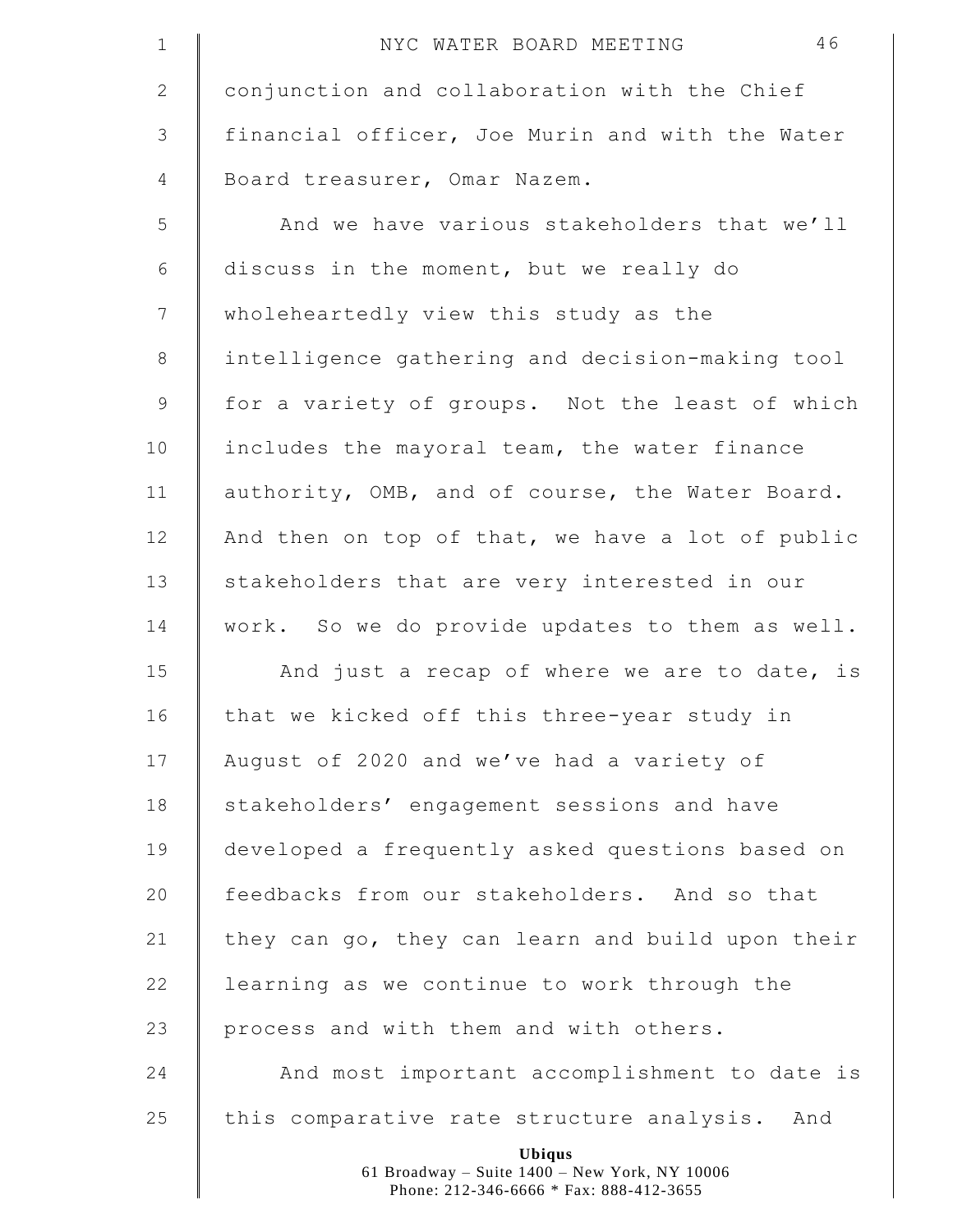| $\mathbf 1$     | 47<br>NYC WATER BOARD MEETING                    |
|-----------------|--------------------------------------------------|
| $\mathbf{2}$    | we'll talk a little bit about that in a moment.  |
| $\mathcal{S}$   | So to date, it has been a very time-consuming    |
| 4               | research-oriented task process, but we are now   |
| 5               | quickly coming upon what I believe to be a huge  |
| $\epsilon$      | transactions into a very complex and rigorous    |
| $7\phantom{.0}$ | analytic mode. So there is a lot of work ahead   |
| $8\,$           | of us. And we're looking forward to that         |
| 9               | because I think it's going to get really         |
| 10              | exciting at this point in time.                  |
| 11              | The next point I want to make is that the        |
| 12              | advisory group meetings were held in July of     |
| 13              | 2021, October of 2021. And the next one will be  |
| 14              | February or thereabouts of 2022. And then we'll  |
| 15              | have our final recommendations by June of 2023.  |
| 16              | So we're about halfway done, with about 18       |
| 17              | months to go.                                    |
| 18              | And the comparative analysis report, that's      |
| 19              | really important to spend a moment on because it |
| 20              | really studies the rate structures, and rate     |
| 21              | implementation options of the most like          |
| 22              | utilities or utilities that have done some       |
| 23              | really innovative rate structures that they've   |
| 24              | adopted themselves. So we have the great         |
| 25              | fortune of not being the first to have adopted   |
|                 | Ubiqus                                           |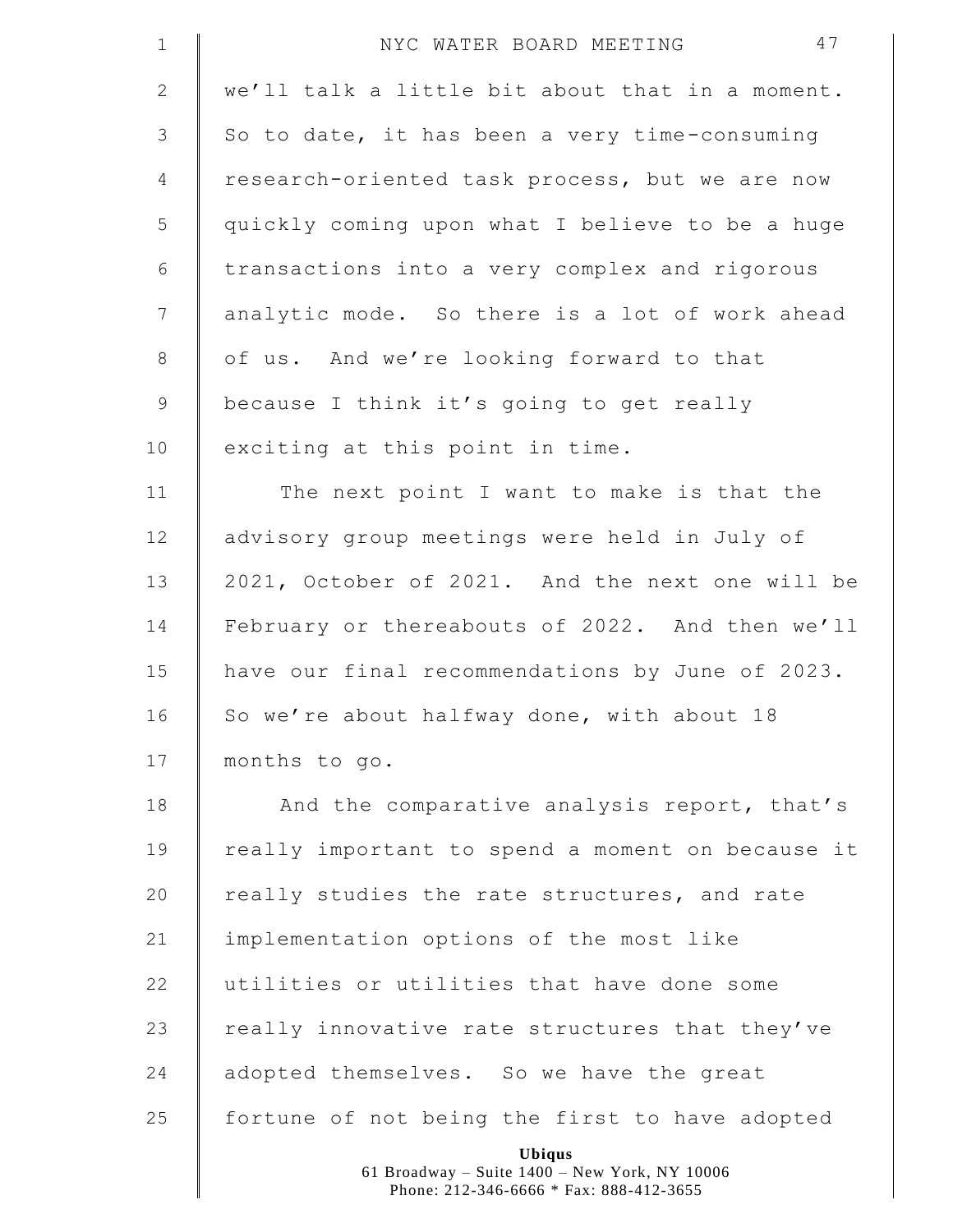| $\mathbf 1$     | 48<br>NYC WATER BOARD MEETING                                                                             |
|-----------------|-----------------------------------------------------------------------------------------------------------|
| $\sqrt{2}$      | some of these unique structures, but to really                                                            |
| $\mathfrak{Z}$  | study how they have worked. What the upsides                                                              |
| $\overline{4}$  | are, what the downsides are. And the work that                                                            |
| 5               | we'll be doing going forward is mainly to look                                                            |
| 6               | at how those various rate structures would                                                                |
| $7\phantom{.0}$ | impact our customer base. So we have to really                                                            |
| $\,8\,$         | tool this to really understand how it's going to                                                          |
| $\mathsf 9$     | impact the variety of customers that we have.                                                             |
| 10              | One of the things that I'd like to note is                                                                |
| 11              | that the majority of the other utilities that                                                             |
| 12              | we've looked at, they have implemented a fixed                                                            |
| 13              | fee. So without getting to a punchline and I                                                              |
| 14              | really don't know until we do this very a                                                                 |
| 15              | detailed analysis. The fixed fee seems like a                                                             |
| 16              | very common practice because it does allow for a                                                          |
| 17              | portion of the fee to be steady, for it to not                                                            |
| 18              | be linked entirely to consumption. It gives                                                               |
| 19              | certainty to the customer, and it gives                                                                   |
| 20              | certainty to the utility. And it does                                                                     |
| 21              | represent, fixed charges that the agency has                                                              |
| 22              | that do not rise and fall to consumption. So I                                                            |
| 23              | do believe that, that is going to be the element                                                          |
| 24              | of the changes that we will see.                                                                          |
| 25              | And what we will also be looking at very                                                                  |
|                 | <b>Ubiqus</b><br>61 Broadway - Suite 1400 - New York, NY 10006<br>Phone: 212-346-6666 * Fax: 888-412-3655 |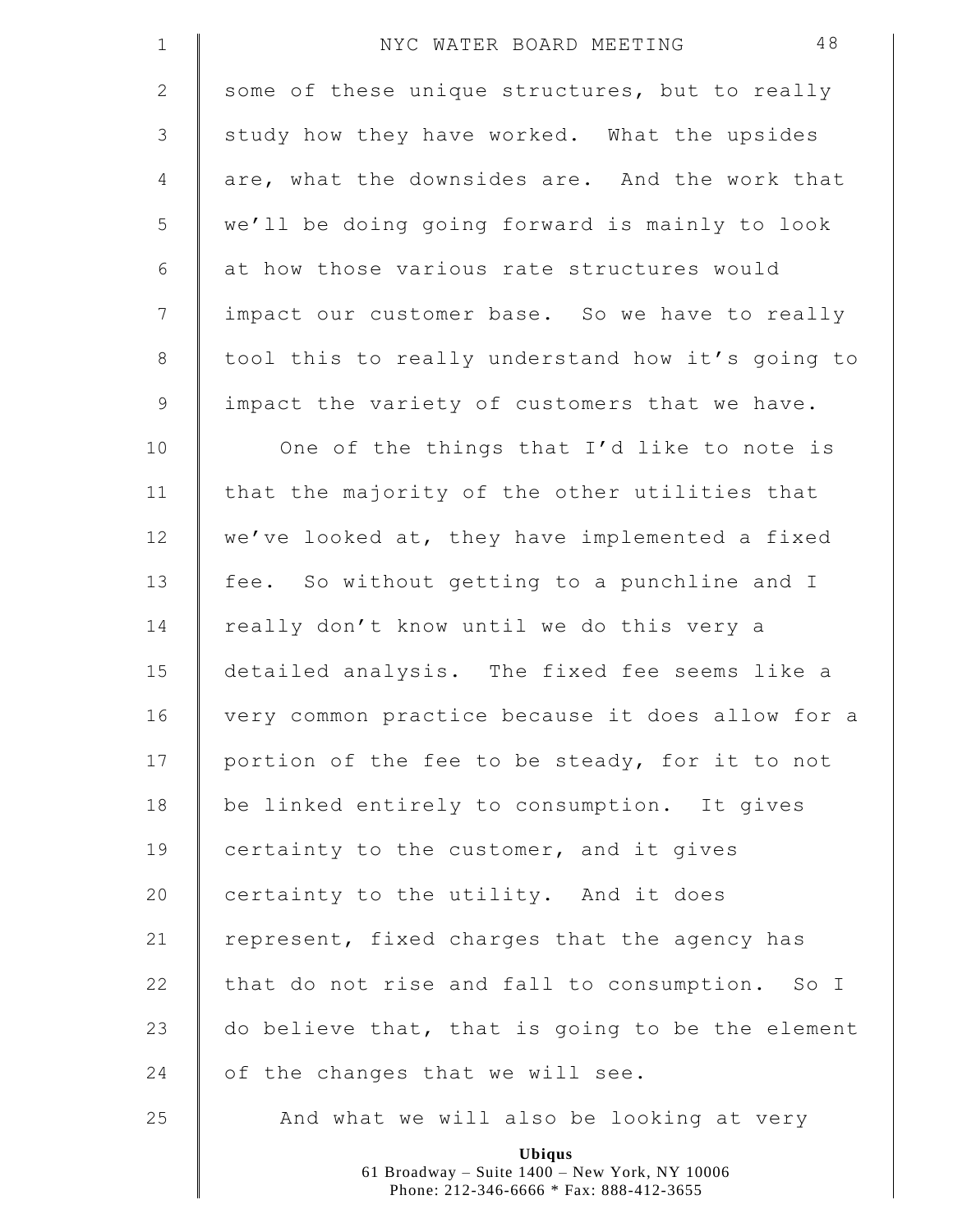| $\mathbf 1$    | 49<br>NYC WATER BOARD MEETING                    |
|----------------|--------------------------------------------------|
| $\mathbf{2}$   | carefully are the impacts on vulnerable          |
| 3              | populations or socio-economically disadvantaged  |
| $\overline{4}$ | communities. We want to make sure that we have   |
| 5              | some type of lifeline rate for them. Some type   |
| 6              | of a minimum amount of water that is guaranteed  |
| $7\phantom{.}$ | to those customers at the safe and affordable    |
| $8\,$          | rate. And we would be also looking at the        |
| $\mathsf 9$    | various customer assistance programs that we've  |
| 10             | already established and some additional ones     |
| 11             | that may be available to us as we go forward in  |
| 12             | this process as well.                            |
| 13             | And so I know I'm talking a lot, but just        |
| 14             | trying to share some thoughts with you. Maybe I  |
| 15             | will spark some questions from you. We talked a  |
| 16             | little bit when we were talking about resilience |
| 17             | and climate change and adaptation, about         |
| 18             | embracing uncertainty, looking at variabilities, |
| 19             | looking at how we need to be ready for a variety |
| 20             | of outcomes. But when it comes to a rate study,  |
| 21             | I feel like I-the opposite side of the coin is   |
| 22             | really important, and we need to make sure that  |
| 23             | we have certainty and financial resilience. So   |
| 24             | to the Chair's point earlier, that is really the |
| 25             | tightrope that we're going to be walking. And    |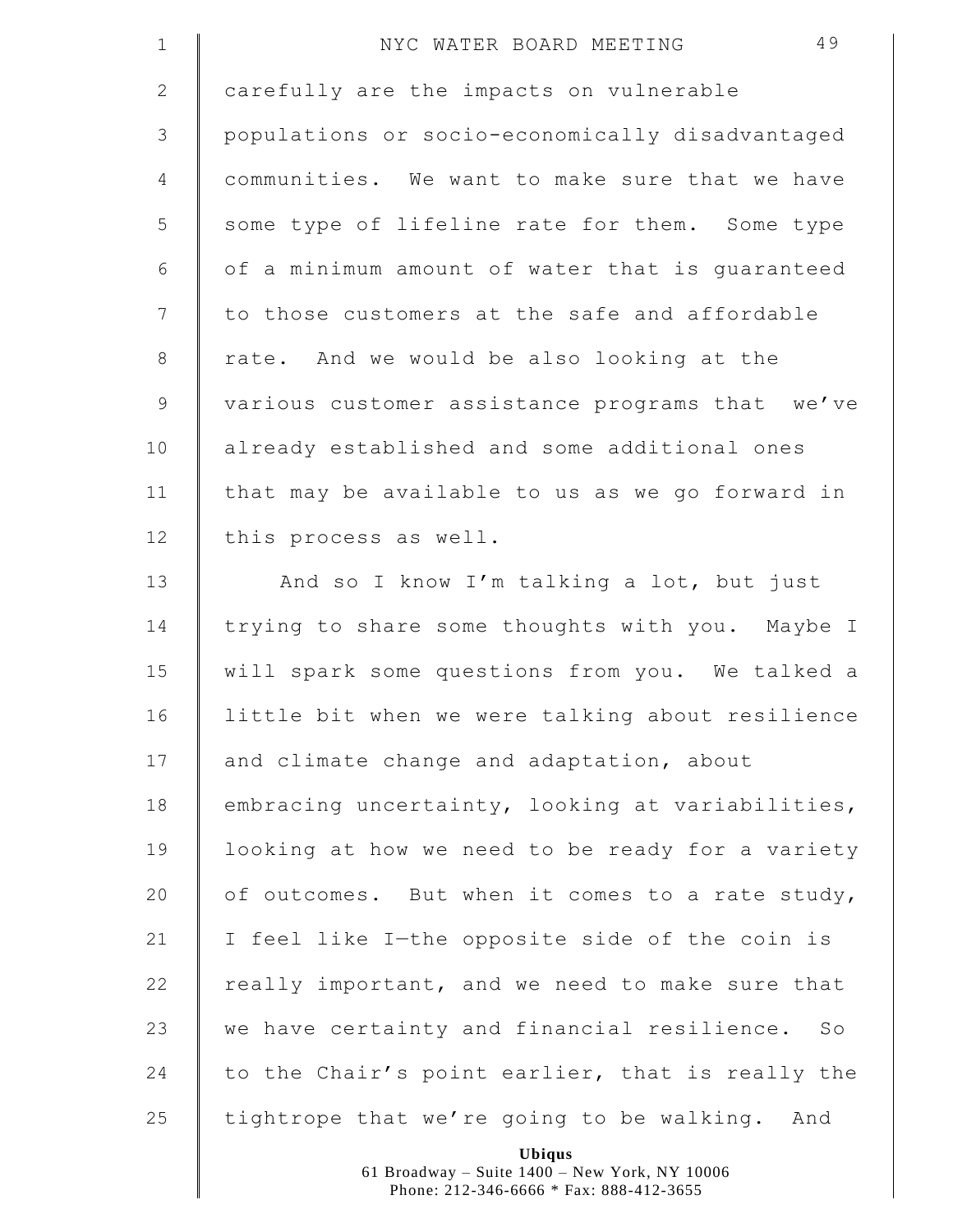| $\mathbf 1$     | 50<br>NYC WATER BOARD MEETING                                                                             |
|-----------------|-----------------------------------------------------------------------------------------------------------|
| 2               | I'll just pause there and see if there're any,                                                            |
| 3               | any questions on what I've already said.                                                                  |
| $\overline{4}$  | MR. NAZEM: Are there questions from the                                                                   |
| 5               | Board?                                                                                                    |
| 6               | MR. FREED: I don't have a question, but I                                                                 |
| $7\phantom{.0}$ | just want to say that I have attended both of                                                             |
| 8               | the public meetings, and I appreciate the                                                                 |
| $\mathsf 9$     | challenge you have in engaging the public on                                                              |
| 10              | such a complicated specific issue. And I know,                                                            |
| 11              | you know, some of the questions in the first                                                              |
| 12              | meeting were, can you explain the rate                                                                    |
| 13              | structure? How does DEP bill? The knowledge                                                               |
| 14              | base that, that is engaged in this and trying to                                                          |
| 15              | bring everyone up to the same speed and the same                                                          |
| 16              | common denominator, and that is quite a                                                                   |
| 17              | challenge. So I think that's going to continue                                                            |
| 18              | to be a struggle as we get into more complex                                                              |
| 19              | issues of how do we have space to delve into the                                                          |
| 20              | nuance of it and the complexity of this is so                                                             |
| 21              | important. At the same time, we're educating                                                              |
| 22              | people.                                                                                                   |
| 23              | MR. CARNEY: It's the nuances here that are                                                                |
| 24              | extraordinary. How do you-how does the new                                                                |
| 25              | billing system give us a better portal to know                                                            |
|                 | <b>Ubiqus</b><br>61 Broadway - Suite 1400 - New York, NY 10006<br>Phone: 212-346-6666 * Fax: 888-412-3655 |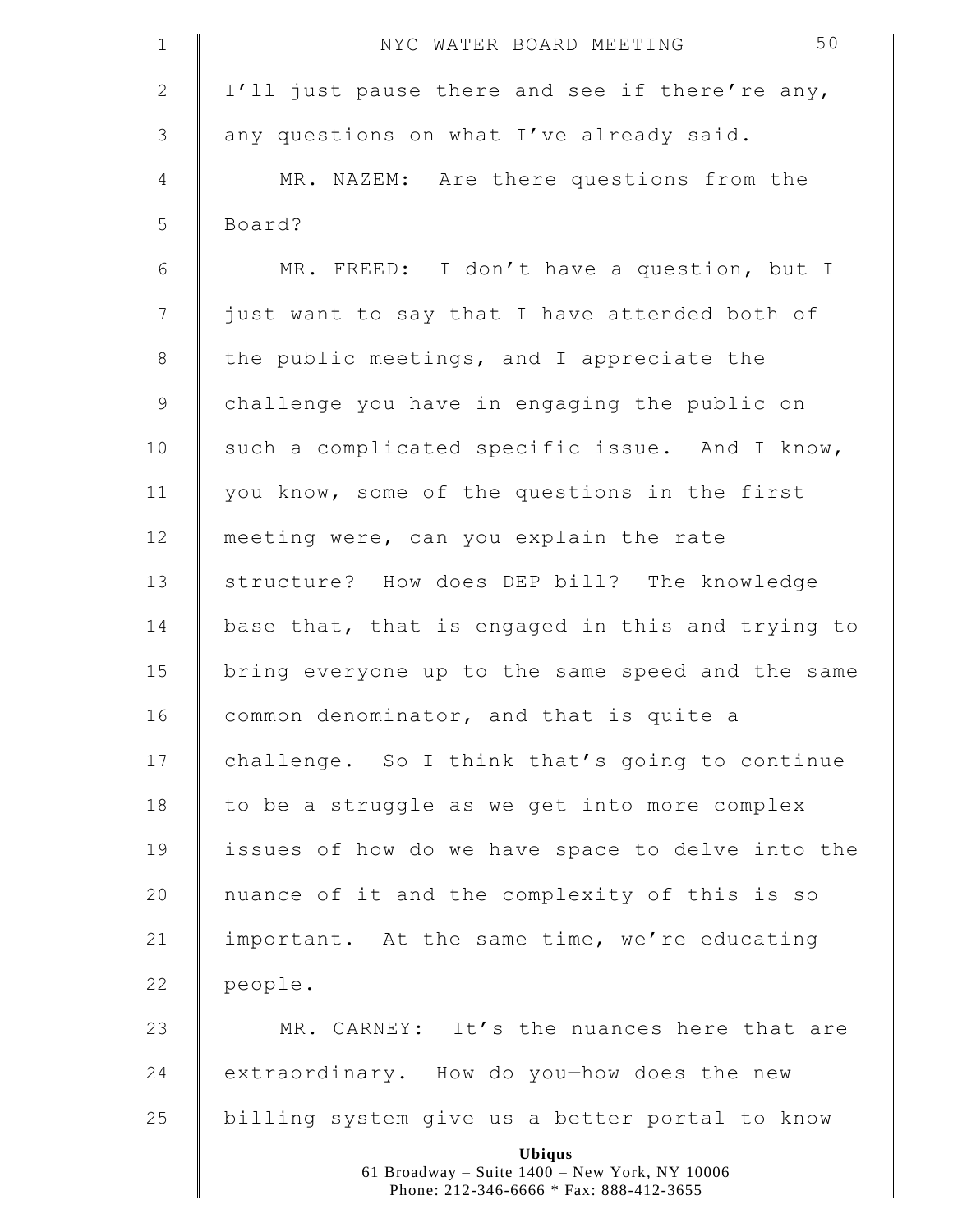| $\mathbf 1$     | 51<br>NYC WATER BOARD MEETING                                                                             |
|-----------------|-----------------------------------------------------------------------------------------------------------|
| $\mathbf{2}$    | where people really are at risk? To know what,                                                            |
| 3               | what the trip measures there may be, to know                                                              |
| $\overline{4}$  | what it is that we're not addressing. We-we've                                                            |
| 5               | got the, the-the entire spectrum of folk from                                                             |
| 6               | absolutely no need to tremendous need. How do                                                             |
| $7\phantom{.0}$ | we-can we, it's Adam's question, how do we                                                                |
| 8               | address those who are in greatest need? How do                                                            |
| $\mathsf 9$     | we get at that? How do we know who they are and                                                           |
| 10              | then what do we do?                                                                                       |
| 11              | MR. FREED: Yeah, and I-I'll note, the one                                                                 |
| 12              | thing I would just note that I had in my noted                                                            |
| 13              | from the first meeting and just to make all the                                                           |
| 14              | other Water Board members aware of this, the                                                              |
| 15              | current scope of work is for the study. It                                                                |
| 16              | doesn't include, and Angela, please correct me                                                            |
| 17              | if I'm wrong, the work for implementation of a                                                            |
| 18              | new rate structure. That would have to come in                                                            |
| 19              | the next generation and a next step in the Water                                                          |
| 20              | Board. So I think it's just a strong base to                                                              |
| 21              | build from but there's still a lot of work left                                                           |
| 22              | to do and how-you know, what, we'll need to be                                                            |
| 23              | very deeply involved in that.                                                                             |
| 24              | MS. LICATA: Yes, that's absolutely correct.                                                               |
| 25              | And with respect to the question on the                                                                   |
|                 | <b>Ubiqus</b><br>61 Broadway - Suite 1400 - New York, NY 10006<br>Phone: 212-346-6666 * Fax: 888-412-3655 |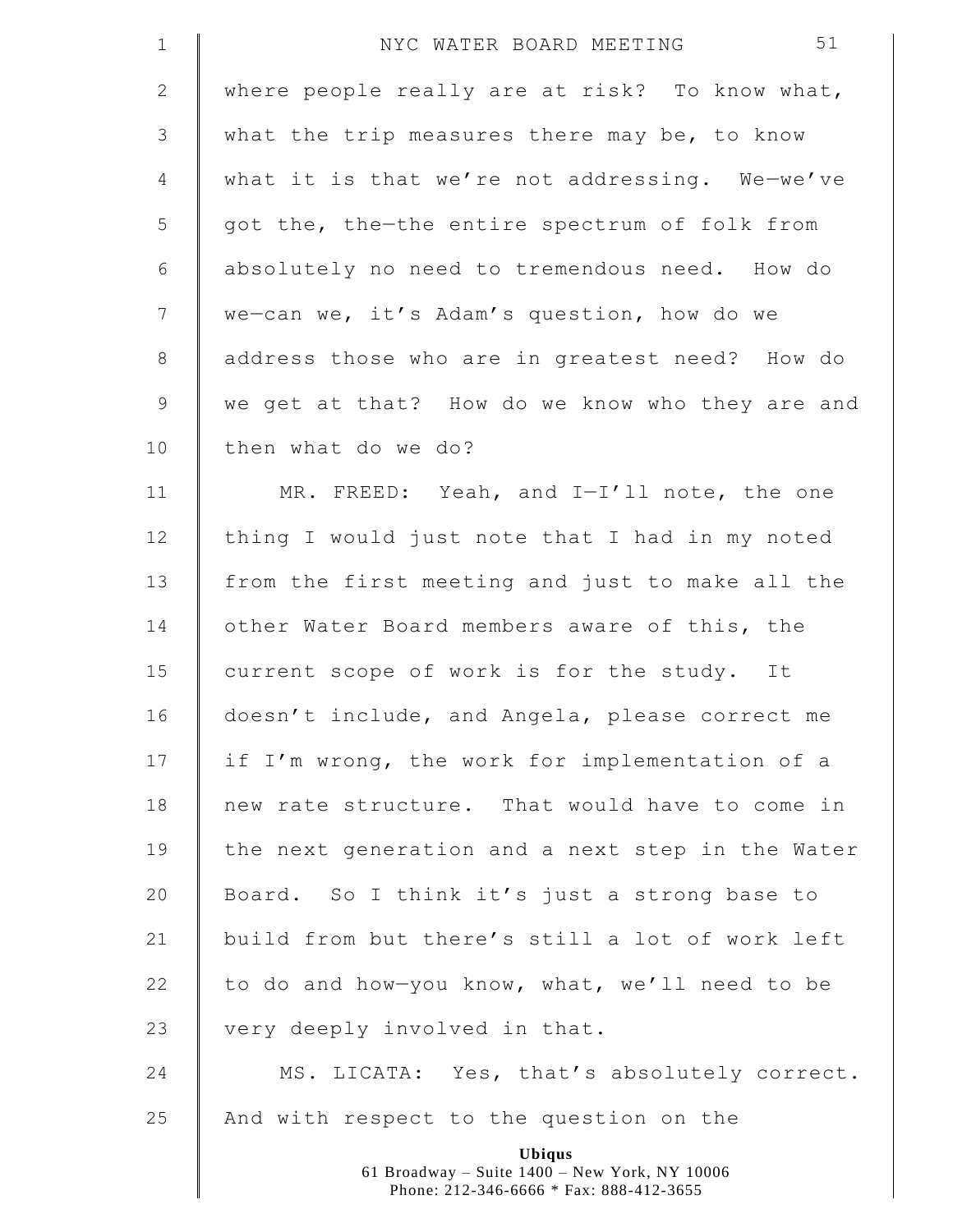| $\mathbf 1$    | 52<br>NYC WATER BOARD MEETING                                                                             |
|----------------|-----------------------------------------------------------------------------------------------------------|
| $\mathbf{2}$   | customers, we've been looking at our customers                                                            |
| 3              | carefully for many years in terms of what the                                                             |
| $\overline{4}$ | socio-economic demographics are across the city.                                                          |
| 5              | We've done a lot of analysis on the                                                                       |
| 6              | affordability question. We've looked at it from                                                           |
| $7\phantom{.}$ | the perspective of how do we raise rates to meet                                                          |
| $8\,$          | various mandates, how much more debt can we take                                                          |
| $\mathsf 9$    | on, how much more can some of these customers                                                             |
| 10             | afford to pay? And the way in which we've                                                                 |
| 11             | really been able to collect that information is                                                           |
| 12             | to, you know, work with the human resources                                                               |
| 13             | administration and some of the other databases.                                                           |
| 14             | So there's been a lot of looking at our own                                                               |
| 15             | demographics and then comparing that with                                                                 |
| 16             | customers that may be getting heating assistance                                                          |
| 17             | or SNAP Program assistance. So we have a pretty                                                           |
| 18             | good understanding of that issue. Now, what do                                                            |
| 19             | we do to address it, that's where it gets a                                                               |
| 20             | little trickier.                                                                                          |
| 21             | MR. CARNEY: And much more difficult. I                                                                    |
| 22             | applaud your efforts. I believe that you're                                                               |
| 23             | doing everything that you can do right now.                                                               |
| 24             | That-the question is, do we need new ideas and                                                            |
| 25             | if we do where do we get them? And I-and I-my                                                             |
|                | <b>Ubiqus</b><br>61 Broadway - Suite 1400 - New York, NY 10006<br>Phone: 212-346-6666 * Fax: 888-412-3655 |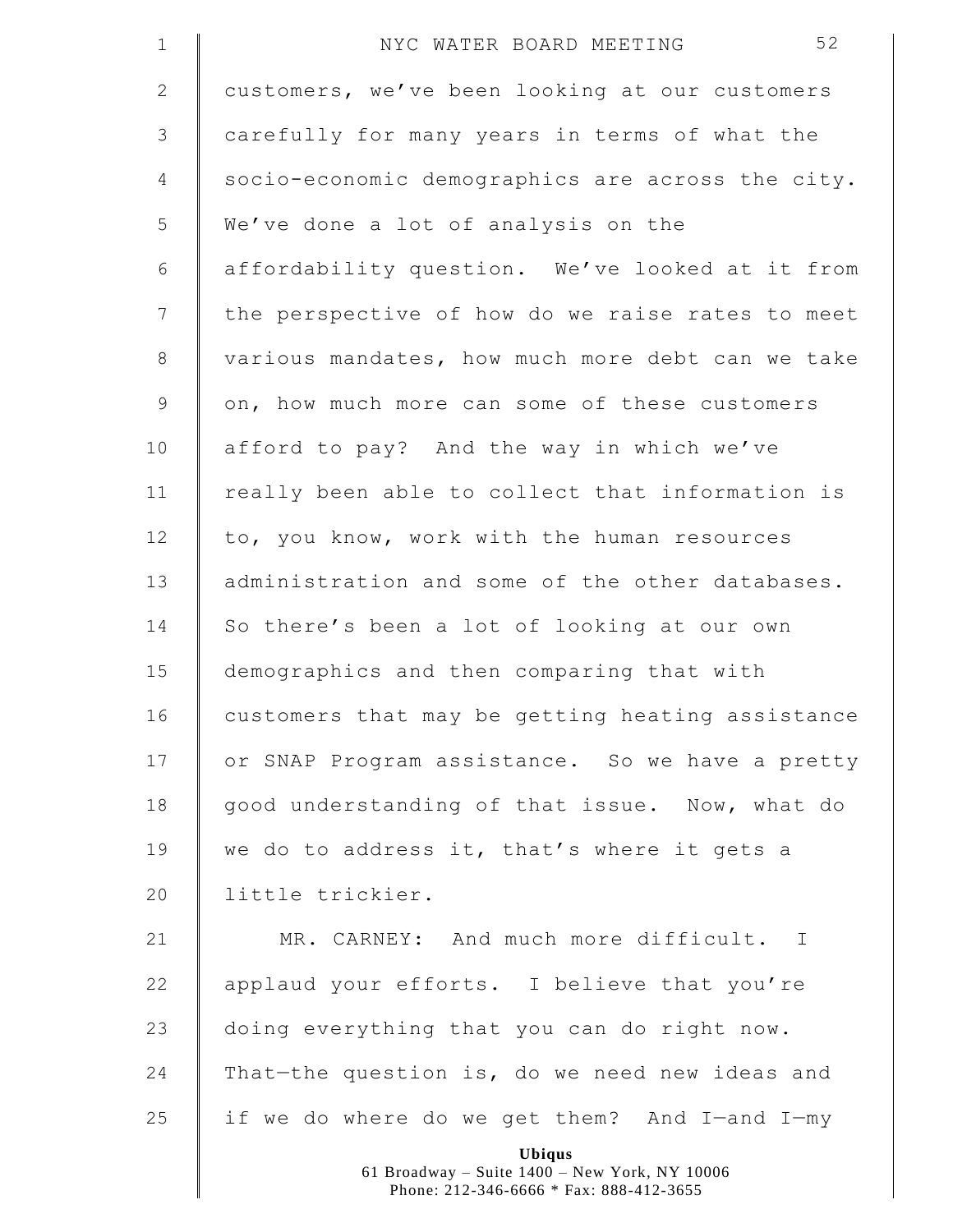| $\mathbf 1$  | 53<br>NYC WATER BOARD MEETING                   |
|--------------|-------------------------------------------------|
| $\mathbf{2}$ | fingers are crossed that what you're doing      |
| 3            | adequately addresses what we don't know, but    |
| 4            | finger crossed that if there are new ideas,     |
| 5            | we'll stumble over them or they'll just come to |
| 6            | us because we've earned the right to have them, |
| 7            | well see what happens.                          |
| $\,8\,$      | All right. We are-we've had the sustainable     |
| $\mathsf 9$  | rate study presentation. We're going now to the |
| 10           | next agenda item, which is a briefing, well,    |
| 11           | actually, we've done some of these, the LIHWAP  |
| 12           | assistance program. Is there anything else we   |
| 13           | need to do with that?                           |
| 14           | MR. MURIN: No, just Mr. Chair, this is Joe      |
| 15           | Murin. I think the commissioner covered that    |
| 16           | in his talking point.                           |
| 17           | MR. CARNEY: Yes, he did, I'm-and I'm very       |
| 18           | comfortable with it. Is there any other         |
| 19           | business to come before this Board for this     |
| 20           | meeting? Hearing no comments and no questions,  |
| 21           | may I have a motion please, to adjourn the      |
| 22           | meeting?                                        |
| 23           | MR. GOLDIN: So moved, Mr. Chair.                |
| 24           | MR. CARNEY: Thank you, Jon. Is there a          |
| 25           | second?                                         |
|              | Ubiqus                                          |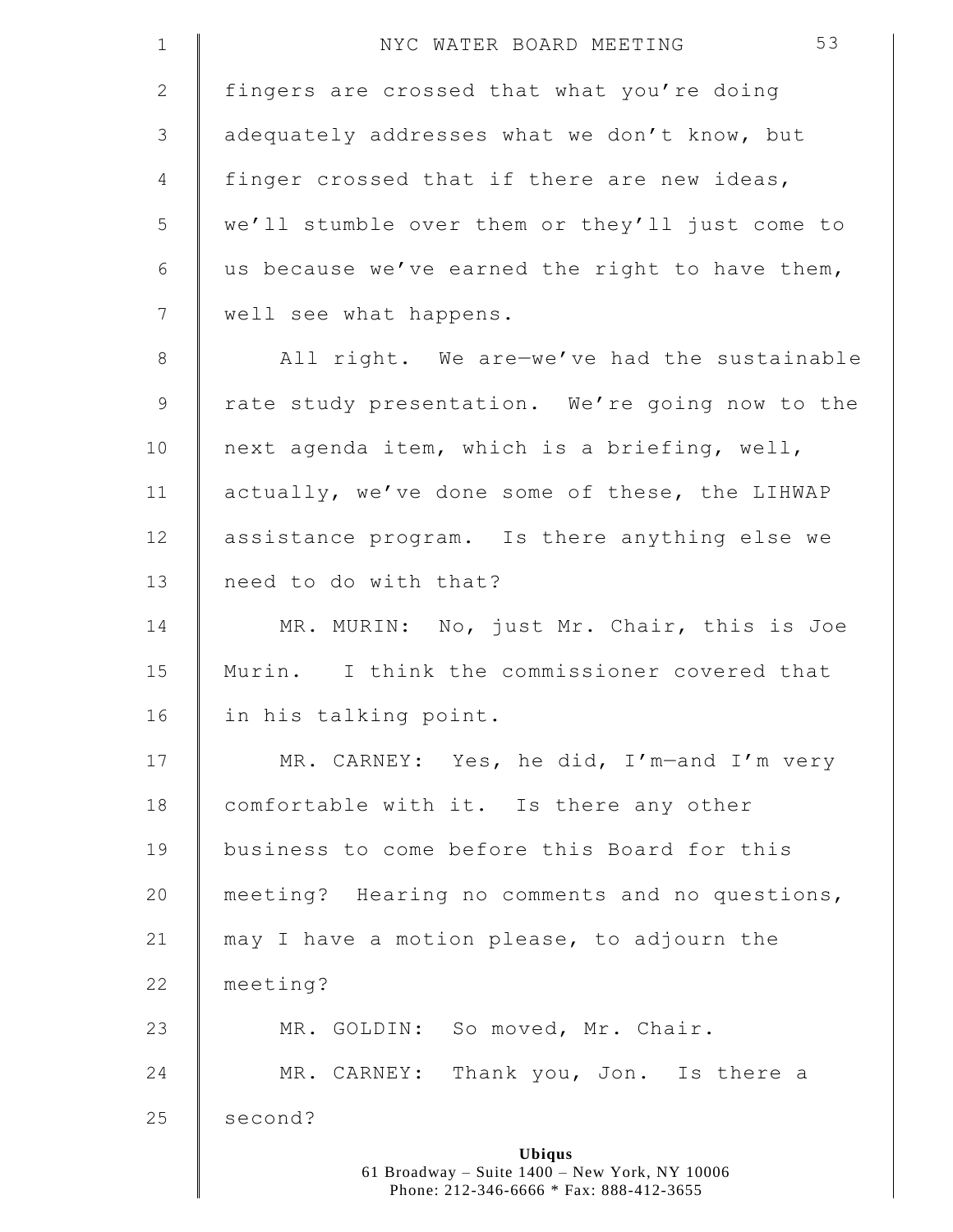| $\mathbf 1$    | 54<br>NYC WATER BOARD MEETING                                                                             |
|----------------|-----------------------------------------------------------------------------------------------------------|
| $\mathbf{2}$   | [Crosstalk]                                                                                               |
| $\mathfrak{Z}$ | MR. FREED: Sure, I'll second.                                                                             |
| $\overline{4}$ | MS. FERNANDEZ-KETCHAM: Second - -.                                                                        |
| 5              | MR. CARNEY: Thank you very much. Mr.                                                                      |
| $\epsilon$     | Secretary, if you would have poll of the                                                                  |
| $\overline{7}$ | membership?                                                                                               |
| $\,8\,$        | MR. RODRIGUEZ: Sure. Taking a poll to                                                                     |
| $\mathcal{G}$  | terminate this meeting. Chairman Carney, how do                                                           |
| 10             | you vote?                                                                                                 |
| 11             | MR. CARNEY: To end the meeting.                                                                           |
| 12             | MR. RODRIGUEZ: Yes, thank you. Member                                                                     |
| 13             | Fernandez- Ketcham, how do you vote?                                                                      |
| 14             | MS. FERNANDEZ-KETCHAM: Yes, we can end the                                                                |
| 15             | meeting.                                                                                                  |
| 16             | MR. RODRIGUEZ: Okay. Member Freed??                                                                       |
| 17             | MR. FREED: I vote aye and wish everyone a                                                                 |
| 18             | wonderful new year and holidays.                                                                          |
| 19             | MR. RODRIGUEZ: Oh, thank you. Member                                                                      |
| 20             | Goldin?                                                                                                   |
| 21             | MR. GOLDIN: I vote to adjourn and wish                                                                    |
| 22             | everybody happy holidays and a good healthy new                                                           |
| 23             | year. Thank you.                                                                                          |
| 24             | MR. RODRIGUEZ: Member Shaw?                                                                               |
| 25             | MS. SHAW: I vote to adjourn.                                                                              |
|                | <b>Ubiqus</b><br>61 Broadway - Suite 1400 - New York, NY 10006<br>Phone: 212-346-6666 * Fax: 888-412-3655 |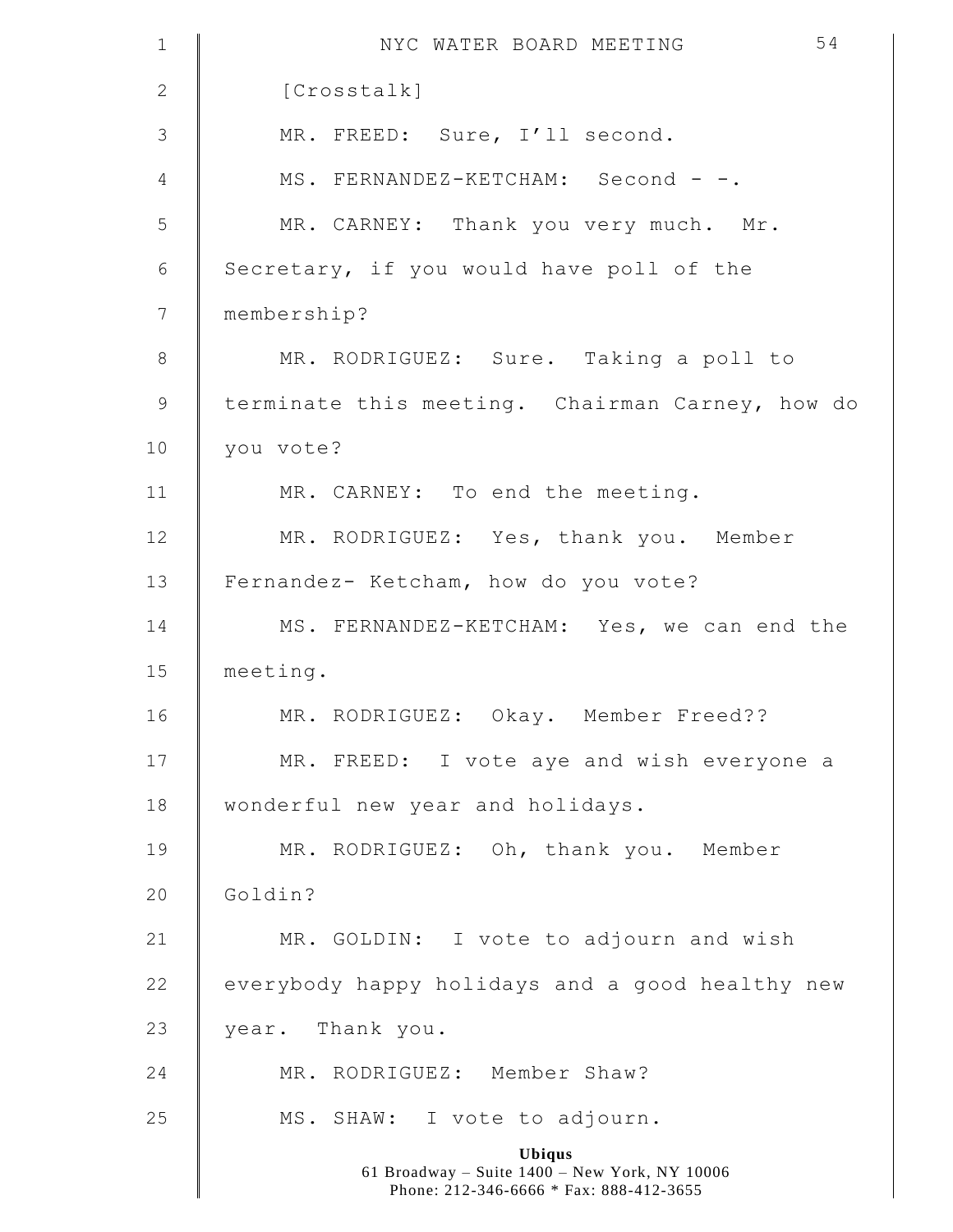| $\mathbf 1$    | 55<br>NYC WATER BOARD MEETING                   |
|----------------|-------------------------------------------------|
| 2              | MR. RODRIGUEZ: And Member Zarrilli?             |
| 3              | MR. ZARRILLI: Approved and looking forward      |
| 4              | to seeing everybody in 2022.                    |
| 5              | MR. RODRIGUEZ: Can I just check in one last     |
| 6              | time, Member Hsu, are you on the phone?         |
| $\overline{7}$ | MR. CARNEY: I don't think so, Al.               |
| 8              | MR. RODRIGUEZ: Okay.                            |
| $\mathsf 9$    | MR. CARNEY: Are you there $-$ -? Before you     |
| 10             | all hang up I-happy holidays to everybody. I am |
| 11             | a Christmas-a Christmas celebrant, and I will   |
| 12             | wish everybody a very Merry Christmas. Thank    |
| 13             | you all for joining us today. Take care. Okay.  |
| 14             | MS. SHAW: Bye everyone.                         |
| 15             | MS. FERNANDEZ-KETCHAM: Okay. Bye-bye.           |
| 16             | [END RECORDING]                                 |
|                |                                                 |